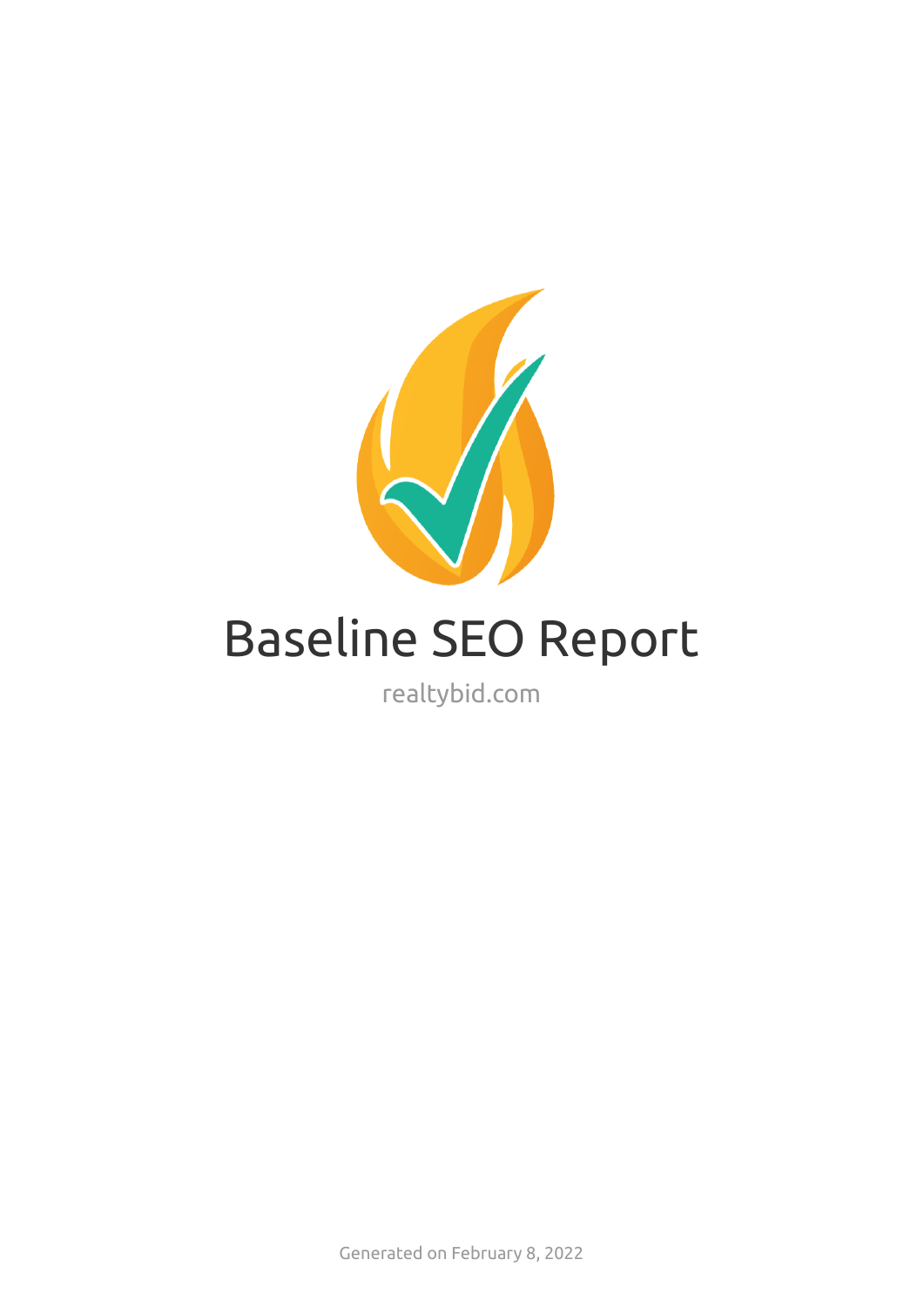

## **Full Organic Research Report**

## **Organic Search: Summary**

US | realtybid.com

## 2.0K -8% TRAFFIC SEMrush Rank 679.4k Keywords 1.3K -4% Trac Cost \$3.0K -5%

## **Trac: Organic vs Paid**

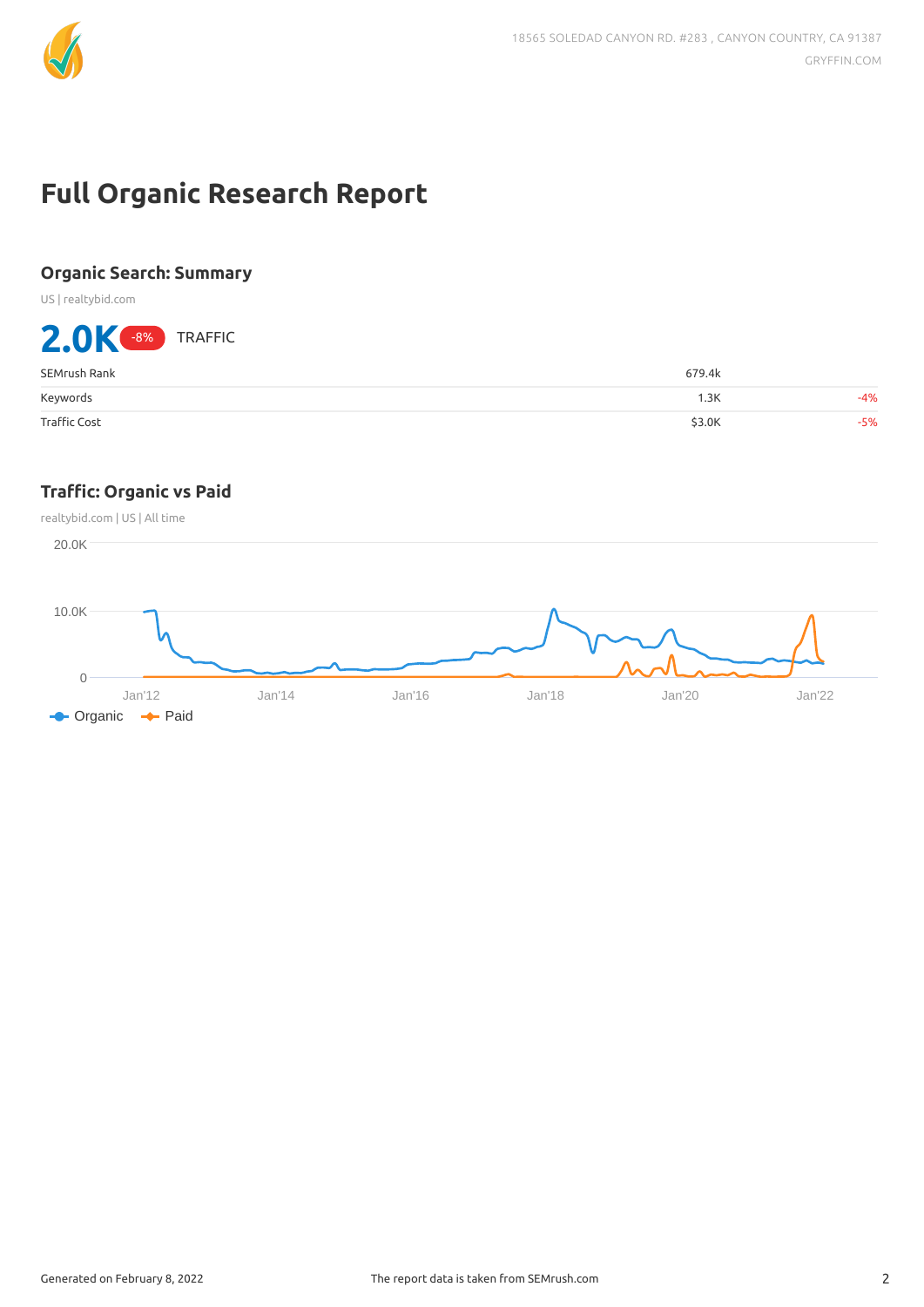

## **Organic Search: Top Keywords (1,324)**

| US   realtybid.com    |      |        |           |         |
|-----------------------|------|--------|-----------|---------|
| Keyword               | Pos  | Volume | CPC (USD) | Traffic |
| realtybid             | 1(1) | 720    | 2.06      | 28.91%  |
| online house auctions | 3(3) | 1,300  | 1.42      | 5.87%   |
| home auctions near me | 6(6) | 1,900  | 0.79      | 4.76%   |
| realtybid com         | 1(1) | 110    | 1.35      | 4.41%   |
| realtybid reviews     | 1(1) | 90     | 5.04      | 3.61%   |

## **Organic Search: Keyword Position Distribution**

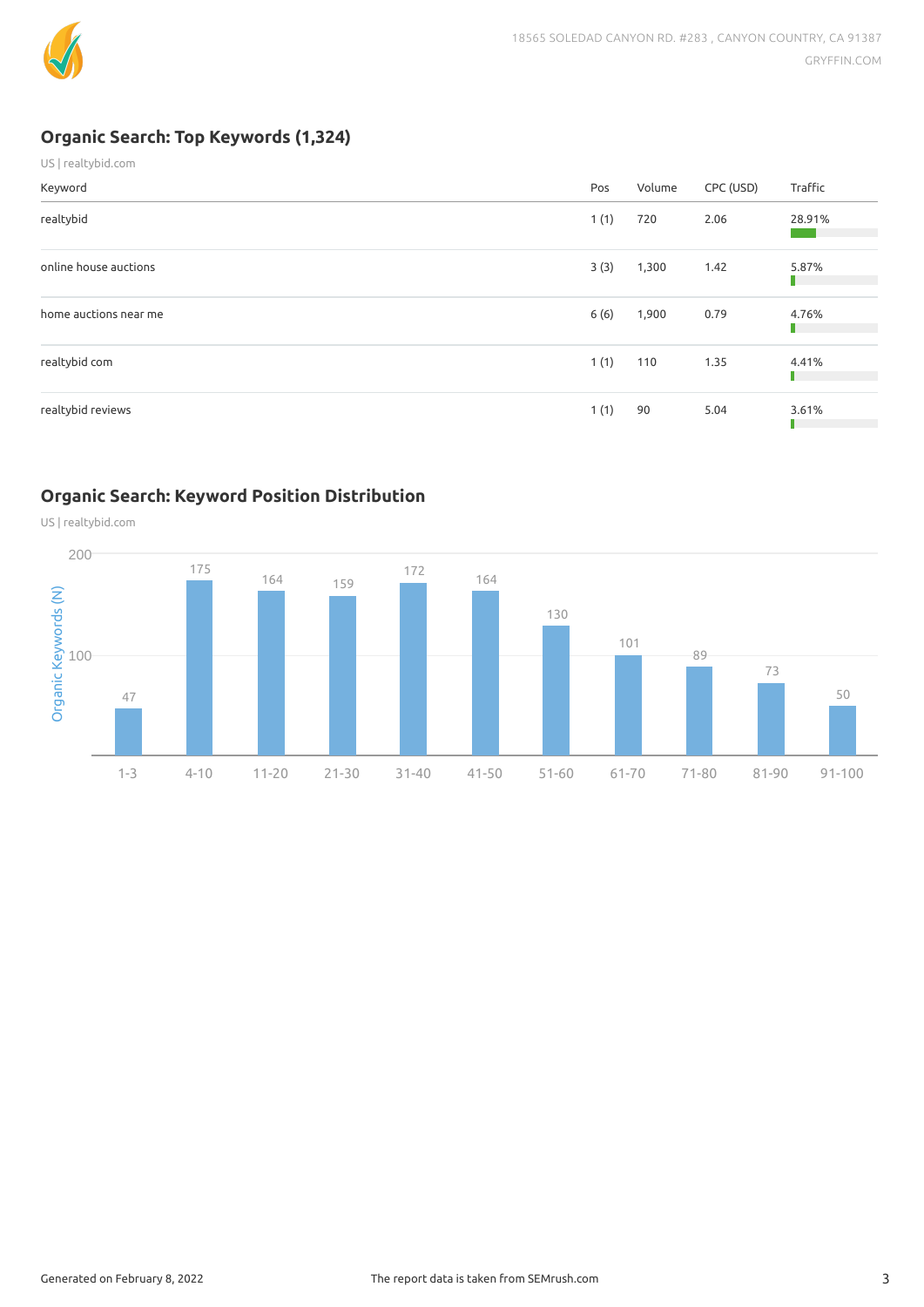



The number of keywords bringing users to the website via Google's top 100 organic search results



The number of users expected to visit the website in the following month on condition that average monthly organic traffic stays relatively the same

**\$3.0K** TRAFFIC COST

Estimated price of organic keywords in Google AdWords

## **Organic Search: Traffic chart**



### **Organic Search: Keywords chart**



realtybid.com | US | 2 Years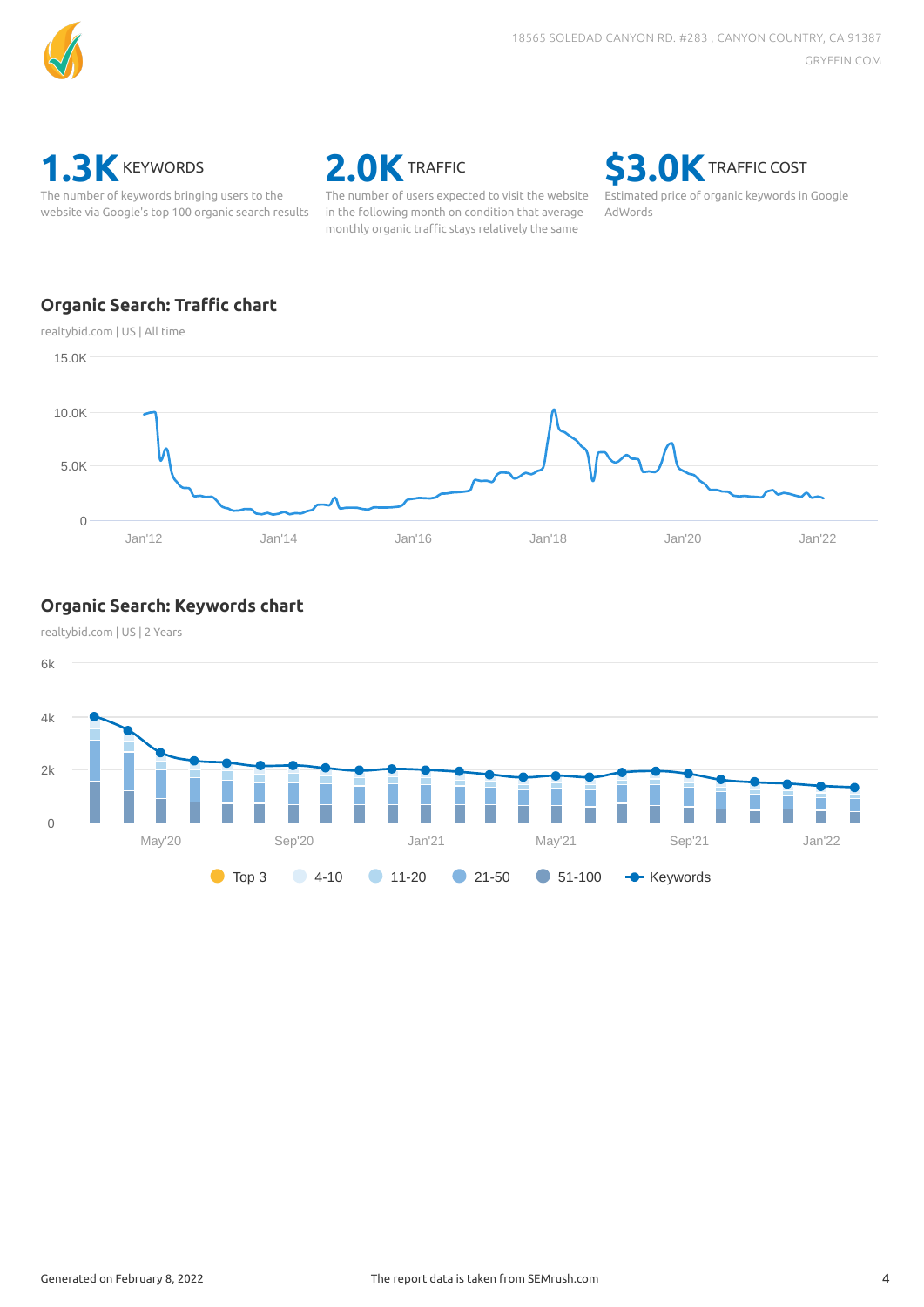

## **Organic Search: Positions 1 - 100 (1,324)**

US | realtybid.com

| Intent type:<br>т               |                             | Informational | N      | Navigational | C         | Commercial | Transactional<br>т              |         |      |             |             |
|---------------------------------|-----------------------------|---------------|--------|--------------|-----------|------------|---------------------------------|---------|------|-------------|-------------|
| Keyword                         | Intent                      | Pos           | Volume | KD           | CPC (USD) | <b>URL</b> | Traffic $% \blacktriangleright$ | Costs % | Com. | Result      | Last Update |
| realtybid                       | ${\bf N}$                   | 1(1)          | 720    | 46.00        | 2.06      | 囜          | 28.91                           | 39.49   | 0.37 | 65          | 25 Jan 2022 |
| online house<br>auctions        | $\mathsf{C}$                | 3(3)          | 1,300  | 72.00        | 1.42      | 진          | 5.87                            | 5.52    | 0.61 | 119,000,000 | a day ago   |
| home auctions near<br>me        | $\mathsf T$                 | 6(6)          | 1,900  | 82.00        | 0.79      | 진          | 4.76                            | 2.49    | 0.55 | 223,000,000 | 4 days ago  |
| realtybid com                   | ${\bf N}$                   | 1(1)          | 110    | 41.00        | 1.35      | 진          | 4.41                            | 3.92    | 0.46 | 63          | 12 Jan 2022 |
| realtybid reviews               | $\mathsf{C}$                | 1(1)          | 90     | 34.00        | 5.04      | 진          | 3.61                            | 12.05   | 0.43 | 4,500       | 30 Jan 2022 |
| realtybid auction               | ${\bf N}$                   | 1(1)          | 70     | 48.00        | 1.21      | 진          | 2.81                            | 2.23    | 0.36 | 72          | 30 Jan 2022 |
| realtybid<br>international llc  | ${\bf N}$                   | 1(1)          | 70     | 22.00        | 0.00      | 囜          | 2.81                            | 0.00    | 0.00 | 100         | 31 Jan 2022 |
| online property<br>auctions     | $\mathsf{C}$                | 6(5)          | 1,000  | 79.00        | 1.29      | 囜          | 2.51                            | 2.13    | 0.65 | 42,900,000  | a day ago   |
| online real estate<br>auctions  | $\mathsf{C}$                | 4(4)          | 720    | 64.00        | 1.64      | 内          | 2.51                            | 2.73    | 0.66 | 49,500,000  | 01 Feb 2022 |
| bidrealty                       | $\mathsf{N}$                | 1(1)          | 50     | 16.00        | 0.00      | 内          | 2.00                            | 0.00    | 0.09 | 53          | 18 Jan 2022 |
| online home<br>auctions         | $\mathsf{C}$                | 3(3)          | 390    | 69.00        | 1.49      | 内          | 1.75                            | 1.73    | 0.68 | 91,500,000  | 3 days ago  |
| florida auction<br>houses       | $\mathsf C$                 | 7(7)          | 720    | 54.00        | 1.42      | 囜          | 1.40                            | 1.33    | 0.51 | 13,800,000  | 2 days ago  |
| realtybid com north<br>carolina | $\mathbf{I}$ $\mathbf{T}$   | 1(1)          | 30     | 14.00        | 0.00      | 囜          | 1.20                            | 0.00    | 0.00 | 24          | 26 Jan 2022 |
| realtybid com<br>virginia       | $\mathbf{1} \in \mathbf{T}$ | 1(1)          | $30$   | 17.00        | 0.00      | 内          | 1.20                            | 0.00    | 0.00 | 85          | 26 Jan 2022 |
| home auctions<br>florida        | $\mathbf{T}$                | 6(6)          | 480    | 51.00        | 1.36      | 囜          | 1.20                            | 1.06    | 0.64 | 17,800,000  | 29 Jan 2022 |
| realtor bid                     | ${\sf N}$                   | 1(1)          | $30$   | 67.00        | 4.98      | 囜          | 1.20                            | 3.96    | 0.35 | 16,600,000  | 29 Jan 2022 |
| realtybid com<br>arkansas       | $1 - T$                     | 1(1)          | $30$   | 17.00        | 0.00      | 囜          | 1.20                            | 0.00    | 0.00 | 71          | 26 Jan 2022 |
| home auctions in<br>texas       | $\mathsf{C}$                | 3(3)          | 210    | 54.00        | 1.14      | 진          | 0.90                            | 0.69    | 0.58 | 21,500,000  | 3 days ago  |
| home auctions in ga             | $\pm 1$                     | 6(6)          | 320    | 44.00        | 1.06      | 囜          | 0.80                            | 0.53    | 0.68 | 11,600,000  | 18 Jan 2022 |
| realtybid login                 | $N$ $T$                     | 1(1)          | $20\,$ | 21.00        | 0.74      | 囜          | 0.80                            | 0.36    | 0.16 | 27          | Dec 2021    |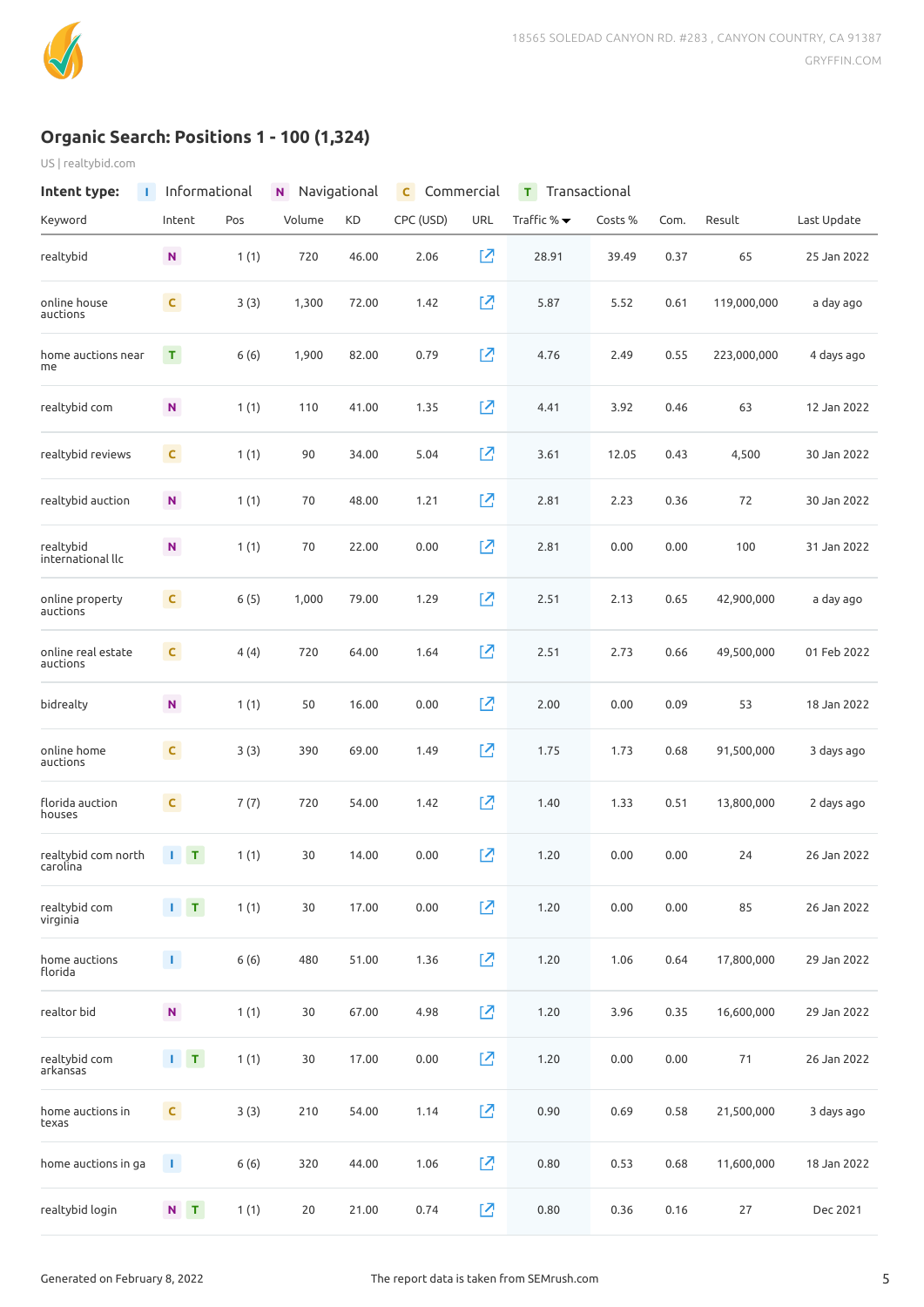

| Keyword                           | Intent                      | Pos     | Volume | KD    | CPC (USD) | <b>URL</b> | Traffic % ▼ | Costs % | Com. | Result      | Last Update |
|-----------------------------------|-----------------------------|---------|--------|-------|-----------|------------|-------------|---------|------|-------------|-------------|
| realty bid auction                | $\mathsf{C}$<br>$\mathbf N$ | 1(1)    | 20     | 60.00 | 0.90      | 忆          | 0.80        | 0.46    | 0.48 | 5,780,000   | 09 Jan 2022 |
| home auctions in<br>michigan      | $\mathbf{1}$                | 5(5)    | 320    | 41.00 | 1.03      | Ø          | 0.80        | 0.53    | 0.67 | 12,500,000  | 18 Jan 2022 |
| home auctions pa                  | $\mathbf{1}$                | 4(4)    | 210    | 39.00 | 1.11      | 囜          | 0.70        | 0.53    | 0.59 | 16,000,000  | 27 Jan 2022 |
| home auctions<br>california       | $\mathbf{1}$                | 4(4)    | 210    | 55.00 | 1.35      | 内          | 0.70        | 0.63    | 0.63 | 48,300,000  | 4 days ago  |
| bid on property<br>online         | $\mathsf{C}$                | 1(1)    | 30     | 65.00 | 1.66      | Ŋ          | 0.70        | 0.76    | 0.59 | 78,400,000  | 28 Jan 2022 |
| foreclosure auctions<br>near me   | $\mathbf T$                 | 12 (12) | 1,000  | 70.00 | 0.76      | Ŋ          | 0.65        | 0.29    | 0.55 | 1,740,000   | 3 days ago  |
| florida property<br>auctions      | $\mathsf{C}$                | 6(6)    | 260    | 51.00 | 1.46      | 内          | 0.65        | 0.59    | 0.65 | 18,400,000  | 4 days ago  |
| auction houses for<br>sale        | $\mathbf T$                 | 11(11)  | 1,300  | 86.00 | 0.86      | 内          | 0.60        | 0.33    | 0.59 | 153,000,000 | 3 days ago  |
| real estate auction<br>florida    | $\mathsf{C}$                | 7(7)    | 320    | 49.00 | 1.77      | 忆          | 0.60        | 0.73    | 0.73 | 18,200,000  | 18 Jan 2022 |
| real estate auctions<br>near me   | $\mathbf T$                 | 16 (16) | 2,400  | 72.00 | 0.91      | 囜          | 0.60        | 0.33    | 0.49 | 55,800,000  | 4 days ago  |
| online foreclosure<br>auctions    | $\mathbf T$                 | 4(4)    | 170    | 68.00 | 1.03      | 囜          | 0.55        | 0.39    | 0.83 | 1,290,000   | 27 Jan 2022 |
| house auction sites               | $\mathsf{C}$                | 4(4)    | 170    | 73.00 | 1.24      | 囜          | 0.55        | 0.46    | 0.67 | 73,500,000  | 01 Feb 2022 |
| auction homes                     | $\mathbf T$                 | 13 (12) | 6,600  | 92.00 | 1.06      | 囜          | 0.55        | 0.39    | 0.60 | 210,000,000 | a day ago   |
| auction houses in<br>georgia      | $\mathsf{C}$                | 7(7)    | 260    | 46.00 | 1.00      | [Z         | 0.50        | 0.33    | 0.36 | 19,100,000  | 4 days ago  |
| real estate auctions<br>michigan  | N.                          | 6(6)    | 210    | 57.00 | 1.13      | $\Sigma$   | 0.50        | 0.36    | 0.58 | 7,090,000   | 27 Jan 2022 |
| property auctions<br>texas        | $\mathsf{C}$                | 4(4)    | 140    | 50.00 | 1.04      | Ø          | 0.45        | 0.33    | 0.69 | 15,300,000  | 29 Jan 2022 |
| auction homes                     | $\mathbf{T}_\parallel$      | 14 (13) | 6,600  | 92.00 | 1.06      | [Z         | 0.45        | 0.29    | 0.60 | 210,000,000 | a day ago   |
| real estate auction<br>california | $\mathsf T$                 | 4(4)    | 140    | 62.00 | 1.74      | [Z         | 0.45        | 0.56    | 0.75 | 31,600,000  | 28 Jan 2022 |
| real estate auctions<br>pa        | $\mathsf{C}$                | 11(11)  | 210    | 50.00 | 1.20      | 囜          | 0.45        | 0.36    | 0.55 | 7,290,000   | 27 Jan 2022 |
| online realty<br>auctions         | $\mathsf{C}$                | 3(3)    | 90     | 64.00 | 0.00      | [Z         | 0.40        | 0.00    | 0.40 | 6,050,000   | 29 Jan 2022 |
| online house<br>auctions near me  | $\mathsf T$                 | 3(3)    | 90     | 66.00 | 1.00      | [Z         | 0.40        | 0.26    | 0.65 | 62,500,000  | 29 Jan 2022 |
| foreclosure auction<br>florida    | $\Gamma$                    | 6(6)    | 170    | 50.00 | 1.33      | 忆          | 0.40        | 0.36    | 0.69 | 11,300,000  | 27 Jan 2022 |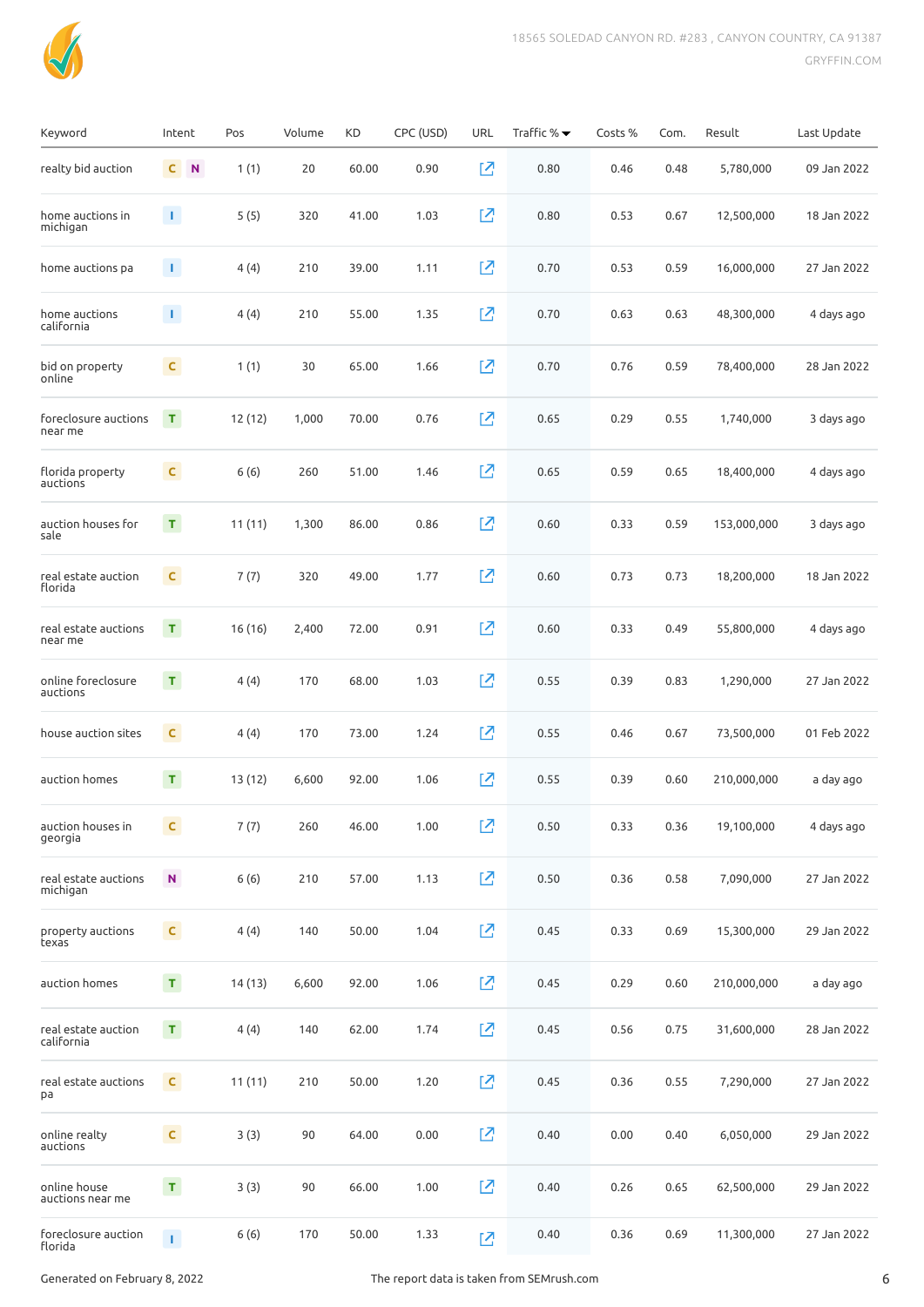

| Keyword                             | Intent                    | Pos     | Volume | KD    | CPC (USD) | <b>URL</b> | Traffic % $\blacktriangledown$ | Costs % | Com. | Result        | Last Update |
|-------------------------------------|---------------------------|---------|--------|-------|-----------|------------|--------------------------------|---------|------|---------------|-------------|
| real estate auction<br>texas        | $\mathbf{T}$              | 5(5)    | 170    | 50.00 | 1.36      | 忆          | 0.40                           | 0.36    | 0.68 | 39,200,000    | 27 Jan 2022 |
| home auctions in az                 | $\mathsf{C}$              | 5(5)    | 170    | 40.00 | 1.11      | 忆          | 0.40                           | 0.29    | 0.65 | 19,500,000    | 27 Jan 2022 |
| michigan property<br>auctions       | $\mathbf{I}$ $\mathbf{T}$ | 8(8)    | 260    | 53.00 | 0.80      | 忆          | 0.35                           | 0.19    | 0.58 | 6,850,000     | 5 days ago  |
| real estate auction<br>georgia      | $\mathsf{C}$              | 6(6)    | 140    | 41.00 | 1.32      | 忆          | 0.35                           | 0.29    | 0.66 | 32,400,000    | 29 Jan 2022 |
| online house<br>auctions michigan   | $\mathbf T$               | 3(3)    | 70     | 50.00 | 0.00      | Ø          | 0.30                           | 0.00    | 0.79 | 15,400,000    | 31 Jan 2022 |
| alabama foreclosure<br>auctions     | $\mathbf{L}$              | 2(2)    | 50     | 39.00 | 0.81      | 内          | 0.30                           | 0.16    | 0.65 | 408,000       | 18 Jan 2022 |
| las vegas home<br>auctions          | $\mathbf{1}$              | 9(9)    | 210    | 41.00 | 0.90      | 忆          | 0.30                           | 0.16    | 0.64 | 8,220,000     | 4 days ago  |
| bid on foreclosed<br>homes          | $\mathbf{L}$              | 11(11)  | 110    | 71.00 | 1.14      | 忆          | 0.25                           | 0.16    | 0.55 | 501,000       | 29 Jan 2022 |
| kings county real<br>estate auction | $\mathbf{1}$              | 11(11)  | 110    | 24.00 | 0.00      | 忆          | 0.25                           | 0.00    | 0.03 | 10,100,000    | 29 Jan 2022 |
| auction houses in<br>michigan       | $\mathsf C$               | 5(5)    | 590    | 55.00 | 1.03      | 忆          | 0.25                           | 0.19    | 0.45 | 10,700,000    | 3 days ago  |
| home auctions<br>illinois           | $\mathsf{C}$              | 7(7)    | 140    | 41.00 | 0.93      | 囜          | 0.25                           | 0.16    | 0.64 | 11,300,000    | 29 Jan 2022 |
| real auction<br>websites            | $\mathbf{1}$              | 11(11)  | 110    | 76.00 | 1.65      | 囜          | 0.25                           | 0.26    | 0.21 | 246,000,000   | 2 days ago  |
| reo auction                         | $\mathbf{1}$              | 7(7)    | 140    | 63.00 | 1.14      | 忆          | 0.25                           | 0.19    | 0.66 | 21,200,000    | 27 Jan 2022 |
| colorado auction<br>houses          | $\mathbf T$               | 9(9)    | 170    | 39.00 | 0.94      | 囜          | 0.25                           | 0.13    | 0.45 | 13,800,000    | 27 Jan 2022 |
| michigan<br>foreclosure auction     | $\mathbf{I}=\mathbf{T}$   | 7(7)    | 140    | 51.00 | 0.81      | 囜          | 0.25                           | 0.13    | 0.69 | 10,100,000    | 29 Jan 2022 |
| best home auction<br>sites          | $\mathsf{C}$              | 7(7)    | 110    | 73.00 | 1.57      | 囜          | 0.20                           | 0.19    | 0.59 | 537,000,000   | 01 Feb 2022 |
| home auctions mn                    | $\mathbf{1}$              | 7(7)    | 110    | 45.00 | 0.74      | $\Sigma$   | 0.20                           | 0.09    | 0.61 | 8,600,000     | 28 Jan 2022 |
| home auction sites                  | $\mathsf{C}$              | 4(6)    | 320    | 78.00 | 1.32      | 囜          | 0.20                           | 0.16    | 0.68 | 135,000,000   | 2 days ago  |
| bid for property                    | $\mathbf T$               | 7(7)    | 110    | 63.00 | 2.04      | 囜          | 0.20                           | 0.26    | 0.42 | 246,000,000   | 29 Jan 2022 |
| property auctions                   | $\mathsf{C}$              | 29 (29) | 2,900  | 91.00 | 1.09      | 囜          | 0.20                           | 0.13    | 0.56 | 3,900,000,000 | 5 days ago  |
| bid on homes for<br>sale online     | $\mathsf T$               | 3(3)    | 50     | 67.00 | 3.00      | 囜          | 0.20                           | 0.43    | 0.75 | 59,400,000    | 18 Jan 2022 |
| investor financing                  | $\mathbf{L}$              | 7(7)    | 110    | 73.00 | 5.48      | 内          | 0.20                           | 0.79    | 0.54 | 285,000,000   | 28 Jan 2022 |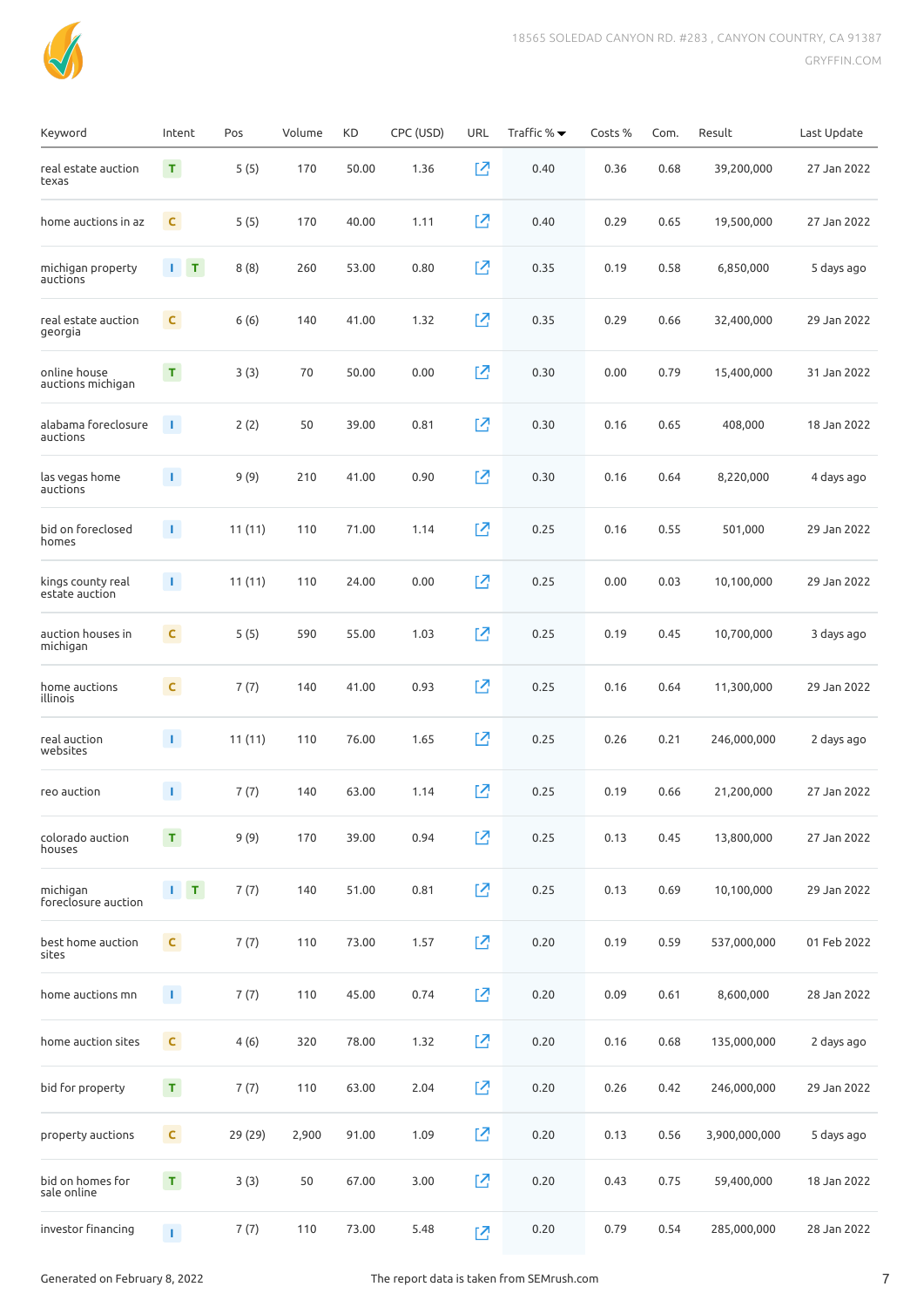

| Keyword                                   | Intent       | Pos     | Volume | KD    | CPC (USD) | <b>URL</b> | Traffic % ▼ | Costs % | Com. | Result        | Last Update  |
|-------------------------------------------|--------------|---------|--------|-------|-----------|------------|-------------|---------|------|---------------|--------------|
| reo auction                               | $\mathbf{1}$ | 8(8)    | 140    | 63.00 | 1.14      | 전          | 0.20        | 0.13    | 0.66 | 21,200,000    | 27 Jan 2022  |
| live house auctions<br>today              | $\mathbf{1}$ | 4(4)    | 70     | 67.00 | 1.12      | 忆          | 0.20        | 0.16    | 0.96 | 71,200,000    | 31 Jan 2022  |
| real estate auction                       | $\mathsf{C}$ | 17 (16) | 5,400  | 92.00 | 1.24      | 囜          | 0.20        | 0.16    | 0.56 | 1,390,000,000 | a day ago    |
| bid to buy realty                         | $\mathsf T$  | 6(6)    | 90     | 35.00 | 0.00      | 囜          | 0.20        | 0.00    | 0.00 | 5,800,000     | 29 Jan 2022  |
| foreclosure auctions<br>ct                | $\mathbf T$  | 9(9)    | 140    | 35.00 | 0.82      | 囜          | 0.20        | 0.09    | 0.28 | 513,000       | 28 Jan 2022  |
| auction houses in<br>california           | $\mathsf{C}$ | 5(5)    | 320    | 65.00 | 1.62      | 囜          | 0.15        | 0.16    | 0.38 | 52,500,000    | 30 Jan 2022  |
| louisiana property<br>auction             | $\mathsf{C}$ | 6(6)    | 70     | 33.00 | 0.77      | Ø          | 0.15        | 0.06    | 0.59 | 11,500,000    | 30 Jan 2022  |
| foreclosure auctions<br>illinois          | $\Gamma$     | 6(6)    | 70     | 39.00 | 0.83      | 진          | 0.15        | 0.06    | 0.62 | 580,000       | 30 Jan 2022  |
| realty auction sites                      | $\mathsf{C}$ | 5(5)    | 70     | 67.00 | 0.70      | 囜          | 0.15        | 0.06    | 0.71 | 29,900,000    | 31 Jan 2022  |
| house auction app                         | $\mathbf{1}$ | 11(11)  | 70     | 54.00 | 1.90      | 内          | 0.15        | 0.19    | 0.41 | 71,600,000    | 30 Jan 2022  |
| house auctions<br>washington state        | $\mathsf{C}$ | 9(9)    | 110    | 49.00 | 0.89      | 内          | 0.15        | 0.06    | 0.36 | 9,610,000     | 27 Jan 2022  |
| live real estate<br>auctions              | $\mathsf{C}$ | 2(2)    | 30     | 62.00 | 1.32      | 内          | 0.15        | 0.16    | 0.57 | 21,800,000    | 28 Jan 2022  |
| tennessee real<br>estate auctions         | $\mathsf{C}$ | 9(9)    | 110    | 48.00 | 0.70      | 囜          | 0.15        | 0.06    | 0.63 | 3,800,000     | 29 Jan 2022  |
| online home<br>auctions california        | $\mathbf{L}$ | 2(2)    | 30     | 53.00 | 0.00      | 囜          | 0.15        | 0.00    | 0.07 | 29,800,000    | 26 Jan 2022  |
| home auctions<br>indiana                  | $\mathbf{T}$ | 7(7)    | 90     | 39.00 | 0.88      | 内          | 0.15        | 0.09    | 0.65 | 14,800,000    | 14 Jan 2022  |
| home auctions tulsa                       | $\mathsf{C}$ | 7(7)    | 90     | 39.00 | 0.63      | 忆          | 0.15        | 0.06    | 0.40 | 2,370,000     | 29 Jan 2022  |
| online home<br>auctions near me           | $\mathsf T$  | 3(3)    | 40     | 72.00 | 1.41      | 囜          | 0.15        | 0.16    | 0.59 | 160,000,000   | 4 days ago   |
| texas foreclosure<br>auction              | $\mathbf T$  | 2(2)    | 140    | 50.00 | 0.89      | 囜          | 0.15        | 0.09    | 0.67 | 15,300,000    | 29 Jan 2022  |
| california real estate<br>auctions online | T.           | 4(4)    | 50     | 50.00 | 0.00      | Ø          | 0.15        | 0.00    | 0.00 | 6,130,000     | 19 Jan 2022  |
| realtybid com<br>complaints               | $\mathbf{T}$ | 2(2)    | 30     | 30.00 | 0.00      | 内          | 0.15        | 0.00    | 0.33 | 20,000        | 26 Jan 2022  |
| washington home<br>auctions               | $\mathsf C$  | 6(6)    | 70     | 40.00 | 0.52      | [Z         | 0.15        | 0.03    | 0.48 | 31,900,000    | 30 Jan 2022  |
| reftown                                   | $\mathbf N$  | 25      | 12,100 | 23.00 | 0.00      | 内          | 0.15        | 0.00    | 0.00 | 32            | 21 hours ago |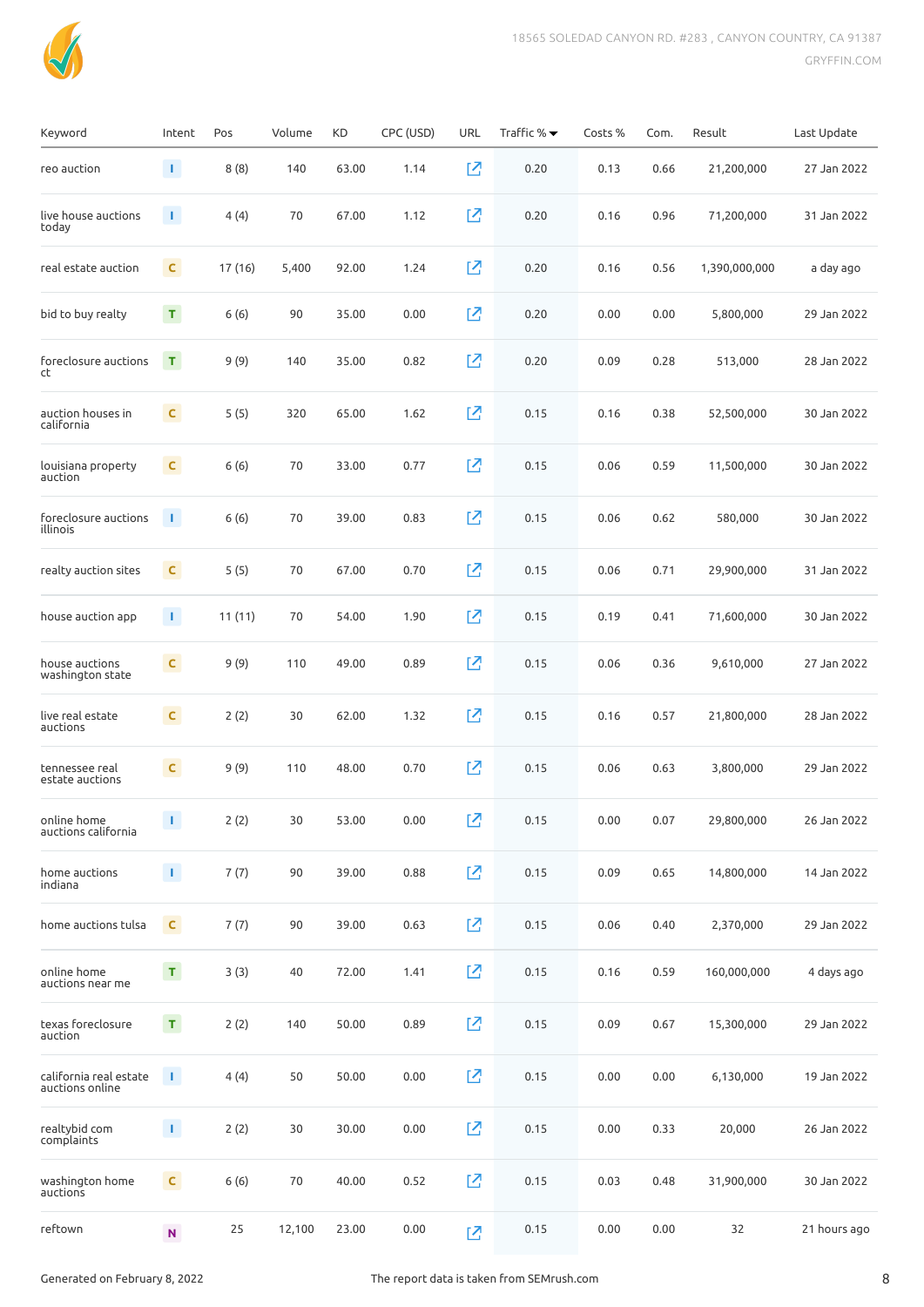

| Keyword                               | Intent       | Pos     | Volume | KD    | CPC (USD) | URL | Traffic % $\blacktriangledown$ | Costs % | Com. | Result      | Last Update |
|---------------------------------------|--------------|---------|--------|-------|-----------|-----|--------------------------------|---------|------|-------------|-------------|
| real estate auctions<br>south florida | $\mathsf{C}$ | 7(7)    | 90     | 56.00 | 1.50      | 忆   | 0.15                           | 0.16    | 0.67 | 10,600,000  | 30 Jan 2022 |
| listing contract<br>addendum          | $\mathbf{1}$ | 7(7)    | 70     | 33.00 | 0.00      | 内   | 0.10                           | 0.00    | 0.00 | 6,030,000   | 31 Jan 2022 |
| foreclosure auctions<br>iowa          | T.           | 4(4)    | 30     | 35.00 | 0.00      | 忆   | 0.10                           | 0.00    | 0.36 | 465,000     | 25 Jan 2022 |
| you ve been outbid                    | $\mathbf{L}$ | 7(7)    | 70     | 18.00 | 0.00      | Ø   | 0.10                           | 0.00    | 0.00 | 2,880,000   | 18 Jan 2022 |
| alaska house<br>auctions              | $\mathsf{C}$ | 5(5)    | 50     | 39.00 | 0.00      | 忆   | 0.10                           | 0.00    | 0.50 | 10,300,000  | 18 Jan 2022 |
| home real estate<br>auctions          | $\mathsf C$  | 5(5)    | 50     | 78.00 | 0.00      | 内   | 0.10                           | 0.00    | 0.14 | 81,600,000  | 19 Jan 2022 |
| orange county<br>foreclosure auction  | $\mathbf{L}$ | 14 (14) | 320    | 42.00 | 1.04      | Ø   | 0.10                           | 0.06    | 0.20 | 12,700,000  | 2 days ago  |
| auction real estate<br>illinois       | $\mathbf{T}$ | 7(7)    | 50     | 44.00 | 0.00      | 忆   | 0.10                           | 0.00    | 0.79 | 14,600,000  | 18 Jan 2022 |
| home auctions<br>arkansas             | $\mathsf{C}$ | 6(6)    | 40     | 45.00 | 0.72      | 忆   | 0.10                           | 0.03    | 0.56 | 6,860,000   | 3 days ago  |
| best foreclosure<br>auction sites     | $\mathsf{C}$ | 9(9)    | 70     | 70.00 | 1.96      | 内   | 0.10                           | 0.13    | 0.75 | 20,000,000  | 30 Jan 2022 |
| home auctions in<br>tucson az         | $\mathbf{L}$ | 9(9)    | 90     | 33.00 | 0.00      | 内   | 0.10                           | 0.00    | 0.67 | 1,350,000   | 29 Jan 2022 |
| real estate auction<br>sites          | $\mathsf{C}$ | 7(7)    | 320    | 78.00 | 1.77      | 内   | 0.10                           | 0.13    | 0.72 | 267,000,000 | 30 Jan 2022 |
| arizona auction<br>houses             | C            | 7(7)    | 260    | 54.00 | 1.09      | 内   | 0.10                           | 0.06    | 0.46 | 11,300,000  | 3 days ago  |
| mobile home<br>auctions in alabama    | $\mathsf T$  | 8(8)    | 70     | 33.00 | 0.57      | 环   | 0.10                           | 0.03    | 0.68 | 3,980,000   | 30 Jan 2022 |

## **Backlink Analysis**

#### **Backlinks: Totals**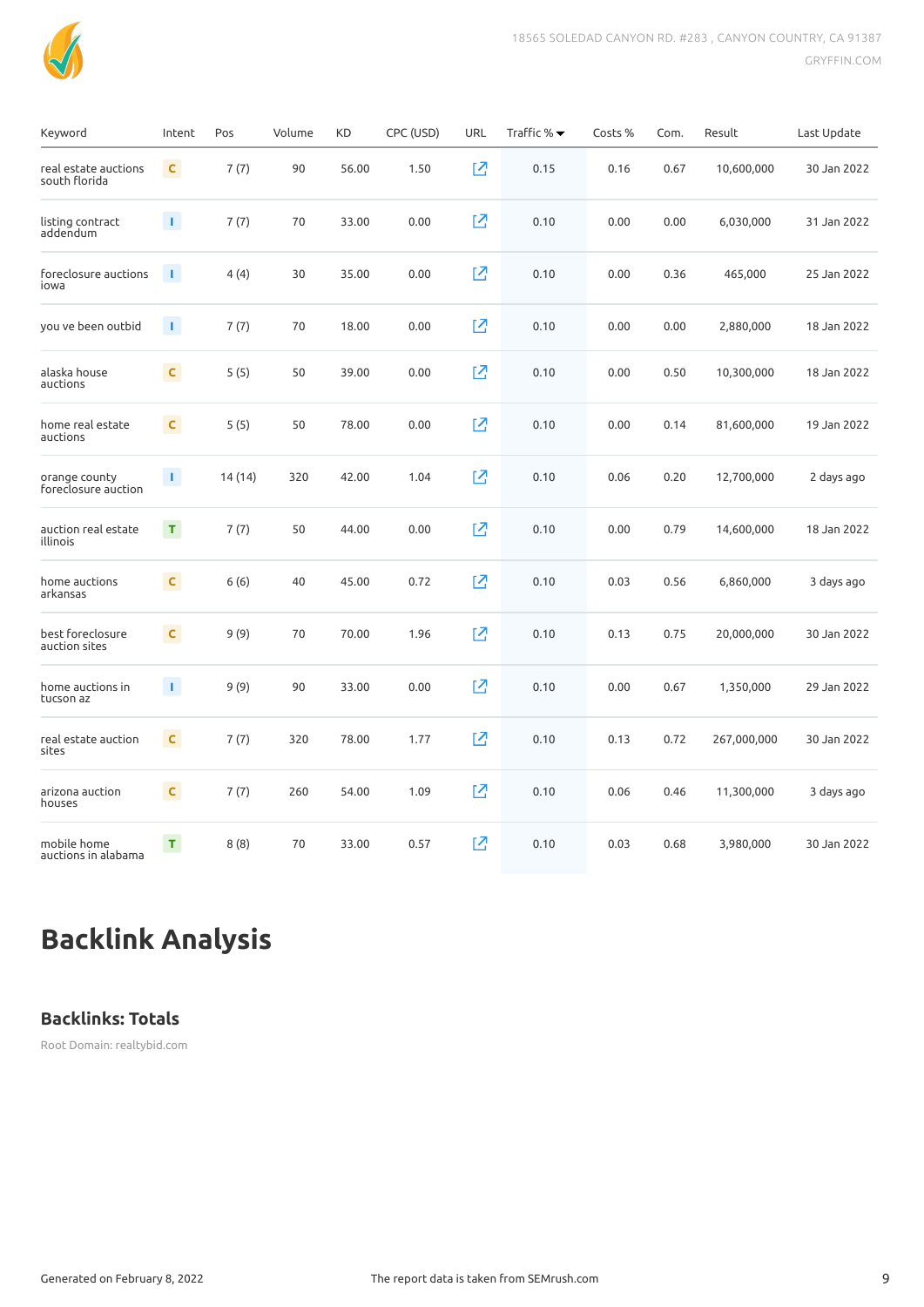

#### Total Backlinks

**14.6K** The number of links pointing to the queried URL

Referring IPs **1.1K**<br>The number of IPs pointing to the queried URL

#### Authority Score



Authority Score is our proprietary metric used to measure overall<br>quality of domain and influence on SEO. The score is based on the<br>number of backlinks, referring domains, organic search traffic, and other data.

Referring Domains



The number of Domains pointing to the queried URL

#### **Backlinks: Scores**

Root Domain: realtybid.com

#### Authority Score

## **39**

Authority Score is our proprietary metric used to measure overall quality of domain and influence on SEO. The score is based on the number of backlinks,<br>referring domains, organic search traffic, and other data.

### **Backlinks: Types**

#### Root Domain: realtybid.com



### **Backlinks: TLD Distribution**

Root Domain: realtybid.com



### **Backlinks: Top Countries**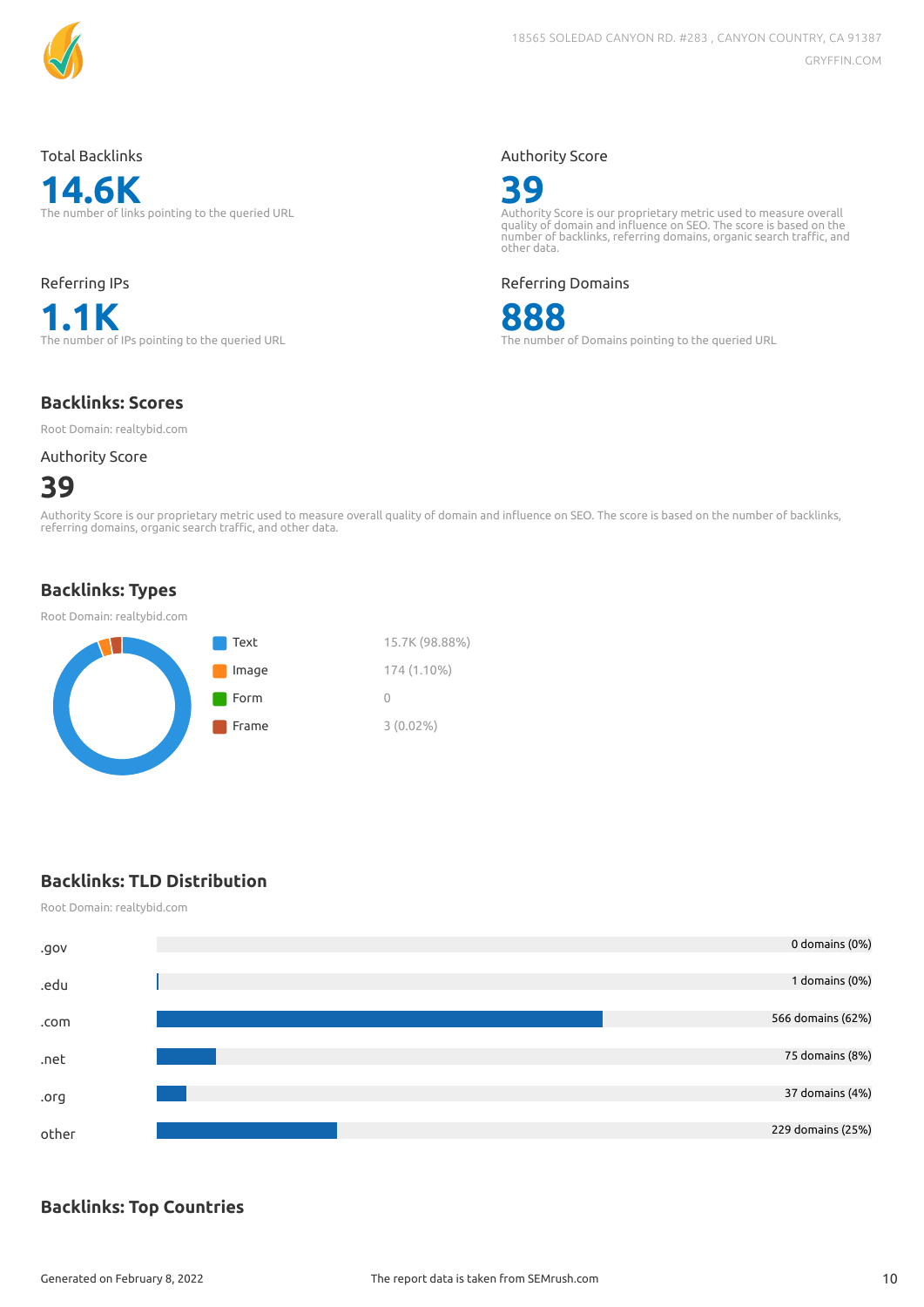

Root Domain: realtybid.com

| Country               | Domain<br>(N) |
|-----------------------|---------------|
| United States         | 593 (74%)     |
| <b>Ex</b> Sweden      | 100 (12%)     |
| Germany               | 16 (2%)       |
| $\blacksquare$ France | 13 (2%)       |
| =<br>Netherlands      | 13 (2%)       |

## **Backlinks: Top Referring Domains**

Root Domain: realtybid.com

| Root Domain               | Backlinks | IP / Country                                                                                                   |
|---------------------------|-----------|----------------------------------------------------------------------------------------------------------------|
| homeszz.com               | 1,208     | 172.67.179.149                                                                                                 |
| realestatefounder.com     | 682       | $\begin{array}{ c c c c c } \hline \multicolumn{1}{ c }{\text{104.21.27.28}} \hline \end{array}$               |
| real-estate-find.com      | 679       | $\begin{array}{ c c c c c } \hline \textbf{1} & 104.21.82.34 \hline \end{array}$                               |
| friendhome-realestate.com | 619       | 104.21.39.187                                                                                                  |
| homeforsales.net          | 574       | $\begin{array}{ c c c c c } \hline \hline \multicolumn{1}{ c }{\text{104}} & 104.21.83.139 \hline \end{array}$ |

## **Backlinks: Referring Domains 1 - 100 (888)**

| Authority<br>▼<br>Score | Root domain        | <b>Backlinks</b> | IP/Country                      | First Seen  | Last Seen   |
|-------------------------|--------------------|------------------|---------------------------------|-------------|-------------|
| 87                      | bbb.org            | 1                | 54.236.101.183<br>United States | 24 Jun 2021 | 08 Dec 2021 |
| 86                      | wixsite.com<br>new | $\mathbf{1}$     | 35.246.6.109<br>United Kingdom  | 02 Feb 2022 | 04 Feb 2022 |
| 85                      | tinyurl.com        | 1                | $\blacksquare$ 104.20.139.65    | 11 Nov 2021 | 17 Jan 2022 |
| 84                      | chinaz.com         | 1                | 117.25.139.97<br>China          | 21 Apr 2021 | 19 Jan 2022 |
| 84                      | prnewswire.com     | 1                | $\blacksquare$ 104.18.20.70     | 26 May 2021 | 20 Nov 2021 |
| 81                      | ning.com           | 1                | 208.82.16.68<br>United States   | 29 Jun 2021 | 31 Jan 2022 |
| 80                      | udn.com            | $\overline{2}$   | 211.20.177.96<br>×.<br>Taiwan   | 06 Jan 2020 | 17 Dec 2021 |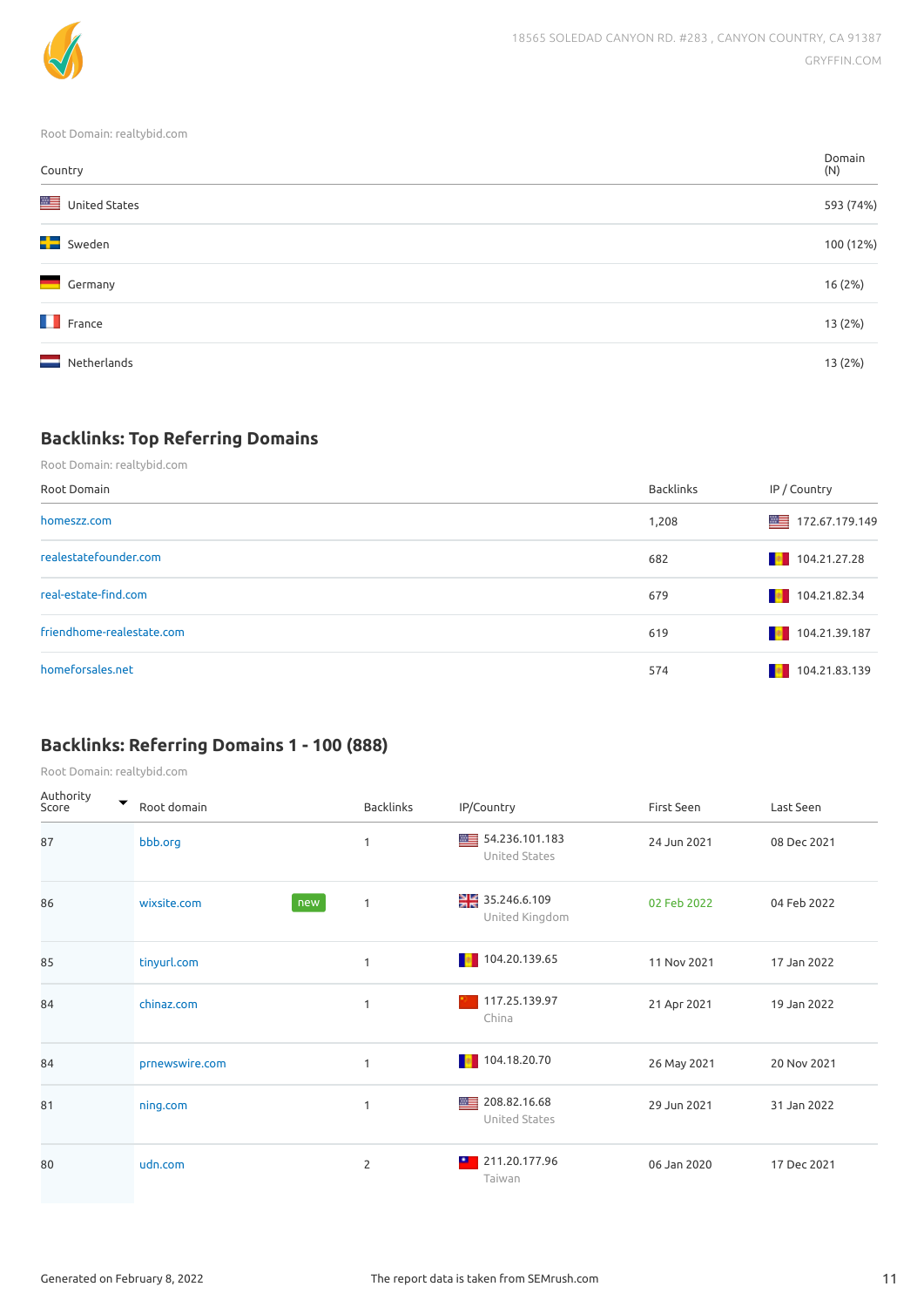

| Authority<br>▼<br>Score | Root domain          | Backlinks      | IP/Country                            | First Seen  | Last Seen   |
|-------------------------|----------------------|----------------|---------------------------------------|-------------|-------------|
| 78                      | digitaltrends.com    | $\mathbf{1}$   | ■ 192.0.66.16<br>United States        | 24 Jun 2021 | 11 Jan 2022 |
| 78                      | lost<br>fool.com     | $\overline{2}$ | 199.232.65.143<br>United States       | 20 May 2021 | 22 Oct 2021 |
| 78                      | seattletimes.com     | $\mathbf{1}$   | 104.106.18.181<br>United States       | 16 Mar 2021 | 25 Nov 2021 |
| 77                      | symbaloo.com         | $\overline{4}$ | 87.233.165.210<br>Netherlands         | 26 Jun 2021 | 17 Jan 2022 |
| 76                      | prweb.com            | $\overline{2}$ | $\blacksquare$ 104.18.210.79          | 28 Jul 2021 | 05 Jan 2022 |
| 76                      | trulia.com           | $\mathbf{1}$   | ■ 13.32.43.121<br>United States       | 16 May 2021 | 04 Feb 2022 |
| 75                      | al.com               | $\overline{4}$ | 184.51.7.209<br>United States         | 04 May 2021 | 13 Dec 2021 |
| 75                      | city-data.com        | $\mathbf{1}$   | 169.62.184.199<br>United States       | 23 May 2021 | 01 Feb 2022 |
| 75                      | lifewire.com         | $\mathbf{1}$   | ■■ 151.101.202.137<br>United States   | 18 Apr 2021 | 08 Feb 2022 |
| 75                      | ua.edu               | 8              | 130.160.28.14<br>United States        | 02 May 2021 | 31 Jan 2022 |
| 74                      | acast.com            | $\overline{2}$ | $\equiv$ 18.67.76.31<br>United States | 17 Jul 2021 | 21 Jan 2022 |
| 74                      | crunchbase.com       | $\mathbf{1}$   | $\equiv$ 172.67.41.8<br>United States | 22 May 2021 | 17 Aug 2021 |
| 74                      | mlive.com            | 77             | 44.195.240.242<br>United States       | 20 Apr 2021 | 06 Feb 2022 |
| 74                      | tucson.com           | $\overline{2}$ | ■■ 192.104.182.109<br>United States   | 22 Dec 2021 | 22 Dec 2021 |
| 73                      | esy.es               | $\mathbf{1}$   | 185.201.11.151<br>Germany             | 14 Oct 2021 | 19 Dec 2021 |
| 73                      | hanyang.ac.kr<br>new | $\mathbf{1}$   | $\bullet$ 115.68.182.136<br>Korea     | 18 Jan 2022 | 20 Jan 2022 |
| 73                      | lost<br>pr-cy.ru     | $\mathbf{1}$   | 93.171.200.49<br>Czech Rep.           | 19 Sep 2021 | 01 Dec 2021 |
| 73                      | vingle.net           | $\mathbf{1}$   | 52.85.10.88<br>United States          | 29 Apr 2021 | 06 Jan 2022 |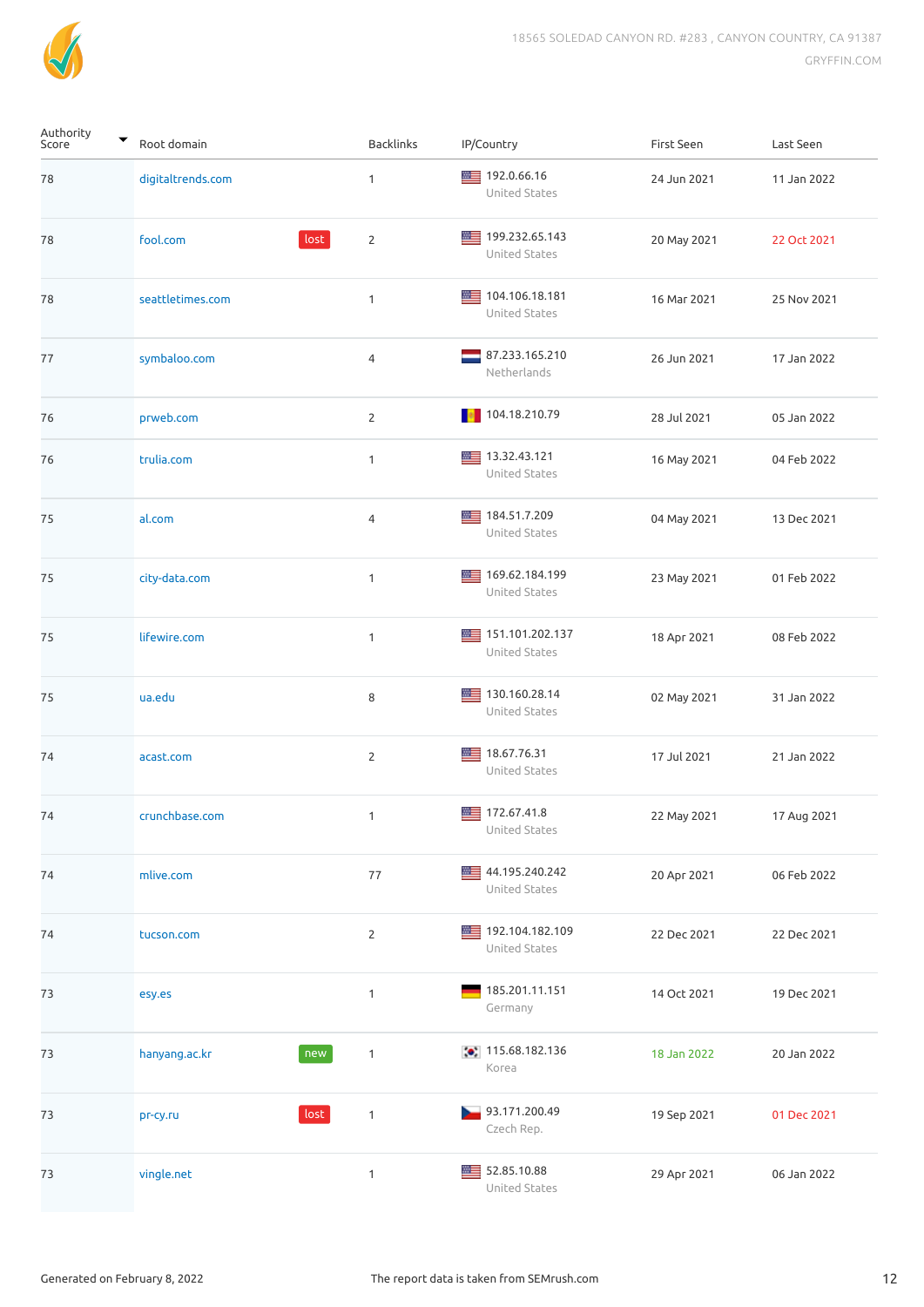

| Authority<br>▼<br>Score | Root domain            | <b>Backlinks</b> | IP/Country                        | First Seen  | Last Seen   |
|-------------------------|------------------------|------------------|-----------------------------------|-------------|-------------|
| 72                      | kiplinger.com          | 1                | 52.85.47.114<br>United States     | 30 Jul 2021 | 07 Feb 2022 |
| 72                      | levif.be               | $\mathbf{1}$     | 95.131.143.139<br>. .<br>France   | 21 Jul 2021 | 24 Jan 2022 |
| 71                      | dtiblog.com            | 3                | ■■ 140.174.2.70<br>United States  | 22 Apr 2021 | 21 Jan 2022 |
| 71                      | lost<br>twincities.com | $\mathbf{1}$     | 192.0.66.2<br>United States       | 23 Jul 2021 | 31 Dec 2021 |
| 71                      | webwiki.com            | $\mathbf{2}$     | $\blacksquare$ 104.21.72.75       | 13 Jul 2021 | 26 Dec 2021 |
| 70                      | activerain.com         | 13               | 44.232.109.40<br>United States    | 18 Apr 2021 | 24 Jan 2022 |
| 70                      | netvouz.com            | 6                | 158.174.17.198<br>Sweden          | 23 May 2021 | 31 Dec 2021 |
| 69                      | zoominfo.com           | 3                | 104.16.168.82<br><b>COLLEGE</b>   | 19 Jul 2021 | 30 Nov 2021 |
| 68                      | happyfox.com           | $\mathbf{1}$     | $\blacksquare$ 104.18.28.127      | 24 Jul 2021 | 03 Feb 2022 |
| 68                      | inman.com              | 12               | 172.66.40.134<br>United States    | 18 Apr 2021 | 07 Feb 2022 |
| 68                      | pr.com                 | $\mathbf{1}$     | 34.195.12.140<br>United States    | 30 Apr 2021 | 08 Feb 2022 |
| 68                      | swoogo.com             | 15               | 54.72.169.192<br>Ireland          | 01 Aug 2021 | 06 Feb 2022 |
| 67                      | mortgagenewsdaily.com  | 4                | 52.203.192.13<br>United States    | 16 Sep 2021 | 26 Jan 2022 |
| 67                      | realtytrac.com         | 9                | 13.107.246.62<br>United States    | 19 Jun 2021 | 25 Jan 2022 |
| 67                      | video-bookmark.com     | 11               | 81.169.219.51<br>Germany          | 13 Jun 2021 | 20 Jan 2022 |
| 66                      | biggerpockets.com      | 3                | 104.20.63.232                     | 10 Apr 2019 | 25 Dec 2021 |
| 66                      | buu.ac.th<br>new       | 1                | 202.28.77.135<br>Thailand         | 31 Jan 2022 | 31 Jan 2022 |
| 66                      | cbinsights.com         | $\mathbf{1}$     | ■■ 99.86.186.121<br>United States | 13 Jul 2021 | 22 Nov 2021 |
| 66                      | siteslike.com          | 26               | 67.211.220.179<br>United States   | 20 Apr 2021 | 29 Jan 2022 |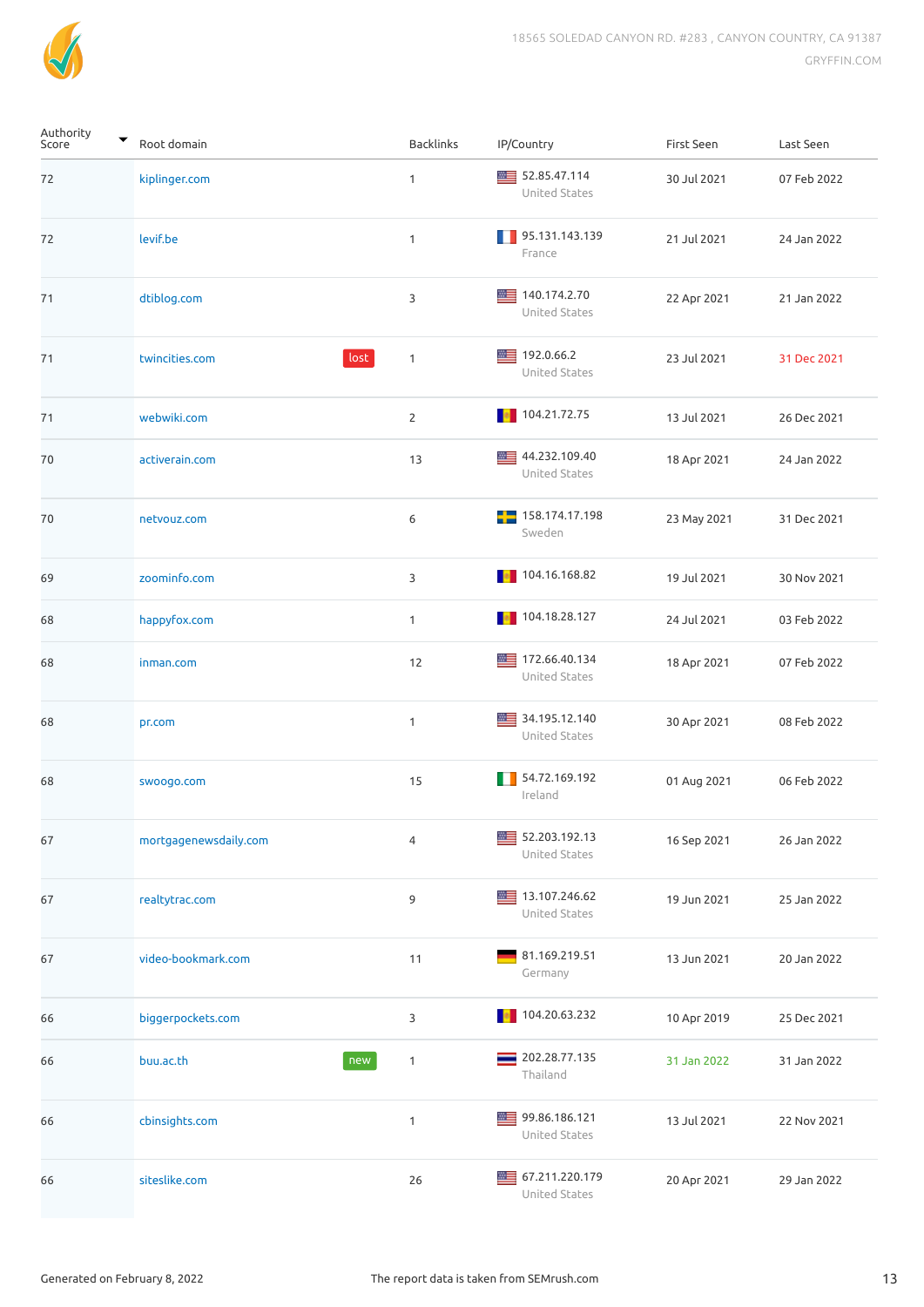

| Authority<br>▼<br>Score | Root domain              | Backlinks      | IP/Country                                                                                       | First Seen  | Last Seen   |
|-------------------------|--------------------------|----------------|--------------------------------------------------------------------------------------------------|-------------|-------------|
| 66                      | texags.com               | $\mathbf{1}$   | ■■ 40.119.40.202<br>United States                                                                | 19 Apr 2021 | 14 Dec 2021 |
| 65                      | insurancenewsnet.com     | $\mathbf{1}$   | ■■ 172.67.71.129<br>United States                                                                | 18 Apr 2021 | 25 Dec 2021 |
| 65                      | point2homes.com          | $\mathbf{1}$   | $\begin{array}{ c c c c c } \hline \multicolumn{1}{ c }{\text{104.18.11.73}} \hline \end{array}$ | 21 Nov 2021 | 21 Nov 2021 |
| 65                      | rismedia.com             | 32             | 34.102.150.204<br>United States                                                                  | 17 Apr 2021 | 07 Feb 2022 |
| 64                      | hub.biz                  | $\mathbf{1}$   | <b>₩E</b> 159.203.145.113<br>United States                                                       | 10 Aug 2021 | 04 Feb 2022 |
| 64                      | millionacres.com         | $\overline{2}$ | ■■ 151.101.129.143<br>United States                                                              | 14 Jun 2021 | 30 Jan 2022 |
| 64                      | pitchbook.com            | $\mathbf{1}$   | 35.188.102.109<br>United States                                                                  | 26 Apr 2021 | 14 Jan 2022 |
| 64                      | sitelike.org             | 17             | 172.67.216.10<br>United States                                                                   | 05 Jul 2021 | 05 Feb 2022 |
| 63                      | gmx.com                  | 4              | 74.208.232.24<br>United States                                                                   | 12 May 2021 | 26 Oct 2021 |
| 63                      | localdatabase.com<br>new | $\mathbf{1}$   | 104.26.4.58<br>United States                                                                     | 10 Jan 2022 | 10 Jan 2022 |
| 63                      | owler.com                | $\overline{2}$ | 104.18.169.103                                                                                   | 05 Nov 2021 | 07 Nov 2021 |
| 63                      | steamboatpilot.com       | 5              | 52.11.42.89<br>United States                                                                     | 18 Apr 2021 | 30 Jan 2022 |
| 62                      | curlie.org               | 3              | 34.192.189.148<br>United States                                                                  | 25 Jun 2021 | 29 Jan 2022 |
| 62                      | dsnews.com               | 9              | 173.255.195.90<br>United States                                                                  | 18 Apr 2021 | 07 Feb 2022 |
| 62                      | ispionage.com            | 8              | 54.161.70.202<br>United States                                                                   | 23 Apr 2021 | 31 Jan 2022 |
| 62                      | webstatsdomain.org       | 3              | ■■ 46.229.169.130<br>United States                                                               | 17 Oct 2021 | 23 Oct 2021 |
| 62                      | worldwidetopsite.com     | $\mathbf{1}$   | 172.67.153.45<br>United States                                                                   | 11 Jun 2021 | 23 Jan 2022 |
| 61                      | fitsmallbusiness.com     | $\mathbf{1}$   | ■■ 172.66.42.233<br>United States                                                                | 12 May 2021 | 10 Jan 2022 |
| 61                      | mashvisor.com            | $\overline{2}$ | 104.26.1.227<br>United States                                                                    | 27 Apr 2021 | 07 Jan 2022 |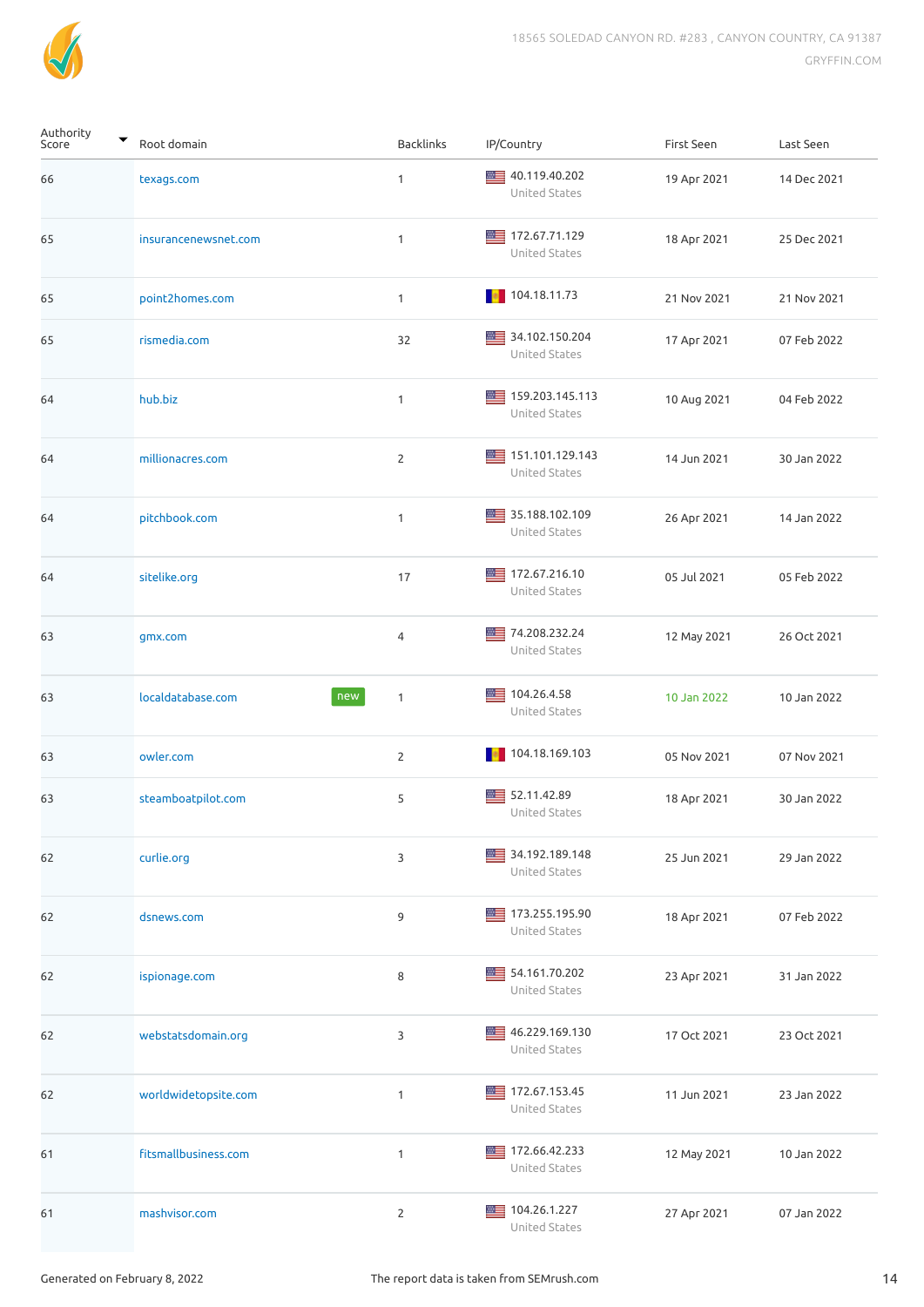

| Authority<br>Score | Root domain         | <b>Backlinks</b> | IP/Country                                                                                          | First Seen  | Last Seen   |
|--------------------|---------------------|------------------|-----------------------------------------------------------------------------------------------------|-------------|-------------|
| 61                 | philstockworld.com  | 1                | 35.172.11.111<br>United States                                                                      | 29 Sep 2021 | 10 Jan 2022 |
| 61                 | similartech.com     | 1                | ■■ 18.214.114.144<br>United States                                                                  | 09 May 2021 | 05 Feb 2022 |
| 60                 | au-e.com            | 9                | 172.67.153.182<br>≕<br>United States                                                                | 03 May 2021 | 02 Feb 2022 |
| 60                 | cuinsight.com       | 1                | 172.67.67.30<br>United States                                                                       | 22 Apr 2021 | 06 Feb 2022 |
| 60                 | flashkit.com        | 19               | 3.135.3.135<br>United States                                                                        | 02 Aug 2021 | 24 Jan 2022 |
| 60                 | podcastrepublic.net | 1                | ■ 206.189.228.214<br>United States                                                                  | 06 Aug 2021 | 13 Jan 2022 |
| 60                 | tinyblogging.com    | 2                | ■ 104.167.2.157<br>United States                                                                    | 21 Apr 2021 | 03 Nov 2021 |
| 60                 | topratedlocal.com   | $\mathbf{1}$     | ■■ 151.101.130.137<br>United States                                                                 | 18 Jul 2021 | 23 Dec 2021 |
| 60                 | urlbacklinks.com    | 6                | ■■ 172.67.138.123<br>United States                                                                  | 16 Sep 2021 | 20 Jan 2022 |
| 60                 | wenxuecity.com      | 5                | 104.197.94.157<br>United States                                                                     | 18 Apr 2021 | 03 Feb 2022 |
| 59                 | aeroleads.com       | $\overline{2}$   | ■■ 172.67.205.63<br>United States                                                                   | 19 Jul 2021 | 26 Nov 2021 |
| 59                 | bethanne.net        | 5                | 172.67.164.120<br>United States                                                                     | 29 Dec 2021 | 17 Jan 2022 |
| 59                 | prlog.ru            | 86               | $\begin{array}{ c c c c c } \hline \multicolumn{1}{ c }{\textbf{104.21.77.246}} \hline \end{array}$ | 30 Apr 2021 | 06 Feb 2022 |
| 59                 | retechnology.com    | 24               | 172.66.43.179<br>United States                                                                      | 18 Apr 2021 | 08 Feb 2022 |
| 59                 | thecoastnews.com    | 4                | ■■ 104.26.14.176<br>United States                                                                   | 17 Jul 2021 | 08 Feb 2022 |
| 59                 | themreport.com      | 6                | 173.255.195.90<br>United States                                                                     | 18 Apr 2021 | 07 Feb 2022 |
| 58                 | farleu.com          | $\mathbf{1}$     | 172.67.182.127<br>United States                                                                     | 03 Sep 2021 | 17 Jan 2022 |
| 58                 | mustat.com          | $\mathbf{1}$     | 54.37.44.122<br>France                                                                              | 18 Jun 2021 | 14 Jan 2022 |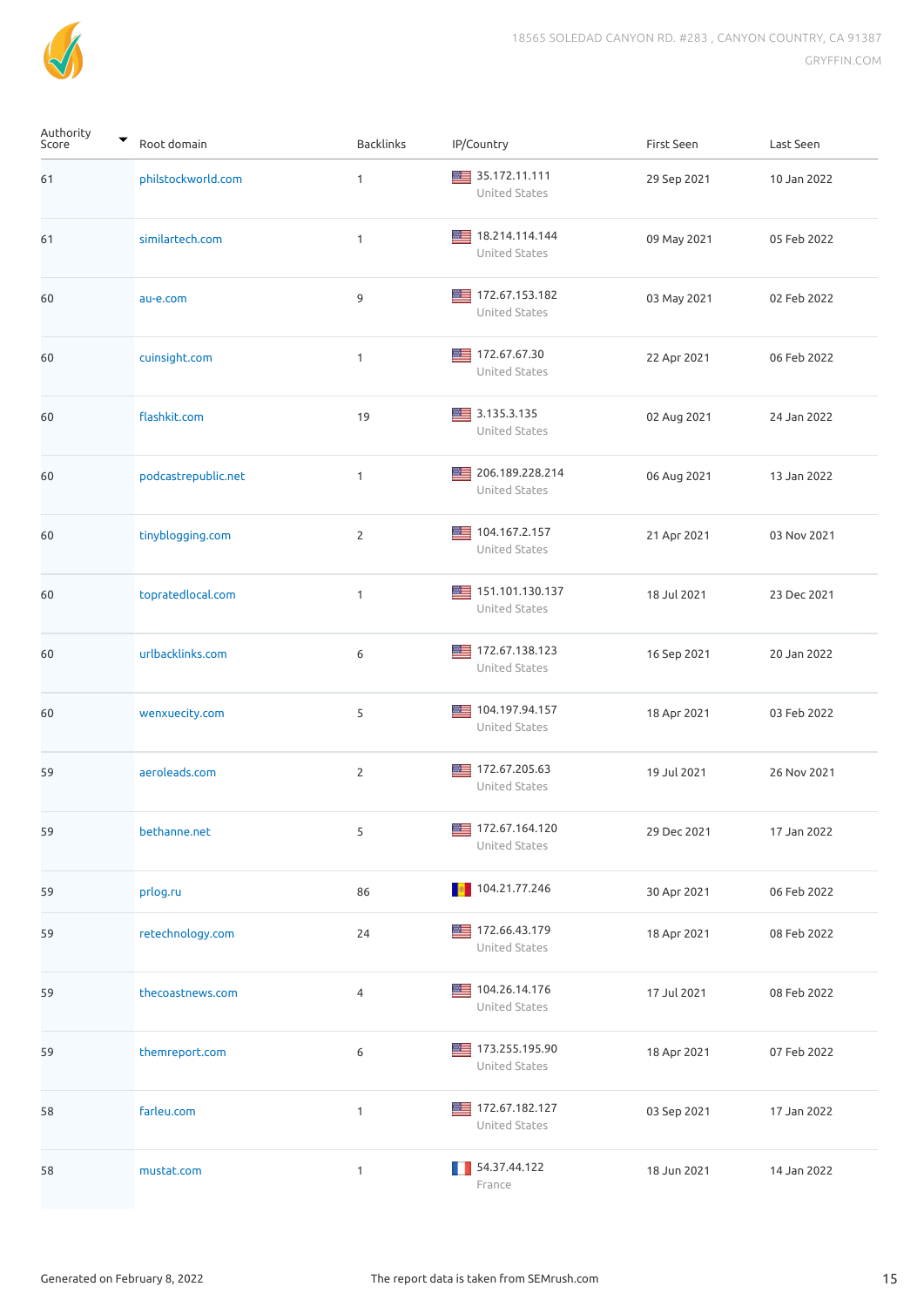

| Authority<br>▼<br>Score | Root domain               | Backlinks      | IP/Country                                                                                         | First Seen  | Last Seen   |
|-------------------------|---------------------------|----------------|----------------------------------------------------------------------------------------------------|-------------|-------------|
| 58                      | owltail.com               | 1              | 52.85.10.79<br>United States                                                                       | 30 Sep 2021 | 08 Jan 2022 |
| 58                      | plex.page                 | $\mathbf{1}$   | 54.192.235.86<br>United States                                                                     | 04 Jan 2022 | 04 Jan 2022 |
| 58                      | realtybiznews.com         | $\overline{2}$ | ■ 199.250.199.195<br>United States                                                                 | 18 May 2021 | 03 Feb 2022 |
| 57                      | lost<br>couponus.net      | $\mathbf{1}$   | ■ 172.67.200.232<br>United States                                                                  | 04 Jul 2021 | 10 Nov 2021 |
| 57                      | sweetstudy.com            | $\mathbf{1}$   | $\blacksquare$ 104.22.16.203                                                                       | 21 Dec 2021 | 01 Jan 2022 |
| 56                      | faucre.com                | 1              | 172.67.144.105<br>United States                                                                    | 04 Sep 2021 | 12 Jan 2022 |
| 56                      | keyworddensitychecker.com | $\overline{4}$ | 172.67.188.146<br>United States                                                                    | 06 Aug 2021 | 21 Dec 2021 |
| 56                      | maavadu.com               | $\mathbf{1}$   | $\blacksquare$ 104.21.83.139                                                                       | 22 Nov 2021 | 30 Dec 2021 |
| 56                      | nichesitemastery.com      | $\overline{2}$ | 172.67.170.215<br>United States                                                                    | 19 Aug 2021 | 02 Feb 2022 |
| 56                      | updownsite.com            | 3              | $\blacksquare$ 104.21.84.224                                                                       | 22 May 2021 | 02 Dec 2021 |
| 56                      | webranksdirectory.com     | $\mathbf{1}$   | 172.67.194.21<br>United States                                                                     | 16 Jun 2021 | 21 Jan 2022 |
| 56                      | yercum.com                | $\mathbf{1}$   | 104.21.93.156                                                                                      | 08 Jul 2021 | 18 Jan 2022 |
| 55                      | 99sitedirectory.com       | 2              |                                                                                                    | 10 Jun 2021 | 15 Jan 2022 |
| 55                      | absmho.com                | $\mathbf{1}$   | $\blacksquare$ 104.21.58.217                                                                       | 03 Sep 2021 | 11 Jan 2022 |
| 55                      | bestsitesdirectory.com    | $\overline{2}$ |                                                                                                    | 02 Jul 2021 | 06 Jan 2022 |
| 55                      | busniessdirectory.com     | $\overline{2}$ | ■ 172.67.199.23<br>United States                                                                   | 11 Jun 2021 | 23 Jan 2022 |
| 55                      | customcraftedkeywords.com | 9              | $\blacksquare$ 104.21.5.221                                                                        | 08 May 2021 | 20 Oct 2021 |
| 55                      | detroityes.com            | 27             | ■ 108.170.28.19<br>United States                                                                   | 02 Sep 2021 | 08 Feb 2022 |
| 55                      | glassdoor.ca              | $\mathbf{1}$   | $\begin{array}{ c c c c c } \hline \multicolumn{1}{ c }{\textbf{104.16.24.66}} \hline \end{array}$ | 18 Sep 2021 | 18 Sep 2021 |

## **Backlinks: Types**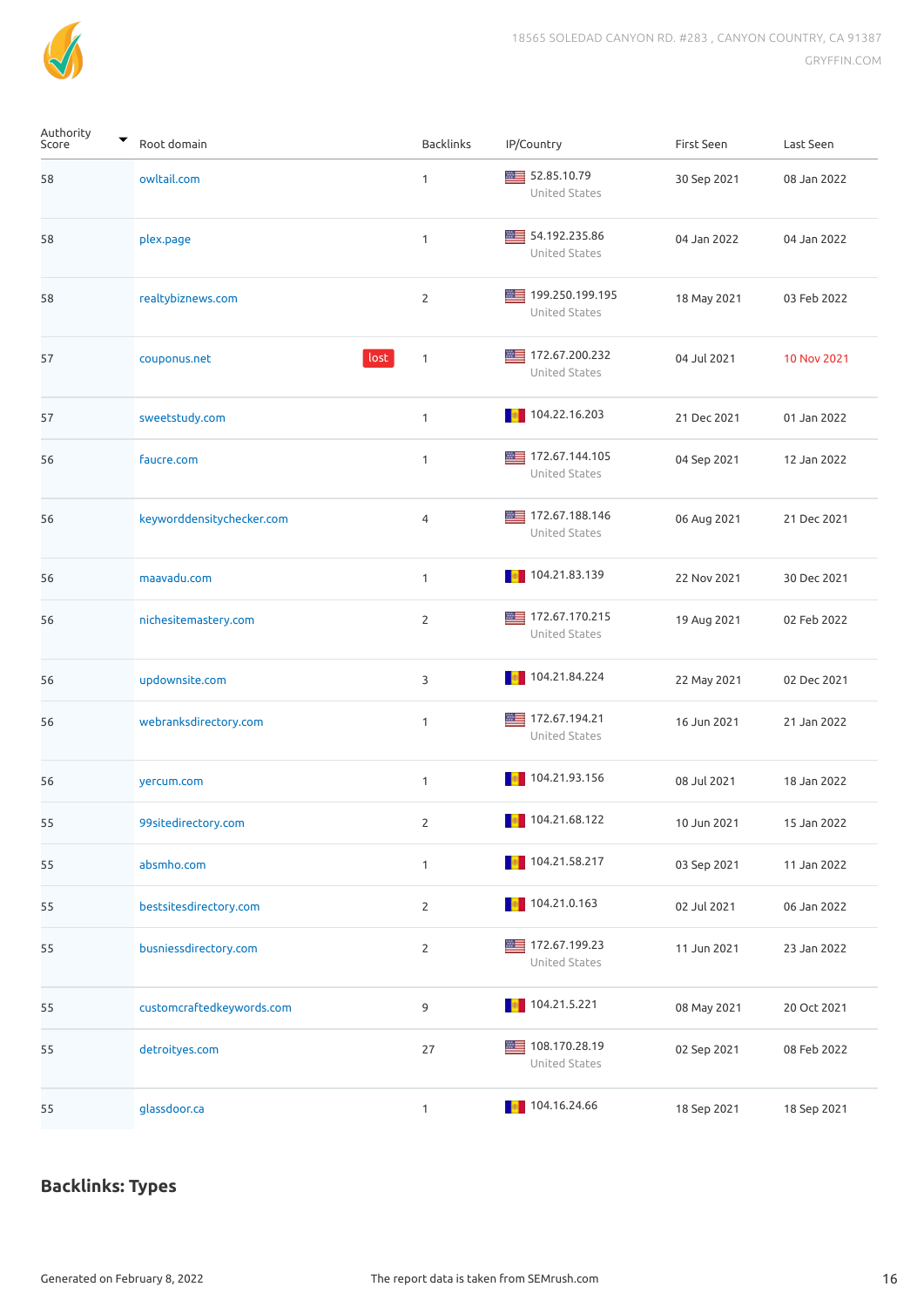

#### Root Domain: realtybid.com



## **Backlinks: Anchors 1 - 100 (675)**

| Root Domain: realtybid.com                                                                        |                  |                              |             |             |
|---------------------------------------------------------------------------------------------------|------------------|------------------------------|-------------|-------------|
| Anchor Text                                                                                       | <b>Backlinks</b> | Domains $\blacktriangledown$ | First Seen  | Last Seen   |
| go now                                                                                            | 6,297            | 118                          | 18 Apr 2021 | 08 Feb 2022 |
| realtybid.com                                                                                     | 327              | 105                          | 06 Aug 2018 | 08 Feb 2022 |
| 570648. realtybid.com                                                                             | 169              | 102                          | 20 Jan 2021 | 08 Feb 2022 |
| Empty anchor                                                                                      | 476              | 92                           | 19 Apr 2021 | 08 Feb 2022 |
| realtybid                                                                                         | 106              | 74                           | 17 Apr 2021 | 08 Feb 2022 |
| realtybid - realtybid - online real estate auctions                                               | 109              | 47                           | 20 Apr 2021 | 08 Feb 2022 |
| https://www.realtybid.com/                                                                        | 373              | 43                           | 18 Apr 2021 | 08 Feb 2022 |
| www.realtybid.com                                                                                 | 780              | 42                           | 10 Apr 2019 | 08 Feb 2022 |
| http://www.realtybid.com/                                                                         | 150              | 36                           | 15 Mar 2021 | 07 Feb 2022 |
| https://www.realtybid.com/auction/florida.cfm                                                     | 313              | 24                           | 14 Apr 2021 | 07 Feb 2022 |
| https://www.realtybid.com/auction/california.cfm                                                  | 136              | 23                           | 01 May 2021 | 06 Feb 2022 |
| https://www.realtybid.com/auction/tennessee.cfm                                                   | 98               | 20                           | 24 May 2021 | 08 Feb 2022 |
| https://images.realtybid.com/uploads/realtybid/upload.nfs/disclosures/maryland/mda<br>ddendum.pdf | 386              | 19                           | 18 Jul 2021 | 08 Feb 2022 |
| https://www.realtybid.com/auction/texas.cfm                                                       | 96               | 19                           | 24 May 2021 | 05 Feb 2022 |
| http://www.realtybid.com                                                                          | 43               | 19                           | 18 Apr 2021 | 08 Feb 2022 |
| click here                                                                                        | 1,273            | 18                           | 18 Apr 2021 | 08 Feb 2022 |
| realtybid - rhode island homes for auction reo foreclosures                                       | 19               | 17                           | 02 Jan 2022 | 06 Feb 2022 |
| sample contract                                                                                   | 34               | 17                           | 28 Apr 2021 | 07 Feb 2022 |
| https://www.realtybid.com/auction/michigan.cfm                                                    | 48               | 15                           | 19 Jun 2021 | 08 Feb 2022 |
| https://www.realtybid.com/subdata/how_to_sell_properties.cfm                                      | 29               | 14                           | 02 Aug 2021 | 07 Feb 2022 |
| https://images.realtybid.com/uploads/realtybid/upload.nfs/disclosures/kentucky/kyad<br>dendum.pdf | 355              | 14                           | 13 May 2021 | 08 Feb 2022 |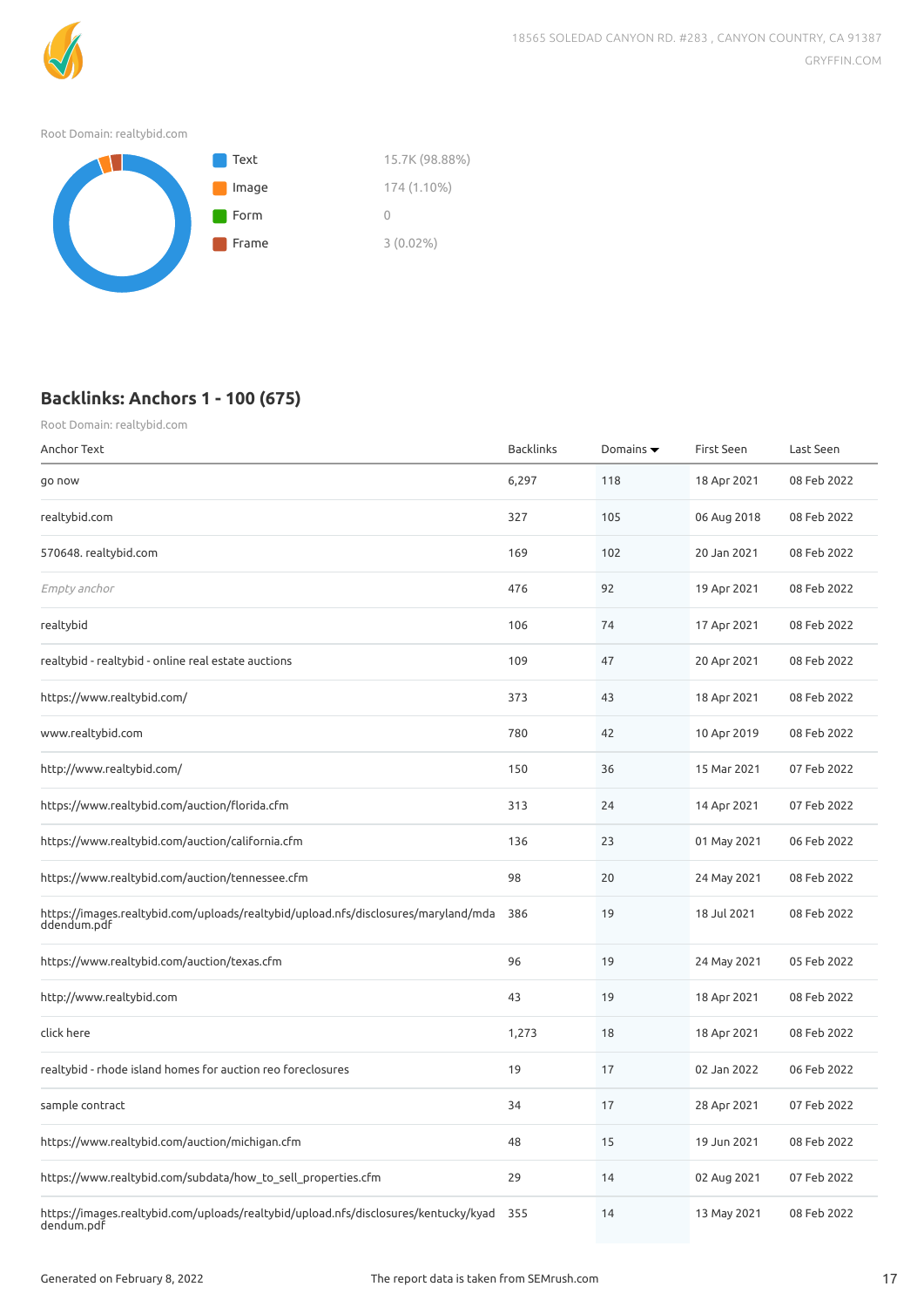

| Anchor Text                                                                                              | <b>Backlinks</b> | Domains $\blacktriangledown$ | First Seen  | Last Seen   |
|----------------------------------------------------------------------------------------------------------|------------------|------------------------------|-------------|-------------|
| realty bid                                                                                               | 32               | 14                           | 16 Apr 2020 | 07 Feb 2022 |
| https://images.realtybid.com/uploads/realtybid/upload.nfs/disclosures/pennsylvania/<br>paaddendum.pdf    | 237              | 13                           | 20 Apr 2021 | 08 Feb 2022 |
| https://www.realtybid.com/auction/pennsylvania/                                                          | 47               | 12                           | 12 Aug 2021 | 06 Feb 2022 |
| https://images.realtybid.com/uploads/realtybid/upload.nfs/disclosures/tennessee/tna<br>ddendum.pdf       | 180              | 11                           | 01 Aug 2021 | 08 Feb 2022 |
| http://www.realtybid.com/subdata/samplecontract.pdf                                                      | 52               | 11                           | 02 Aug 2021 | 06 Feb 2022 |
| https://images.realtybid.com/uploads/realtybid/upload.nfs/disclosures/alabama/aladd<br>endum.pdf         | 82               | 11                           | 06 Aug 2021 | 07 Feb 2022 |
| https://images.realtybid.com/uploads/realtybid/upload.nfs/disclosures/missouri/moa<br>ddendum.pdf        | 71               | 11                           | 22 Aug 2021 | 08 Feb 2022 |
| https://images.realtybid.com/uploads/realtybid/upload.nfs/disclosures/ohio/ohadden<br>dum.pdf            | 154              | 10                           | 10 May 2021 | 08 Feb 2022 |
| https://www.realtybid.com/auction/arkansas.cfm                                                           | 97               | 10                           | 01 Aug 2021 | 06 Jan 2022 |
| https://images.realtybid.com/uploads/realtybid/upload.nfs/disclosures/connecticut/ct 56<br>addendum.pdf  |                  | 10                           | 02 Aug 2021 | 07 Feb 2022 |
| https://www.realtybid.com/auction/pennsylvania.cfm                                                       | 48               | 10                           | 16 Jul 2021 | 29 Dec 2021 |
| https://images.realtybid.com/uploads/realtybid/upload.nfs/disclosures/southcarolina/<br>scaddendum.pdf   | 25               | 10                           | 30 Apr 2021 | 08 Feb 2022 |
| website                                                                                                  | 17               | 10                           | 25 Feb 2021 | 06 Feb 2022 |
| https://realtybid.com/auction/georgia.cfm                                                                | 45               | 10                           | 13 Jun 2021 | 20 Jan 2022 |
| https://www.realtybid.com/auction/michigan/                                                              | 28               | 10                           | 14 Aug 2021 | 07 Feb 2022 |
| https://www.realtybid.com/auction/washington.cfm                                                         | 26               | 10                           | 27 Jul 2021 | 08 Feb 2022 |
| https://images.realtybid.com/uploads/realtybid/upload.nfs/disclosures/arizona/arizon<br>a_disclosure.pdf | 67               | 9                            | 10 May 2021 | 08 Feb 2022 |
| https://images.realtybid.com/uploads/realtybid/upload.nfs/disclosures/mississippi/ms 56<br>addendum.pdf  |                  | 9                            | 27 May 2021 | 06 Feb 2022 |
| https://images.realtybid.com/uploads/realtybid/upload.nfs/disclosures/westvirginia/w 28<br>vaddendum.pdf |                  | 9                            | 31 Jul 2021 | 08 Feb 2022 |
| https://www.realtybid.com/auction/newjersey/                                                             | 25               | 9                            | 12 Aug 2021 | 05 Feb 2022 |
| https://www.realtybid.com/auction/northcarolina/                                                         | 21               | 9                            | 06 Aug 2021 | 04 Feb 2022 |
| https://www.realtybid.com/login.cfm                                                                      | 10               | 8                            | 12 Aug 2021 | 31 Dec 2021 |
| login - realtybid                                                                                        | 19               | 8                            | 19 May 2021 | 31 Jan 2022 |
| https://www.realtybid.com/auction/alabama.cfm                                                            | 12               | 8                            | 14 Aug 2021 | 01 Jan 2022 |
| https://images.realtybid.com/uploads/realtybid/upload.nfs/disclosures/wyoming/wya<br>ddendum.pdf         | 28               | 8                            | 19 Aug 2021 | 06 Feb 2022 |
| https://www.realtybid.com/auction/illinois/                                                              | 15               | 8                            | 21 Aug 2021 | 31 Jan 2022 |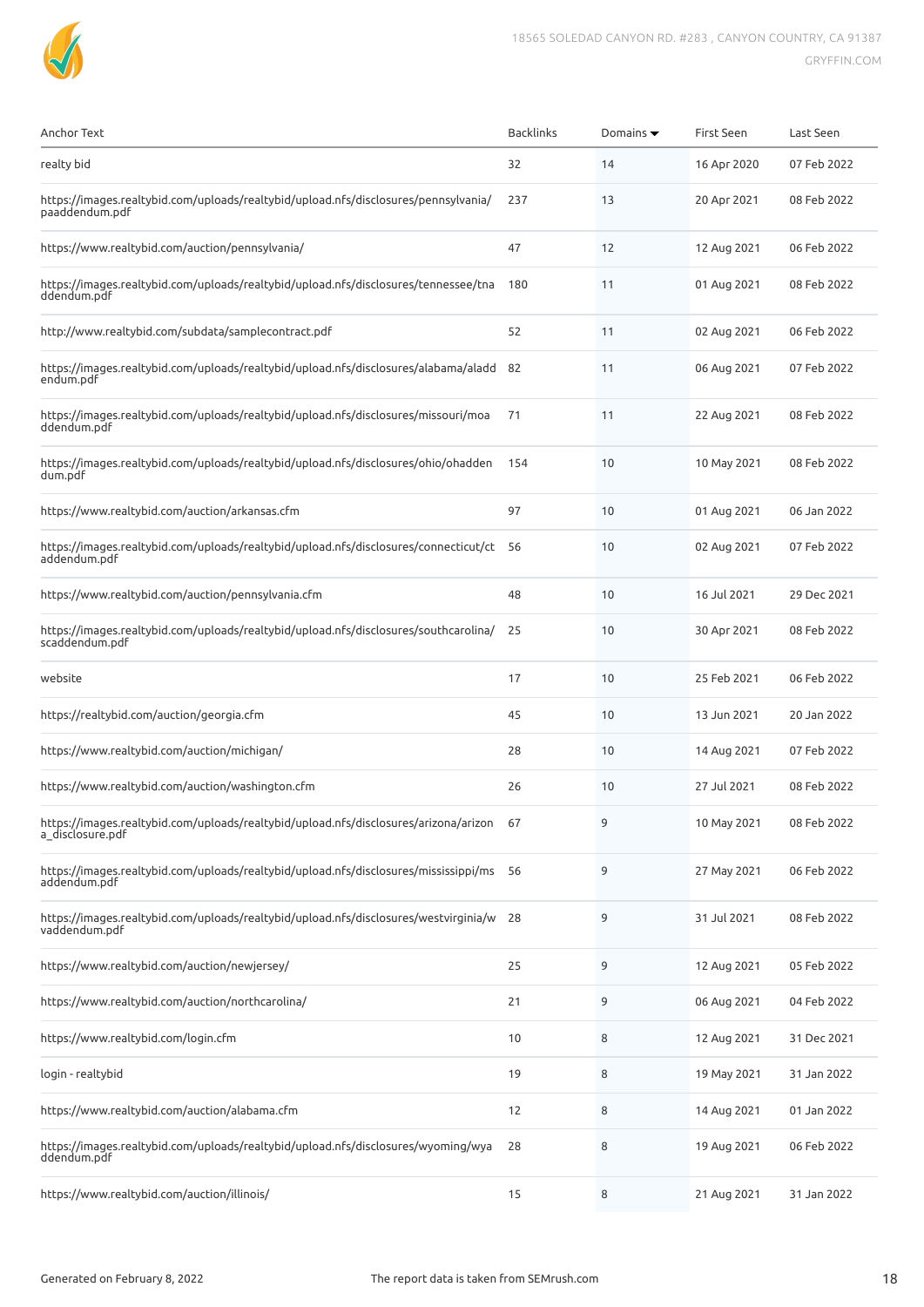

| Anchor Text                                                                                                              | <b>Backlinks</b> | Domains $\blacktriangledown$ | First Seen  | Last Seen   |
|--------------------------------------------------------------------------------------------------------------------------|------------------|------------------------------|-------------|-------------|
| https://images.realtybid.com/uploads/realtybid/upload.nfs/disclosures/oklahoma/oka<br>ddendum.pdf                        | 89               | 8                            | 28 Apr 2021 | 08 Feb 2022 |
| https://www.realtybid.com/subdata/samplecontract.pdf                                                                     | 12               | 7                            | 04 Aug 2021 | 06 Feb 2022 |
| https://www.realtybid.com/auction/georgia/                                                                               | 12               | 7                            | 21 Aug 2021 | 01 Feb 2022 |
| https://images.realtybid.com/uploads/realtybid/upload.nfs/disclosures/arkansas/arad<br>dendum.pdf                        | 19               | 7                            | 20 Aug 2021 | 01 Feb 2022 |
| https://www.realtybid.com/auction/nevada/                                                                                | 10               | 7                            | 16 Aug 2021 | 25 Jan 2022 |
| https://www.realtybid.com/bidder/register/bidderterms.cfm                                                                | 16               | 7                            | 12 Aug 2021 | 30 Nov 2021 |
| https://images.realtybid.com/uploads/realtybid/upload.nfs/disclosures/indiana/inadd<br>endum.pdf                         | 12               | 7                            | 10 Aug 2021 | 01 Feb 2022 |
| https://www.realtybid.com/auction/ohio.cfm                                                                               | 14               | 7                            | 05 May 2021 | 11 Jan 2022 |
| https://images.realtybid.com/uploads/realtybid/upload.nfs/disclosures/illinois/iladden<br>dum.pdf                        | -56              | 6                            | 09 May 2021 | 06 Feb 2022 |
| https://images.realtybid.com/uploads/realtybid/upload.nfs/disclosures/wyoming/wyb<br>rokeragedisclosure.pdf              | 16               | 6                            | 19 Aug 2021 | 04 Feb 2022 |
| https://www.realtybid.com/agents.cfm                                                                                     | 8                | 6                            | 07 Aug 2021 | 28 Jan 2022 |
| https://images.realtybid.com/uploads/realtybid/upload.nfs/disclosures/montana/mta<br>ddendum.pdf                         | 12               | 6                            | 20 Apr 2021 | 05 Feb 2022 |
| https://www.realtybid.com/auction/oregon/                                                                                | 10               | 6                            | 21 Aug 2021 | 02 Feb 2022 |
| https://images.realtybid.com/uploads/realtybid/upload.nfs/disclosures/virginia/vaadd<br>endum.pdf                        | 12               | 6                            | 04 Aug 2021 | 01 Feb 2022 |
| https://www.realtybid.com/auction/indiana/                                                                               | 9                | 6                            | 21 Aug 2021 | 06 Jan 2022 |
| real estate                                                                                                              | 9                | 6                            | 22 Dec 2021 | 08 Feb 2022 |
| realtybid - new jersey homes for auction reo foreclosures                                                                | 6                | 6                            | 01 Jan 2022 | 07 Feb 2022 |
| https://www.realtybid.com/auction/ohio/                                                                                  | 9                | 5                            | 01 Aug 2021 | 11 Jan 2022 |
| https://www.realtybid.com/auction/kentucky.cfm                                                                           | 5                | 5                            | 18 Aug 2021 | 02 Feb 2022 |
| https://images.realtybid.com/uploads/realtybid/upload.nfs/disclosures/nevada/sellers 8<br>realpropertydisclosureform.pdf |                  | 5                            | 10 Aug 2021 | 07 Feb 2022 |
| https://www.realtybid.com                                                                                                | 199              | 5                            | 14 Apr 2021 | 23 Jan 2022 |
| register - realtybid                                                                                                     | 8                | 5                            | 18 Aug 2021 | 31 Jan 2022 |
| https://www.realtybid.com/howtosell.cfm                                                                                  | 6                | 5                            | 19 Jun 2021 | 02 Dec 2021 |
| https://images.realtybid.com/uploads/realtybid/upload.nfs/disclosures/oregon/oradd<br>endum.pdf                          | 10               | 5                            | 09 Sep 2021 | 05 Feb 2022 |
| professional investors program - realtybid                                                                               | 8                | 5                            | 19 May 2021 | 31 Jan 2022 |
| http://realtybid.com                                                                                                     | 10               | 5                            | 18 Apr 2021 | 06 Feb 2022 |
| https://images.realtybid.com/uploads/realtybid/upload.nfs/disclosures/maine/meadd<br>endum.pdf                           | 15               | 5                            | 10 Aug 2021 | 31 Jan 2022 |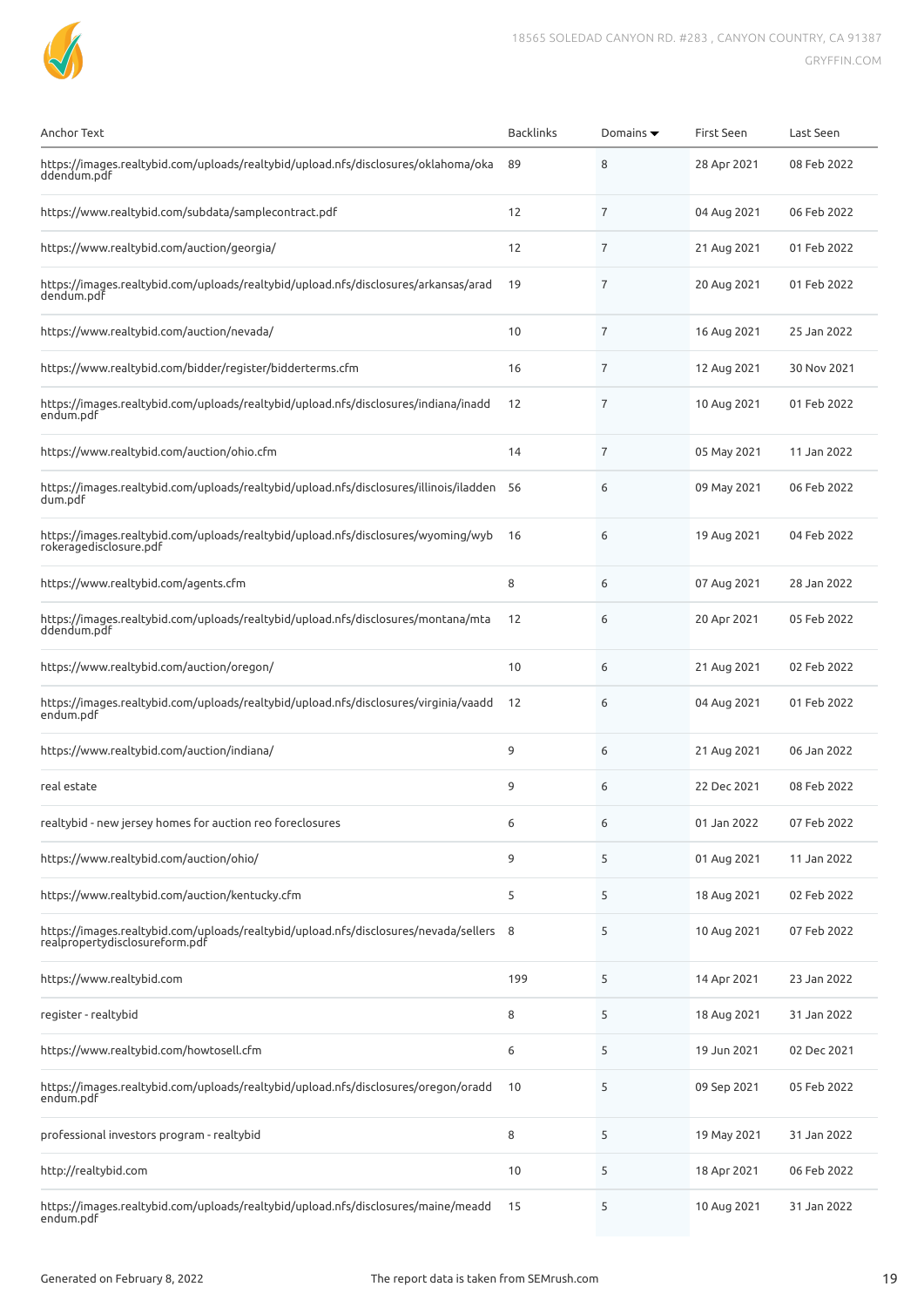

| <b>Anchor Text</b>                                                                                                                     | <b>Backlinks</b> | Domains $\blacktriangledown$ | First Seen  | Last Seen   |
|----------------------------------------------------------------------------------------------------------------------------------------|------------------|------------------------------|-------------|-------------|
| filtered properties - realtybid - search results                                                                                       | 8                | 5                            | 19 May 2021 | 31 Jan 2022 |
| https://www.realtybid.com/auction/connecticut.cfm                                                                                      | 8                | 5                            | 01 Sep 2021 | 27 Jan 2022 |
| http://www.realtybid.com/home/home.cfm                                                                                                 | 6                | 5                            | 23 Apr 2021 | 20 Jan 2022 |
| https://www.realtybid.com/faq.cfm                                                                                                      | 6                | 5                            | 21 Aug 2021 | 17 Jan 2022 |
| https://www.realtybid.com/auction/newyork/                                                                                             | 14               | 5                            | 27 Apr 2021 | 07 Feb 2022 |
| https://images.realtybid.com/uploads/realtybid/upload.nfs/disclosures/rhodeisland/ri<br>addendum.pdf                                   | 15               | 5                            | 19 May 2021 | 07 Feb 2022 |
| how to bid - realtybid                                                                                                                 | 8                | 5                            | 19 May 2021 | 31 Jan 2022 |
| virtual tour                                                                                                                           | 5                | 5                            | 15 May 2021 | 03 Feb 2022 |
| fags - realtybid                                                                                                                       | 8                | 5                            | 18 Aug 2021 | 31 Jan 2022 |
| http://www.realtybid.com/flash_index.cfm                                                                                               | 17               | 5                            | 12 Mar 2021 | 08 Feb 2022 |
| https://www.realtybid.com/aboutus.cfm                                                                                                  | 7                | 5                            | 21 Aug 2021 | 25 Dec 2021 |
| https://www.realtybid.com/auction/pennsylvania                                                                                         | 22               | 4                            | 07 Aug 2021 | 01 Jan 2022 |
| get code                                                                                                                               | 177              | 4                            | 06 Aug 2021 | 07 Feb 2022 |
| https://images.realtybid.com/uploads/realtybid/                                                                                        | 20               | 4                            | 29 Jul 2021 | 29 Dec 2021 |
| https://www.realtybid.com/auction/california/                                                                                          | 5                | 4                            | 09 Sep 2021 | 04 Jan 2022 |
| https://www.realtybid.com/auction/nevada                                                                                               | 12               | 4                            | 24 May 2021 | 02 Dec 2021 |
| https://www.realtybid.com/auction/indiana                                                                                              | 11               | 4                            | 22 Jun 2021 | 26 Dec 2021 |
| https://images.realtybid.com/uploads/realtybid/upload.nfs/disclosures/mississippi/mr<br>ec_forms_working_with_a_real_estate_broker.pdf | $\overline{4}$   | 4                            | 12 Aug 2021 | 31 Jan 2022 |
| https://www.realtybid.com/auction/maine/                                                                                               | 5                | 4                            | 09 Sep 2021 | 24 Jan 2022 |
| https://www.realtybid.com/auction/oregon                                                                                               | 4                | 4                            | 16 Oct 2021 | 24 Oct 2021 |
| https://www.realtybid.com/auction/tennessee/                                                                                           | 4                | 4                            | 21 Aug 2021 | 07 Feb 2022 |
| https://www.realtybid.com/howtobid.cfm                                                                                                 | 4                | 4                            | 19 Jun 2021 | 31 Jan 2022 |
| https://www.realtybid.com/search-results.cfm?st=1&q=&pmin=&pmax=&br=0                                                                  | 4                | 4                            | 28 Aug 2021 | 28 Jan 2022 |
| https://images.realtybid.com/uploads/realtybid/upload.nfs/disclosures/newjersey/nja<br>ddendum.pdf                                     | 15               | 4                            | 06 Oct 2021 | 06 Feb 2022 |
| https://www.realtybid.com/auction/illinois                                                                                             | 6                | 4                            | 19 Jun 2021 | 02 Dec 2021 |
| https://www.realtybid.com/auction/southcarolina/                                                                                       | 5                | 4                            | 14 Sep 2021 | 05 Feb 2022 |

## **Backlinks: Competitors 100**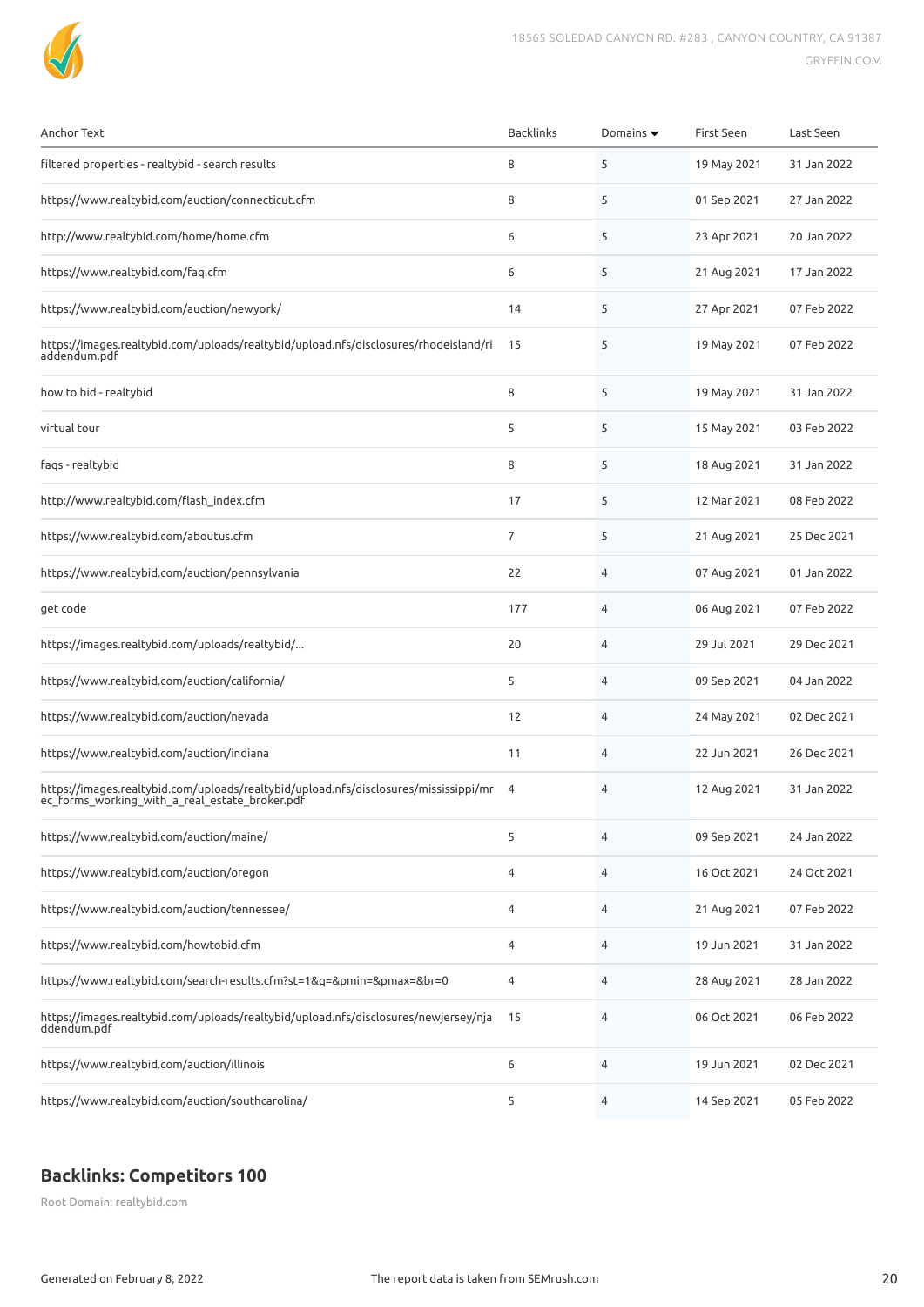

| Authority Score | Domain                 |                                          | Competition Level ▼ Common Ref. Domains | Total Ref. Domains | Backlinks |
|-----------------|------------------------|------------------------------------------|-----------------------------------------|--------------------|-----------|
| 41              | servicelinkauction.com | 24%<br>$\sim 10^6$                       | 53                                      | 899                | 8,490     |
| 40              | hudsonandmarshall.com  | 20%<br><b>Contract Contract Contract</b> | 42                                      | 971                | 8,835     |
| 34              | erealinvestor.com      | 15%<br>a a T                             | 20                                      | 176                | 581       |
| 50              | williamsauction.com    | 14%<br><b>College</b>                    | 52                                      | 1,713              | 105,202   |
| 48              | hubzu.com              | 14%<br><b>College</b>                    | 53                                      | 2,153              | 55,926    |
| 47              | res.net                | 11%<br>n l                               | 26                                      | 1,217              | 84,537    |
| 37              | hometracker.com        | 11%<br><b>COL</b>                        | 16                                      | 394                | 6,108     |
| 31              | tenmanagement.com      | 11%<br><b>Tale</b>                       | 15                                      | 137                | 10,283    |
| 33              | towerauction.net       | 11%<br><b>Tale</b>                       | 17                                      | 209                | 16,920    |
| 20              | reoexperts.net         | 10%<br>l a                               | 13                                      | 178                | 2,823     |
| 31              | clerkauction.com       | 10%<br>ш                                 | 13                                      | 165                | 30,596    |
| 25              | phillysheriff.com      | 10%<br>ш                                 | 13                                      | 108                | 280       |
| 25              | reo.com                | 10%<br>H.                                | 13                                      | 216                | 1,661     |
| 29              | bidselect.com          | 9%<br>ш                                  | 14                                      | 262                | 5,799     |
| 44              | vrmco.com              | 9%<br>П                                  | $17$                                    | 1,067              | 17,983    |
| 26              | pasreo.com             | 9%<br>ш                                  | 13                                      | 141                | 753       |
| 38              | realquest.com          | $9%$<br>П                                | $17\,$                                  | 744                | 5,259     |
| 33              | in-sheriffsale.com     | 8%<br>п                                  | 11                                      | 258                | 4,956     |
| 50              | homesteps.com          | $8\%$<br>п                               | 33                                      | 1,625              | 24,055    |
| 32              | clayton.com            | $8\%$<br>п                               | 11                                      | 427                | 6,722     |
| 38              | carringtonhc.com       | 8%<br>п                                  | 12                                      | 499                | 4,992     |
| 39              | realforeclose.com      | 8%<br>п                                  | 16                                      | 574                | 350,397   |
| 25              | clfres.com             | 8%<br>П                                  | 14                                      | 31                 | 1,771     |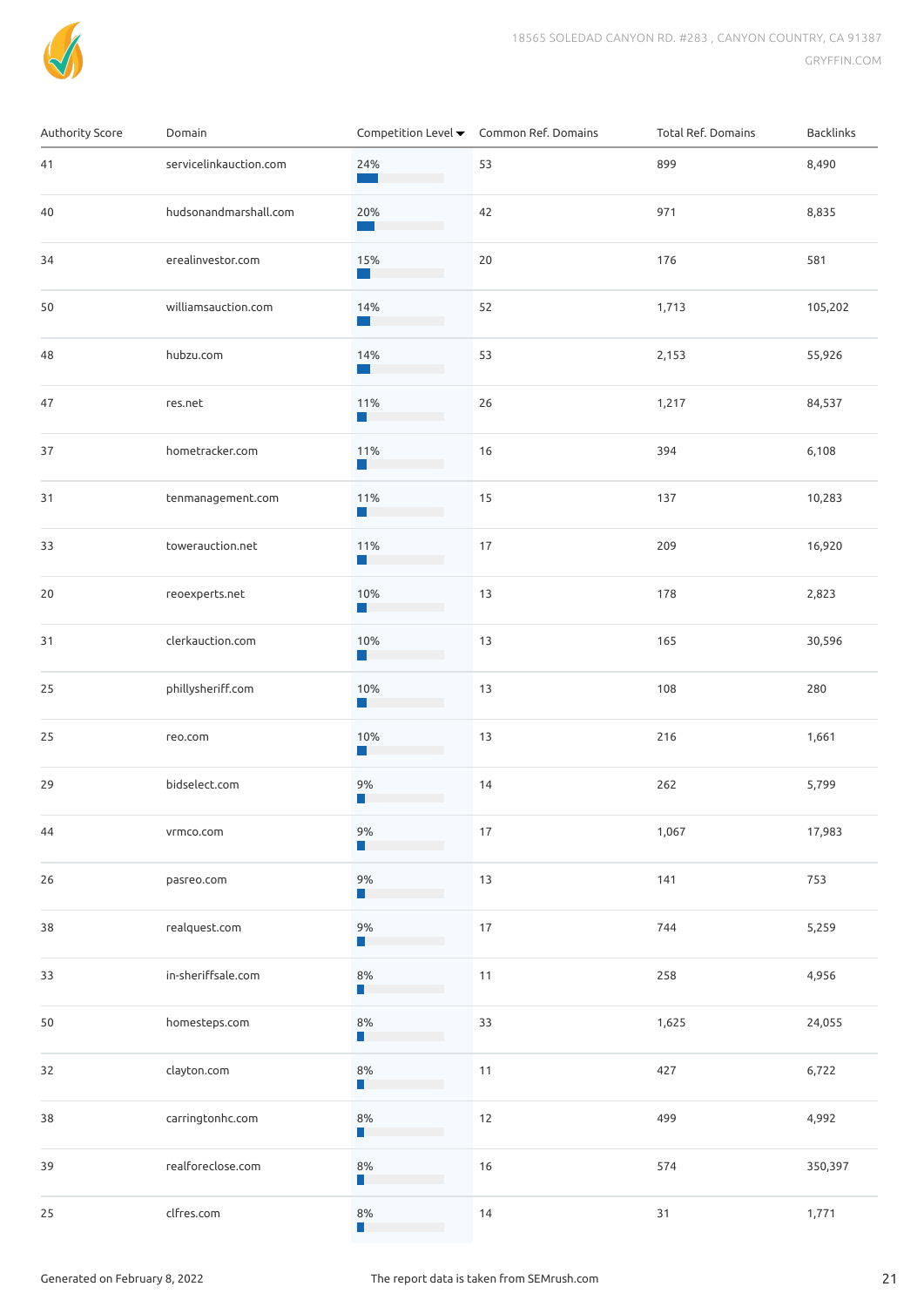

| 38 | datatree.com                    | $7%$                                         | 11      | 787    | 8,308     |
|----|---------------------------------|----------------------------------------------|---------|--------|-----------|
| 35 | homesbyowner.com                | 7%<br>П                                      | $17\,$  | 675    | 24,807    |
| 30 | valuationpartners.com           | $7%$<br>ш                                    | 9       | 373    | 3,770     |
| 27 | armco.us                        | 7%<br>П                                      | 9       | 185    | 4,812     |
| 35 | elynx.com                       | 7%<br>Ш                                      | 9       | 289    | 1,552     |
| 25 | hudhomesource.com               | 7%<br>П                                      | 11      | 31     | 67        |
| 49 | propertyradar.com               | $7%$<br>П                                    | 20      | 1,326  | 1,316,273 |
| 33 | mortgagemaster.com              | $7%$<br>П                                    | $10$    | 289    | 1,830     |
| 38 | veros.com                       | 7%<br>П                                      | 13      | 648    | 3,859     |
| 45 | mortech.com                     | $7%$<br>П                                    | $10$    | 761    | 126,877   |
| 47 | nationalreia.org                | $7%$<br>П                                    | 26      | 1,219  | 415,676   |
| 21 | paradatec.com                   | 6%<br>П                                      | 8       | 106    | 423       |
| 25 | usres.com                       | 6%<br>П                                      | 8       | 338    | 3,096     |
| 26 | foreclosureforum.com            | 6%<br>٦                                      | 9       | 385    | 2,887     |
| 23 | davidhstevensblog.wordpress.com | 6%<br>П                                      | 8       | 38     | 144       |
| 23 | mmrem.com                       | $6\%$<br>ш                                   | 8       | 102    | 3,946     |
| 30 | allthelistings.com              | 6%<br>Ш                                      | 8       | 160    | 842       |
| 25 | williamfallgroup.com            | 6%<br>Ш                                      | 8       | 118    | 2,332     |
| 33 | firstclose.com                  | $6\%$<br>Ш                                   | 8       | 420    | 31,681    |
| 42 | rentrange.com                   | 6%<br>Ш                                      | 14      | 1,313  | 63,888    |
| 35 | virpack.com                     | 6%<br>П                                      | 8       | 288    | 1,202     |
| 18 | homevaluehunt.com               | 6%<br>Ш                                      | $\,8\,$ | $73\,$ | 285       |
| 35 | mortgageflex.com                | 6%<br>Ш<br><b>Contract Contract Contract</b> | 8       | 190    | 1,268     |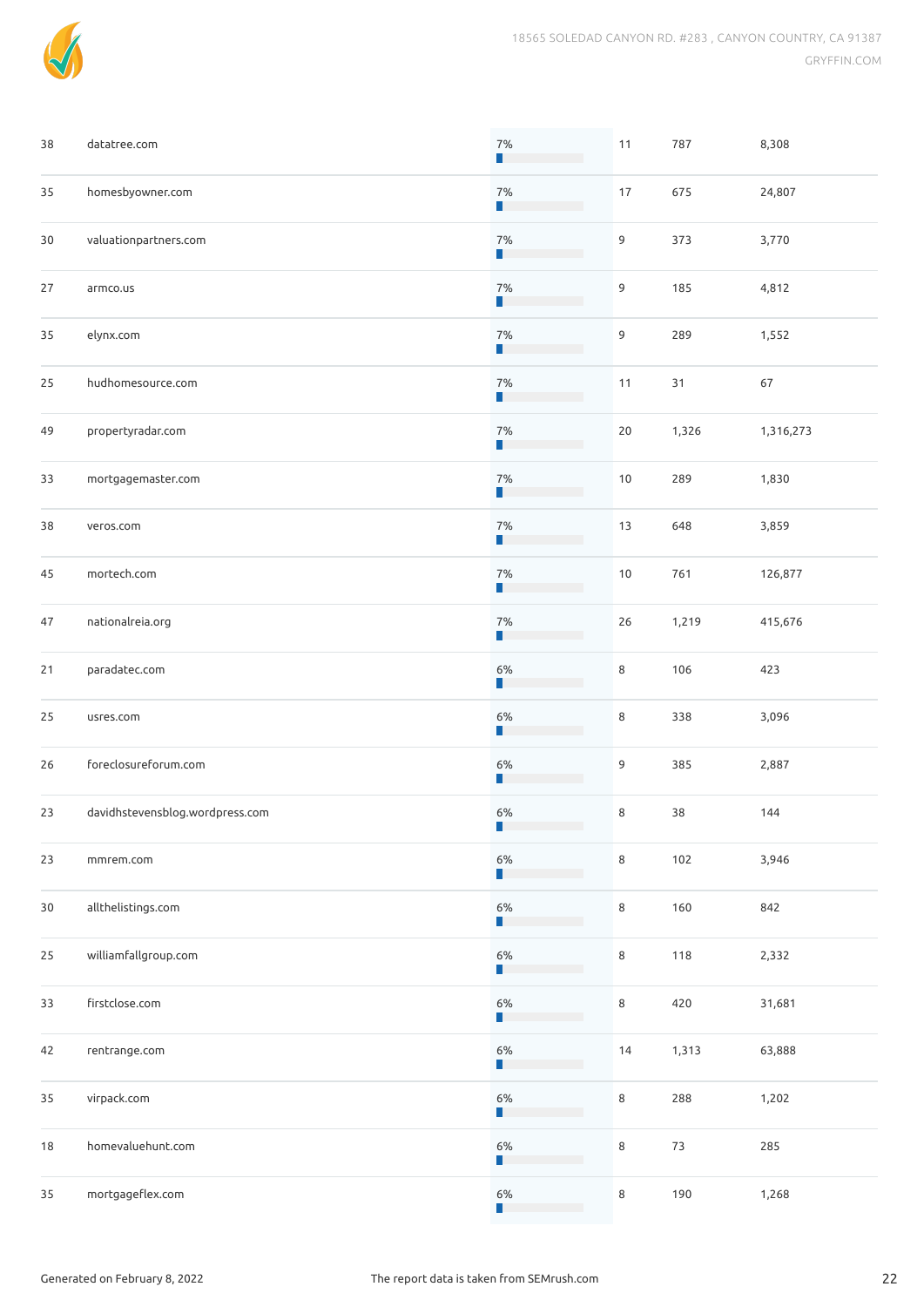

| 38 | closing.com            | $6\%$<br>ш | 15               | 918   | 7,905   |
|----|------------------------|------------|------------------|-------|---------|
| 30 | lendersone.com         | 6%<br>П    | 9                | 315   | 118,238 |
| 55 | bid4assets.com         | 6%<br>ш    | 26               | 2,261 | 54,339  |
| 50 | equator.com            | 6%<br>П    | 30               | 2,634 | 351,631 |
| 38 | corevestfinance.com    | 6%<br>ш    | 11               | 827   | 30,156  |
| 28 | mandtreo.com           | 6%         | 8                | 273   | 4,454   |
| 33 | themortgageoffice.com  | $6\%$      | 9                | 485   | 7,879   |
| 31 | questsoft.com          | $6\%$<br>Ш | 9                | 420   | 4,852   |
| 36 | nationstarholdings.com | 6%<br>п    | 8                | 200   | 763     |
| 33 | lenderprice.com        | 6%<br>п    | 8                | 345   | 2,924   |
| 38 | globaldms.com          | 6%<br>П    | 9                | 583   | 5,272   |
| 38 | indymacbank.com        | 6%<br>П    | 11               | 344   | 2,031   |
| 34 | keystonebest.com       | 6%<br>п    | 8                | 402   | 2,356   |
| 34 | tabrasa.io             | 6%<br>Ш    | 8                | 427   | 20,403  |
| 17 | summitvaluations.com   | 6%<br>Ш    | 8                | 98    | 310     |
| 27 | eclarifire.com         | $6\%$      | $\overline{7}$   | 392   | 93,319  |
| 27 | valuamerica.com        | 6%<br>Ш    | $\overline{7}$   | 151   | 611     |
| 20 | realtypilot.com        | $6\%$<br>ш | $\overline{7}$   | 195   | 1,675   |
| 15 | weapproveloans.com     | 6%<br>Ш    | $\overline{7}$   | 116   | 9,290   |
| 44 | fsbo.com               | 6%<br>Ш    | 23               | 1,924 | 44,516  |
| 19 | landmarknetwork.com    | 6%<br>п    | $\boldsymbol{7}$ | 256   | 3,937   |
| 26 | thecompliancegroup.net | $6\%$      | $\boldsymbol{7}$ | 210   | 1,198   |
| 16 | reosource.com          | $6\%$<br>Ш | $\overline{7}$   | 32    | 80      |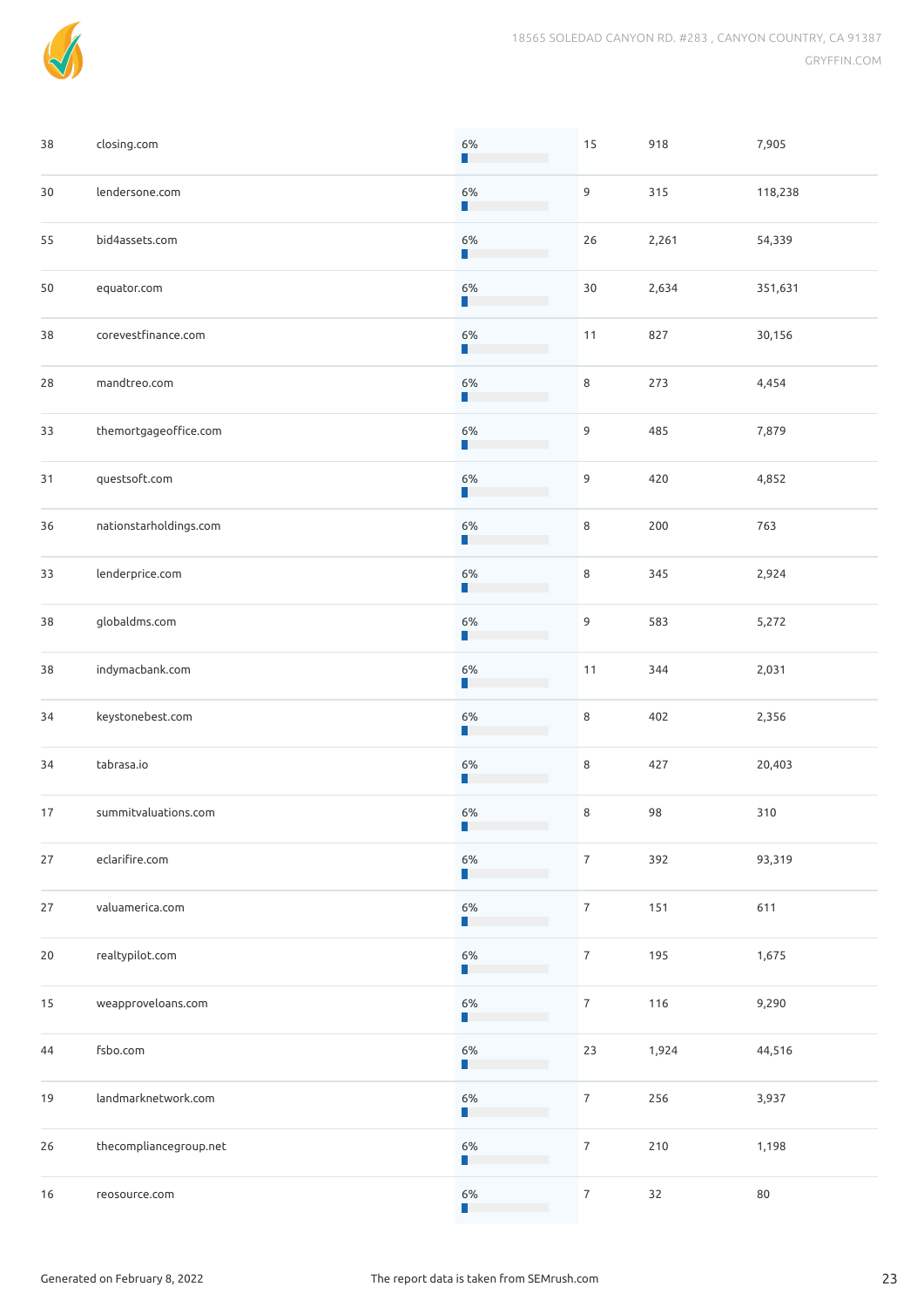

| 52 | ocwen.com                   | 6%                                                                                                    | 23               | 2,169 | 97,894  |
|----|-----------------------------|-------------------------------------------------------------------------------------------------------|------------------|-------|---------|
| 27 | lendersreo.com              | 6%<br>п                                                                                               | $\overline{7}$   | 67    | 180     |
| 22 | opuscmc.com                 | 6%<br>Ш                                                                                               | $\overline{7}$   | 100   | 369     |
| 26 | pclender.com                | 6%<br>П                                                                                               | $\overline{7}$   | 160   | 986     |
| 17 | greenrivercap.com           | 6%<br>П                                                                                               | $\overline{7}$   | 136   | 679     |
| 24 | stonehillgroup.com          | 6%<br>П                                                                                               | $\overline{7}$   | 247   | 1,651   |
| 49 | phhmortgage.com             | 6%<br>П                                                                                               | 15               | 1,483 | 773,987 |
| 28 | hlp.org                     | $6\%$<br>П                                                                                            | $\overline{7}$   | 150   | 393     |
| 32 | nationwidetitleclearing.com | $6\%$<br>П                                                                                            | $\overline{7}$   | 280   | 1,919   |
| 38 | osnational.com              | $6\%$<br>П                                                                                            | $\overline{7}$   | 421   | 2,356   |
| 26 | propertyauction.com         | 6%<br>П                                                                                               | $\overline{7}$   | 302   | 2,118   |
| 31 | quandis.com                 | $6\%$<br>П                                                                                            | $\overline{7}$   | 417   | 3,753   |
| 19 | loyaltyexpress.com          | 6%<br>П                                                                                               | $\overline{7}$   | 67    | 663     |
| 38 | xomesolutions.com           | 6%<br>П                                                                                               | 9                | 878   | 65,255  |
| 31 | lereta.com                  | 6%<br>П                                                                                               | 8                | 453   | 8,577   |
| 37 | mortgagereturns.com         | $6\%$<br>П                                                                                            | $\boldsymbol{7}$ | 220   | 2,218   |
| 38 | foreclosures.com            | 5%<br>П                                                                                               | 9                | 372   | 1,671   |
| 25 | mortgageaccounting.com      | 5%<br>ш                                                                                               | $\overline{7}$   | 286   | 3,027   |
| 38 | debtx.com                   | 5%<br>ш                                                                                               | $\mathsf 9$      | 427   | 4,319   |
| 30 | chronosams.com              | 5%<br>ш                                                                                               | $\overline{7}$   | 166   | 5,745   |
| 38 | consolidatedanalytics.com   | 5%<br>П                                                                                               | $\boldsymbol{7}$ | 417   | 2,928   |
| 33 | slkglobalsolution.com       | 5%                                                                                                    | $\boldsymbol{7}$ | 294   | 6,552   |
| 35 | informativeresearch.com     | $5\%$<br>П<br>$\mathcal{L}^{\text{max}}_{\text{max}}$ , where $\mathcal{L}^{\text{max}}_{\text{max}}$ | 8                | 628   | 6,539   |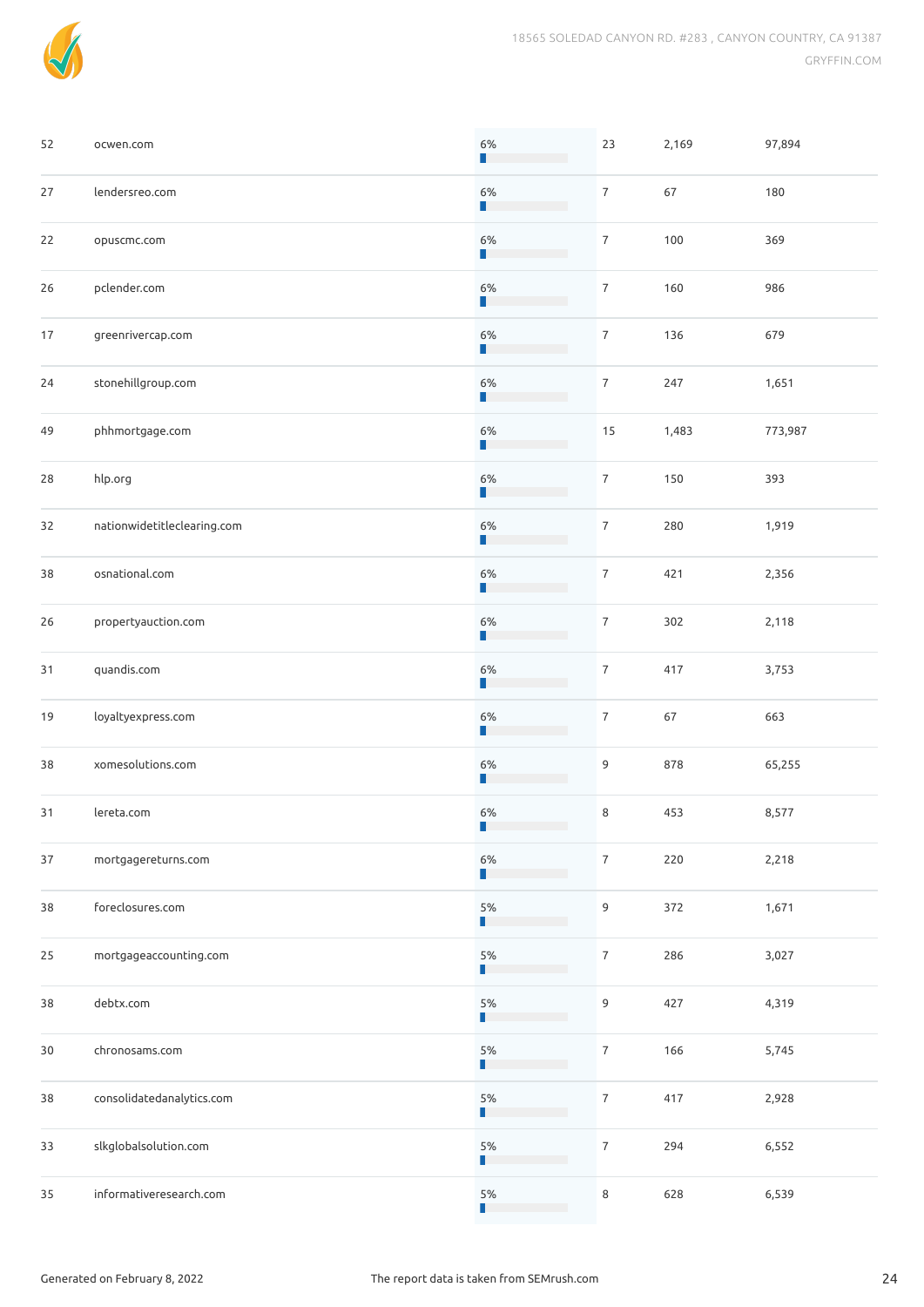

| 32 | loanscorecard.com          | 5%<br>ш | $\overline{7}$ | 198 | 1,571 |
|----|----------------------------|---------|----------------|-----|-------|
| 33 | assetavenue.com            | 5%<br>П | 8              | 211 | 890   |
| 41 | covius.com                 | 5%<br>П | 10             | 702 | 6,315 |
| 38 | pavaso.com                 | 5%<br>П | 10             | 730 | 6,605 |
| 38 | idsdoc.com                 | 5%<br>П | $\overline{7}$ | 559 | 7,064 |
| 24 | axis-amc.com               | 5%<br>П | $\overline{7}$ | 276 | 1,575 |
| 28 | evolvemortgageservices.com | 5%<br>П | $\overline{7}$ | 196 | 2,328 |
| 36 | lenderlive.com             | 5%<br>ш | 9              | 342 | 2,958 |

## **Backlinks: Indexed Pages 1 - 100 (~149,329)**

| Title and URL                                                                                             | Backlinks $\blacktriangledown$ | Domains | External<br>Links | Internal<br>Links | Last Seen   |
|-----------------------------------------------------------------------------------------------------------|--------------------------------|---------|-------------------|-------------------|-------------|
| RealtyBid - RealtyBid.com a Leader in Online Real Estate Sales<br>https://www.realtybid.com/              | 1,287                          | 214     | 9                 | 86                | 24 Aug 2020 |
| RealtyBid - Online Home Auctions - Foreclosed homes, REO Properties<br>http://www.realtybid.com/          | 997                            | 284     | 5                 | 75                | 31 May 2018 |
| RealtyBid - Search Results - Properties in Florida<br>https://www.realtybid.com/auction/Florida.cfm       | 621                            | 82      | 9                 | 71                | 21 Jan 2020 |
| RealtyBid - Search Results - Properties in California<br>https://www.realtybid.com/auction/California.cfm | 355                            | 57      | 9                 | 67                | 24 Jan 2020 |
| RealtyBid - Online Home Auctions - Foreclosed homes, REO Properties<br>http://realtybid.com/              | 294                            | 77      | 6                 | 75                | 08 Jun 2018 |
| RealtyBid - Search Results - Properties in Texas<br>https://www.realtybid.com/auction/Texas.cfm           | 280                            | 46      | 9                 | 72                | 27 Jan 2020 |
| RealtyBid - Search Results - Properties in Tennessee<br>https://www.realtybid.com/auction/Tennessee.cfm   | 234                            | 53      | 9                 | 67                | 29 Jan 2020 |
| RealtyBid - Search Results - Properties in Arkansas<br>https://www.realtybid.com/auction/Arkansas.cfm     | 183                            | 45      | 9                 | 67                | 28 Jan 2020 |
| RealtyBid - Search Results - Properties in Michigan<br>https://www.realtybid.com/auction/Michigan.cfm     | 146                            | 37      | 9                 | 68                | 26 Jan 2020 |
| RealtyBid - Texas Homes for Auction REO Foreclosures<br>https://www.realtybid.com/auction/texas/          | 138                            | 37      | 9                 | 83                | 27 Jan 2020 |
| RealtyBid - Georgia Homes for Auction REO Foreclosures<br>https://realtybid.com/auction/Georgia.cfm       | 130                            | 40      | 9                 | 82                | 06 Jan 2020 |
| RealtyBid - RealtyBid - Online Real Estate Auctions<br>https://realtybid.com/                             | 90                             | 46      | 9                 | 92                | 28 Jan 2020 |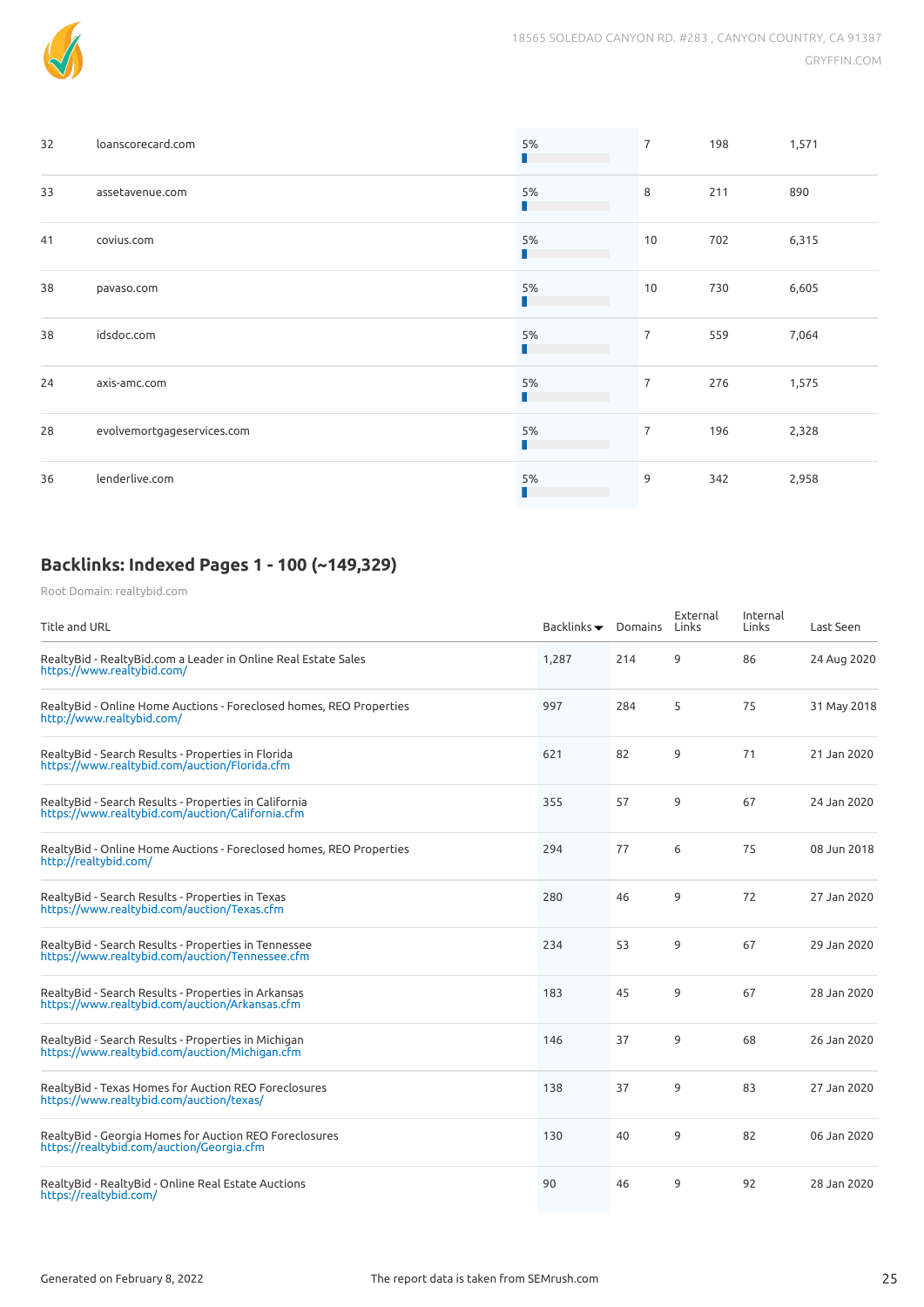

| <b>Title and URL</b>                                                                                              | Backlinks $\blacktriangledown$ | Domains        | External<br>Links | Internal<br>Links | Last Seen   |
|-------------------------------------------------------------------------------------------------------------------|--------------------------------|----------------|-------------------|-------------------|-------------|
| RealtyBid - Search Results - Properties in Pennsylvania<br>https://www.realtybid.com/auction/Pennsylvania.cfm     | 85                             | 26             | 9                 | 67                | 23 Jan 2020 |
| RealtyBid - Pennsylvania Homes for Auction REO Foreclosures<br>https://www.realtybid.com/auction/pennsylvania/    | 83                             | 28             | 9                 | 83                | 14 Jan 2020 |
| RealtyBid - New Jersey Homes for Auction REO Foreclosures<br>https://www.realtybid.com/auction/newjersey/         | 81                             | 31             | 9                 | 83                | 07 Jan 2020 |
| RealtyBid - Search Results - Properties in Washington<br>https://www.realtybid.com/auction/Washington.cfm         | 80                             | 23             | 9                 | 68                | 27 Jan 2020 |
| RealtyBid - Search Results - Properties in Ohio<br>https://www.realtybid.com/auction/Ohio.cfm                     | 60                             | 21             | 9                 | 70                | 25 Jan 2020 |
| RealtyBid - Michigan Homes for Auction REO Foreclosures<br>https://www.realtybid.com/auction/michigan/            | 57                             | 21             | 9                 | 78                | 28 Jan 2020 |
| RealtyBid - Login<br>https://www.realtybid.com/login.cfm                                                          | 53                             | 28             | 9                 | 39                | 24 Jan 2020 |
| RealtyBid - Nevada Homes for Auction REO Foreclosures<br>https://www.realtybid.com/auction/nevada/                | 45                             | 19             | 9                 | 81                | 21 Jan 2020 |
| RealtyBid - Indiana Homes for Auction REO Foreclosures<br>https://www.realtybid.com/auction/indiana/              | 43                             | 18             | 9                 | 83                | 10 Jan 2020 |
| RealtyBid - Ohio Homes for Auction REO Foreclosures<br>https://www.realtybid.com/auction/ohio/                    | 43                             | 21             | 9                 | 83                | 20 Jan 2020 |
| RealtyBid - Search Results - Properties in Alabama<br>https://www.realtybid.com/auction/Alabama.cfm               | 36                             | 18             | 9                 | 68                | 23 Jan 2020 |
| RealtyBid - Illinois Homes for Auction REO Foreclosures<br>https://www.realtybid.com/auction/illinois/            | 36                             | 14             | 9                 | 83                | 26 Jan 2020 |
| RealtyBid - How To Sell A Property<br>https://www.realtybid.com/subdata/how to sell properties.cfm                | 36                             | 15             | 9                 | 42                | 29 Jan 2020 |
| RealtyBid - Oregon Homes for Auction REO Foreclosures<br>https://www.realtybid.com/auction/oregon/                | 35                             | 15             | 9                 | 78                | 27 Jan 2020 |
| RealtyBid - North Carolina Homes for Auction REO Foreclosures<br>https://www.realtybid.com/auction/northcarolina/ | 35                             | 20             | 9                 | 83                | 28 Jan 2020 |
| RealtyBid - South Carolina Homes for Auction REO Foreclosures<br>https://www.realtybid.com/auction/southcarolina/ | 34                             | 19             | 9                 | 83                | 12 Jan 2020 |
| 404 Not Found<br>https://images.realtybid.com/uploads/RealtyBid/                                                  | 34                             | 5              | $\pmb{0}$         | $\mathbf 0$       | 28 Nov 2021 |
| RealtyBid - Colorado Homes for Auction REO Foreclosures<br>https://www.realtybid.com/auction/colorado/            | 33                             | 13             | 9                 | 83                | 20 Jan 2020 |
| RealtyBid - Search REO Properties by state and price<br>https://www.realtybid.com/search.cfm                      | 30                             | 21             | 9                 | 52                | 27 Jan 2020 |
| RealtyBid - Arizona Homes for Auction REO Foreclosures<br>https://www.realtybid.com/auction/arizona/              | 29                             | 12             | 9                 | 83                | 28 Jan 2020 |
| RealtyBid - Georgia Homes for Auction REO Foreclosures<br>https://www.realtybid.com/auction/georgia/              | 28                             | 15             | 9                 | 83                | 27 Jan 2020 |
| Search Results - RealtyBid<br>http://www.realtybid.com/auction/Washington.cfm                                     | 27                             | $\overline{7}$ | 3                 | 70                | 26 Jul 2019 |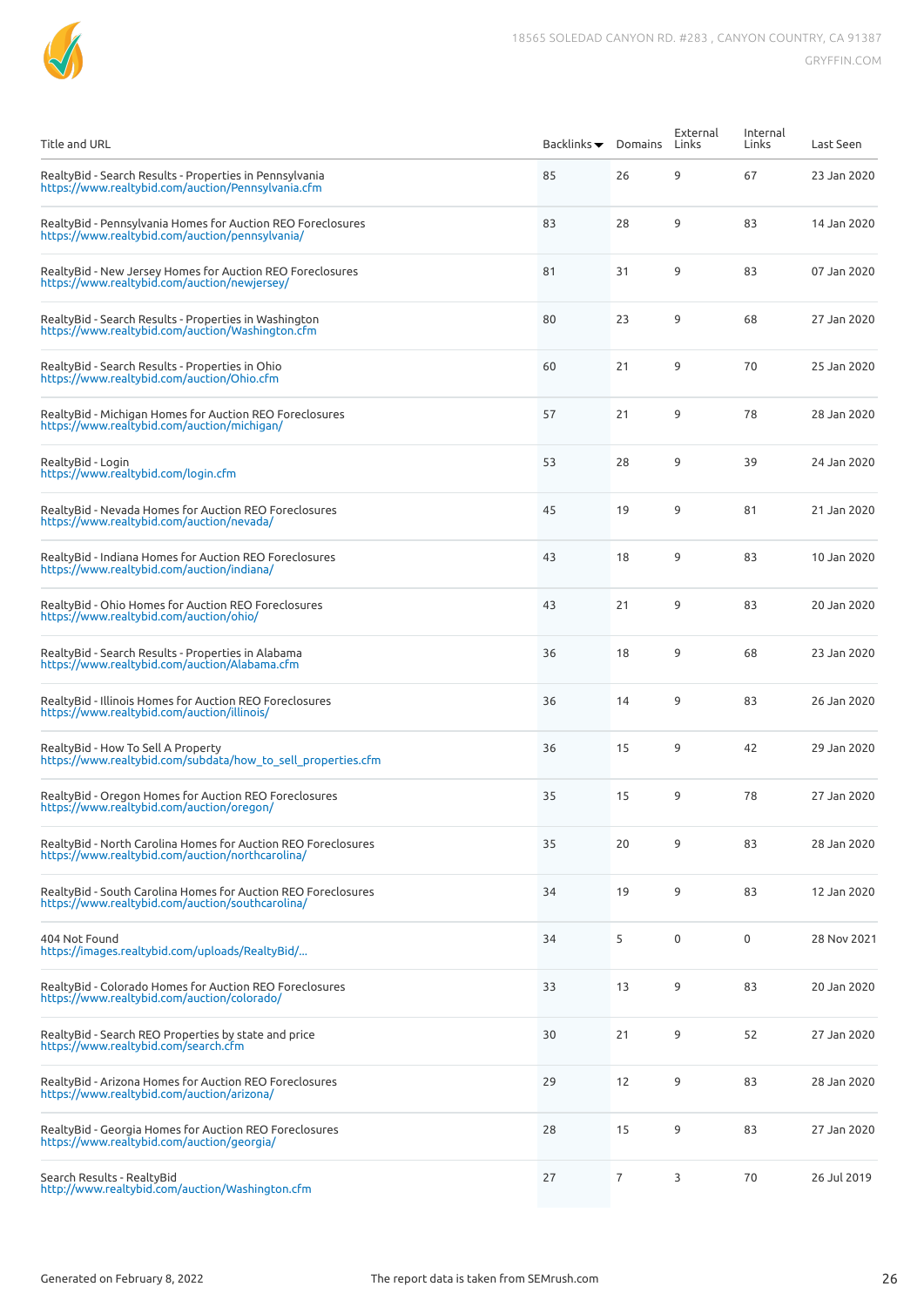| <b>Title and URL</b>                                                                                                        | Backlinks $\blacktriangledown$ | Domains        | External<br>Links | Internal<br>Links | Last Seen   |
|-----------------------------------------------------------------------------------------------------------------------------|--------------------------------|----------------|-------------------|-------------------|-------------|
| RealtyBid - New York Homes for Auction REO Foreclosures<br>https://www.realtybid.com/auction/newyork/                       | 26                             | 12             | 9                 | 83                | 26 Jan 2020 |
| RealtyBid - Minnesota Homes for Auction REO Foreclosures<br>https://www.realtybid.com/auction/minnesota/                    | 22                             | 14             | 9                 | 79                | 22 Jan 2020 |
| RealtyBid - California Homes for Auction REO Foreclosures<br>https://www.realtybid.com/auction/california/                  | 21                             | 9              | 9                 | 83                | 18 Jan 2020 |
| RealtyBid - Bidder Terms<br>https://www.realtybid.com/bidder/register/bidderterms.cfm                                       | 21                             | 11             | 9                 | 31                | 13 Jan 2020 |
| RealtyBid - Virginia Homes for Auction REO Foreclosures<br>https://www.realtybid.com/auction/virginia/                      | 20                             | 8              | 9                 | 83                | 24 Jan 2020 |
| RealtyBid - Massachusetts Homes for Auction REO Foreclosures<br>https://www.realtybid.com/auction/massachusetts/            | 18                             | 8              | 9                 | 78                | 28 Jan 2020 |
| RealtyBid - Kentucky Homes for Auction REO Foreclosures<br>https://www.realtybid.com/auction/kentucky/                      | 17                             | 10             | 9                 | 80                | 20 Jan 2020 |
| RealtyBid - Agents<br>https://www.realtybid.com/agents.cfm                                                                  | 17                             | 12             | 9                 | 40                | 27 Jan 2020 |
| RealtyBid - Maryland Homes for Auction REO Foreclosures<br>https://www.realtybid.com/auction/maryland/                      | 17                             | 9              | 9                 | 83                | 23 Jan 2020 |
| RealtyBid - Missouri Homes for Auction REO Foreclosures<br>https://www.realtybid.com/auction/missouri/                      | 16                             | 9              | 9                 | 81                | 21 Jan 2020 |
| RealtyBid - Search Results - Properties in FL<br>https://www.realtybid.com/search-results.cfm?ba=0&br=0&pmax&pmin&q=FL&st=1 | 15                             | $\overline{7}$ | 9                 | 76                | 24 Jan 2020 |
| RealtyBid - Login<br>https://www.realtybid.com/subdata/cm_login.cfm                                                         | 14                             | $\overline{7}$ | 9                 | 26                | 24 Jan 2020 |
| RealtyBid - Professional Investors Program<br>https://www.realtybid.com/subdata/professional investors.cfm                  | 14                             | $\overline{7}$ | 9                 | 28                | 28 Jan 2020 |
| RealtyBid - How To Bid<br>https://www.realtybid.com/subdata/how to bid agents.cfm                                           | 14                             | 8              | 9                 | 41                | 04 Jan 2020 |
| RealtyBid - Utah Homes for Auction REO Foreclosures<br>https://www.realtybid.com/auction/utah/                              | 13                             | 9              | 9                 | 77                | 27 Jan 2020 |
| RealtyBid - Contact Us<br>https://www.realtybid.com/contact.cfm                                                             | 12                             | 10             | 10                | 28                | 25 Jan 2020 |
| RealtyBid - Search Results<br>https://www.realtybid.com/search-results.cfm?state&type                                       | 12                             | 6              | 9                 | 82                | 03 Jan 2020 |
| Search Results - RealtyBid<br>http://www.realtybid.com/auction/Florida.cfm                                                  | 12                             | 6              | 3                 | 103               | 08 Sep 2019 |
| RealtyBid - FAQs<br>https://www.realtybid.com/how-realtybid-com-works.cfm                                                   | 11                             | 5              | 9                 | 34                | 29 Jan 2020 |
| RealtyBid - Oklahoma Homes for Auction REO Foreclosures<br>https://www.realtybid.com/auction/oklahoma/                      | 11                             | $\overline{7}$ | 9                 | 83                | 20 Jan 2020 |
| RealtyBid - Search Results - Properties in Kentucky<br>https://www.realtybid.com/auction/Kentucky.cfm                       | 11                             | 9              | 9                 | 67                | 25 Jan 2020 |
| RealtyBid - Alabama Homes for Auction REO Foreclosures<br>http://www.realtybid.com/auction/Alabama.cfm                      | 10                             | 5              | 3                 | 90                | 10 Dec 2018 |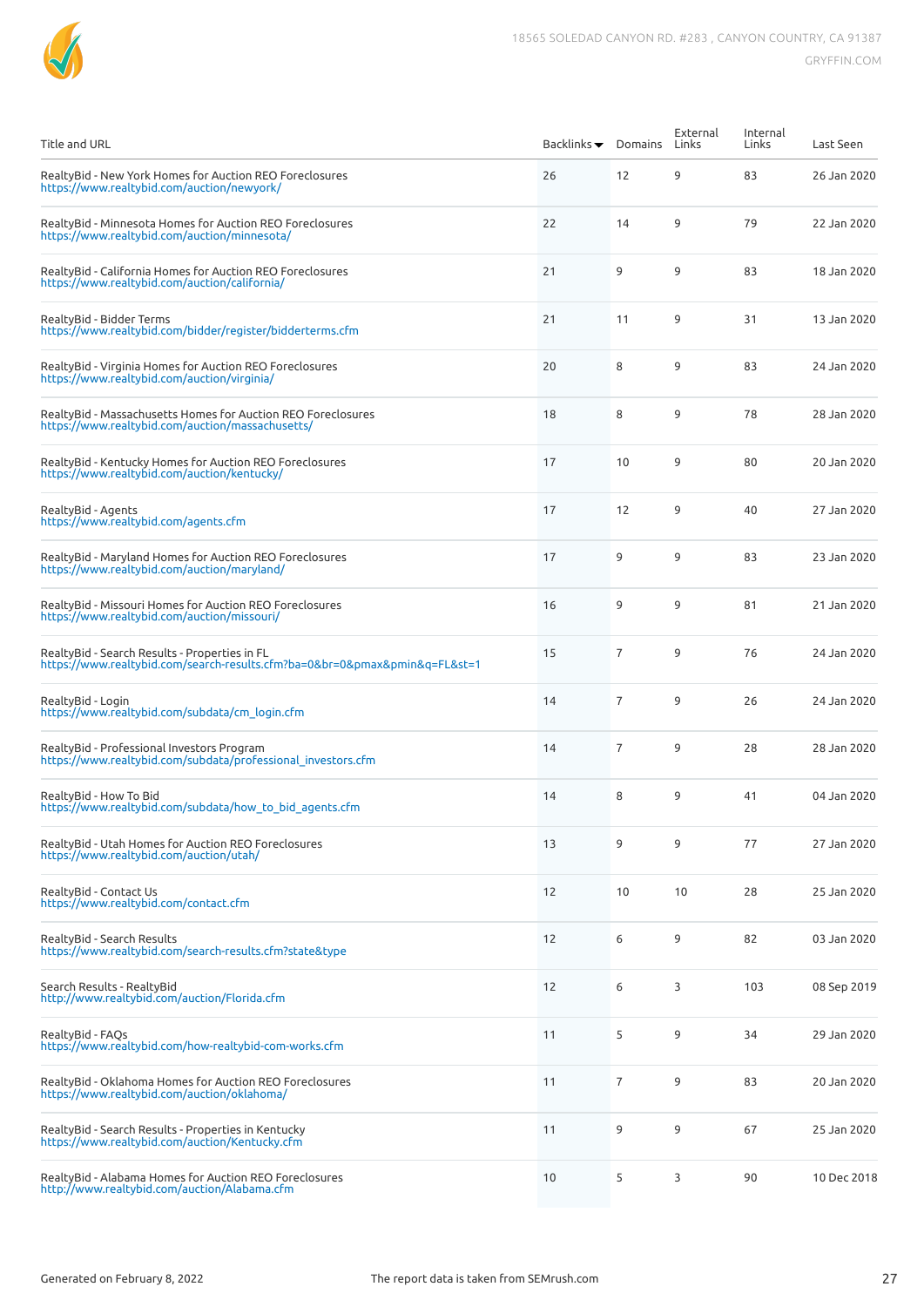

| <b>Title and URL</b>                                                                                             | Backlinks $\blacktriangledown$ | Domains        | External<br>Links | Internal<br>Links | Last Seen   |
|------------------------------------------------------------------------------------------------------------------|--------------------------------|----------------|-------------------|-------------------|-------------|
| Search Results - RealtyBid<br>http://www.realtybid.com/auction/Arkansas.cfm                                      | 10                             | 3              | 3                 | 70                | 22 Dec 2018 |
| RealtyBid - FAQs<br>https://www.realtybid.com/faq.cfm                                                            | 10                             | 7              | 14                | 70                | 22 Jan 2020 |
| RealtyBid - Place Title Here<br>https://www.realtybid.com/aboutus.cfm                                            | 10                             | 6              | 10                | 24                | 20 Jan 2020 |
| RealtyBid - Tennessee Homes for Auction REO Foreclosures<br>https://www.realtybid.com/auction/tennessee/         | 10                             | 8              | 9                 | 83                | 29 Jan 2020 |
| RealtyBid - How To Sell<br>https://www.realtybid.com/howtosell.cfm                                               | 10                             | 5              | 9                 | 30                | 29 Jan 2020 |
| 404 Not Found<br>https://images.realtybid.com/uploads/RealtyBid/upload.nfs/Disclosures/Illinois/IL               | 10                             | $\overline{4}$ | $\mathbf 0$       | $\mathbf 0$       | 05 Nov 2021 |
| RealtyBid - Register<br>https://www.realtybid.com/subdata/registration.cfm                                       | 10                             | 4              | 9                 | 28                | 21 Jan 2020 |
| RealtyBid -<br>https://www.realtybid.com/auction/NorthCarolina.cfm                                               | 9                              | 8              | 9                 | 33                | 21 Jan 2020 |
| RealtyBid - Contact Us<br>http://realtybid.com/contact.cfm                                                       | 9                              | 3              | 10                | 28                | 23 May 2018 |
| RealtyBid - Bidder / Site Terms of Use<br>https://www.realtybid.com/biddersitetermsofuse.cfm                     | 8                              | 5              | 9                 | 30                | 27 Jan 2020 |
| RealtyBid - Search Results - Properties in California<br>http://www.realtybid.com/auction/California.cfm         | 8                              | 3              | 9                 | 82                | 13 May 2018 |
| RealtyBid - Place Title Here<br>https://www.realtybid.com/howtobid.cfm                                           | 8                              | 6              | 9                 | 27                | 26 Jan 2020 |
| RealtyBid - Search Results - Properties in Connecticut<br>https://www.realtybid.com/auction/Connecticut.cfm      | 8                              | $\overline{7}$ | 9                 | 64                | 26 Jan 2020 |
| RealtyBid - New Hampshire Homes for Auction REO Foreclosures<br>https://www.realtybid.com/auction/newhampshire/  | 8                              | 3              | 9                 | 59                | 28 Jan 2020 |
| RealtyBid - Kentucky Homes for Auction REO Foreclosures<br>http://www.realtybid.com/auction/Kentucky.cfm         | $\overline{7}$                 | $\overline{2}$ | 3                 | 79                | 15 Aug 2019 |
| RealtyBid - Pennsylvania Homes for Auction REO Foreclosures<br>http://www.realtybid.com/auction/Pennsylvania.cfm | $\overline{7}$                 | 2              | 3                 | 99                | 08 Sep 2019 |
| RealtyBid - Search Results<br>https://www.realtybid.com/search-results.cfm?br=0&pmax&pmin&q&st=0                 | $\overline{7}$                 | 5              | 6                 | 122               | 25 Jan 2020 |
| Realtybid<br>http://www.realtybid.com/login.cfm                                                                  | $\overline{7}$                 | 6              | 3                 | 62                | 27 May 2018 |
| RealtyBid - Michigan Homes for Auction REO Foreclosures<br>http://www.realtybid.com/auction/Michigan.cfm         | 7                              | 2              | 3                 | 104               | 11 Sep 2019 |
| RealtyBid - About<br>https://www.realtybid.com/about.cfm                                                         | 6                              | 3              | 10                | 27                | 21 Jan 2020 |
| RealtyBid - Search Results - Properties in Colorado<br>https://www.realtybid.com/auction/Colorado.cfm            | 6                              | 5              | 9                 | 55                | 16 Nov 2019 |
| RealtyBid - Search Results - Properties in Minnesota<br>https://www.realtybid.com/auction/Minnesota.cfm          | 6                              | 5              | 9                 | 67                | 24 Jan 2020 |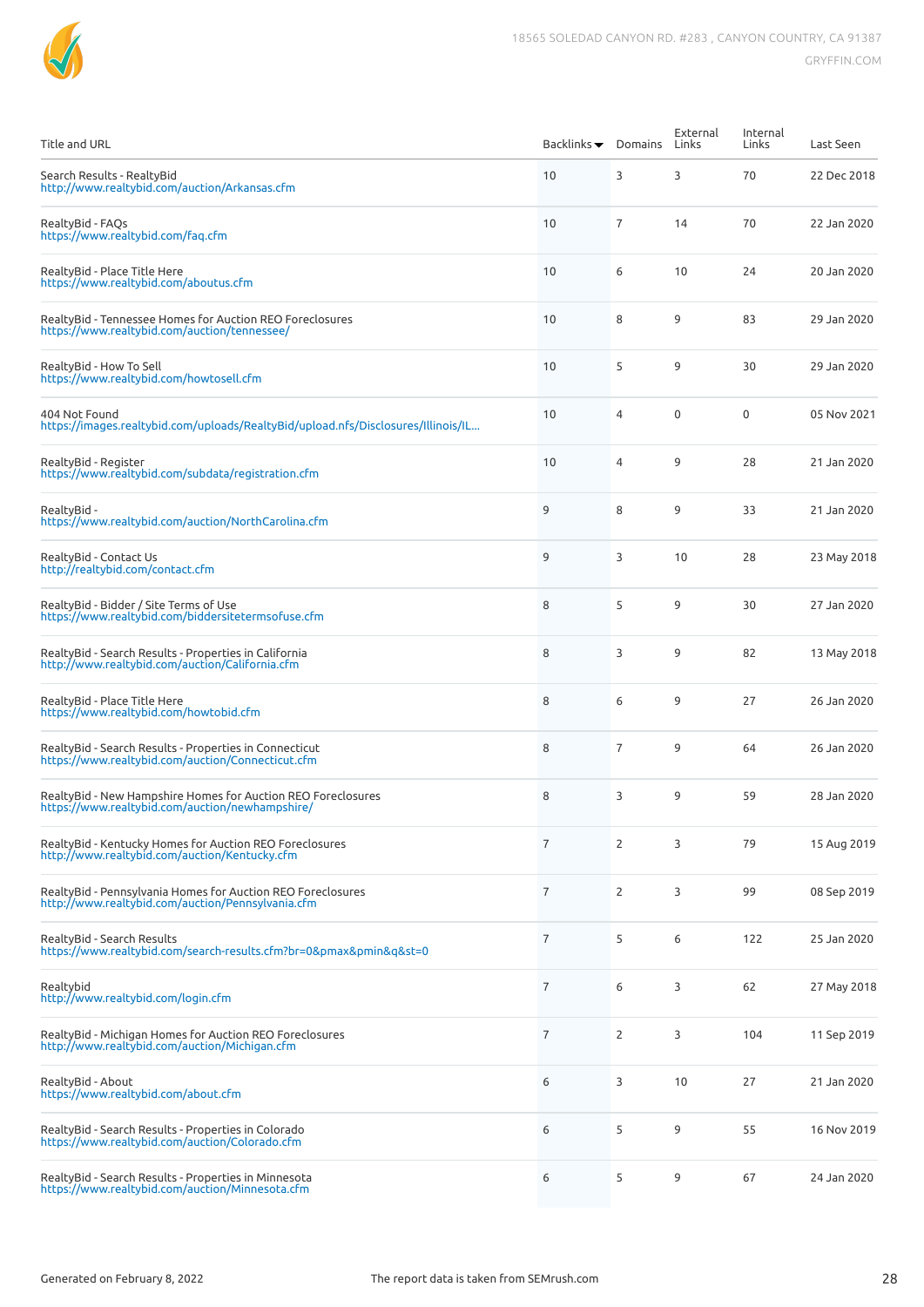| <b>Title and URL</b>                                                                                                                       | Backlinks $\blacktriangledown$ | Domains        | External<br>Links | Internal<br>Links | Last Seen   |
|--------------------------------------------------------------------------------------------------------------------------------------------|--------------------------------|----------------|-------------------|-------------------|-------------|
| Page Not Found   NoWait, iPad Wait List<br>http://www.realtybid.com/index.cfm                                                              | 6                              | 4              | $\overline{2}$    | $\mathbf 0$       | 05 May 2018 |
| Common Questions - RealtyBid<br>https://www.realtybid.com/subdata/fags.cfm                                                                 | 5                              | $\overline{4}$ | 12                | 44                | 29 Jan 2020 |
| RealtyBid - Delaware Homes for Auction REO Foreclosures<br>https://www.realtybid.com/auction/delaware/                                     | 5                              | 5              | 9                 | 74                | 26 Jan 2020 |
| RealtyBid - FAQs<br>https://www.realtybid.com/new-agent-program.cfm                                                                        | 5                              | 3              | 9                 | 43                | 28 Jan 2020 |
| RealtyBid - Login<br>https://www.realtybid.com/subdata/login.cfm?next=%2Fbidder%2Femailnotification.cfm                                    | 5                              | 3              | 9                 | 27                | 29 Jan 2020 |
| RealtyBid - Idaho Homes for Auction REO Foreclosures<br>https://www.realtybid.com/auction/idaho/                                           | $\overline{4}$                 | 2              | 9                 | 76                | 15 Jan 2020 |
| RealtyBid - Search Results - Properties in Illinois<br>https://www.realtybid.com/auction/Illinois.cfm                                      | $\overline{4}$                 | 3              | 9                 | 68                | 19 Jan 2020 |
| RealtvBid - Win<br>https://www.realtybid.com/subdata/winning.cfm                                                                           | $\overline{4}$                 | 3              | 9                 | 48                | 22 Jan 2020 |
| RealtyBid - Iowa Homes for Auction REO Foreclosures<br>https://www.realtybid.com/auction/iowa/                                             | $\overline{4}$                 | 4              | 9                 | 76                | 25 Jan 2020 |
| RealtyBid - Place Title Here<br>https://www.realtybid.com/realtorprogram.cfm                                                               | $\overline{4}$                 | 3              | 9                 | 27                | 24 Jan 2020 |
| The page is not found<br>http://realtybid.com/lennar/lennar.cfm                                                                            | $\overline{4}$                 | 2              | 2                 | $\mathbf 0$       | 14 Aug 2018 |
| RealtyBid - Agent Terms<br>https://www.realtybid.com/agent/agentterms.cfm                                                                  | 3                              | 2              | 9                 | 28                | 29 Jan 2020 |
| RealtyBid - RealtyBid - Online Real Estate Auctions<br>https://www.realtybid.com/index.cfm                                                 | 3                              | 3              | 9                 | 93                | 27 Jan 2020 |
| RealtyBid - Place Title Here<br>https://www.realtybid.com/investor-program.cfm                                                             | 3                              | 2              | 9                 | 32                | 25 Jan 2020 |
| RealtyBid - Arkansas Homes for Auction REO Foreclosures<br>https://www.realtybid.com/auction/arkansas/                                     | 3                              | 3              | 9                 | 75                | 04 Jan 2020 |
| RealtyBid - Details for Property - 513 Home Ave, Itasca, IL 60143<br>https://www.realtybid.com/property-detail.cfm?itemId=694240           | 3                              | 3              | 9                 | 33                | 25 Jan 2020 |
| RealtyBid -<br>http://www.realtybid.com/commercial/                                                                                        | 3                              | $\mathbf{1}$   | 9                 | 28                | 27 May 2018 |
| RealtyBid - Glynn County, Georgia Homes for Auction REO Foreclosures<br>http://www.realtybid.com/auction/Georgia.cfm?county=Glynn%20County | 3                              | $\mathbf{1}$   | 9                 | 83                | 27 Apr 2018 |
| RealtyBid - Search Results<br>https://www.realtybid.com/search-results.cfm?br=0&pmax&pmin&q&st=1                                           | 3                              | 3              | 9                 | 83                | 29 Jan 2020 |
| RealtyBid - Louisiana Homes for Auction REO Foreclosures<br>https://www.realtybid.com/auction/louisiana/                                   | 3                              | $\mathbf{1}$   | 9                 | 83                | 25 Jan 2020 |
| RealtyBid - Login<br>https://www.realtybid.com/subdata/login.cfm                                                                           | 3                              | $\overline{2}$ | 9                 | 28                | 29 Jan 2020 |
| RealtyBid - Washington Homes for Auction REO Foreclosures<br>https://www.realtybid.com/auction/washington/                                 | 3                              | 3              | 9                 | 83                | 25 Jan 2020 |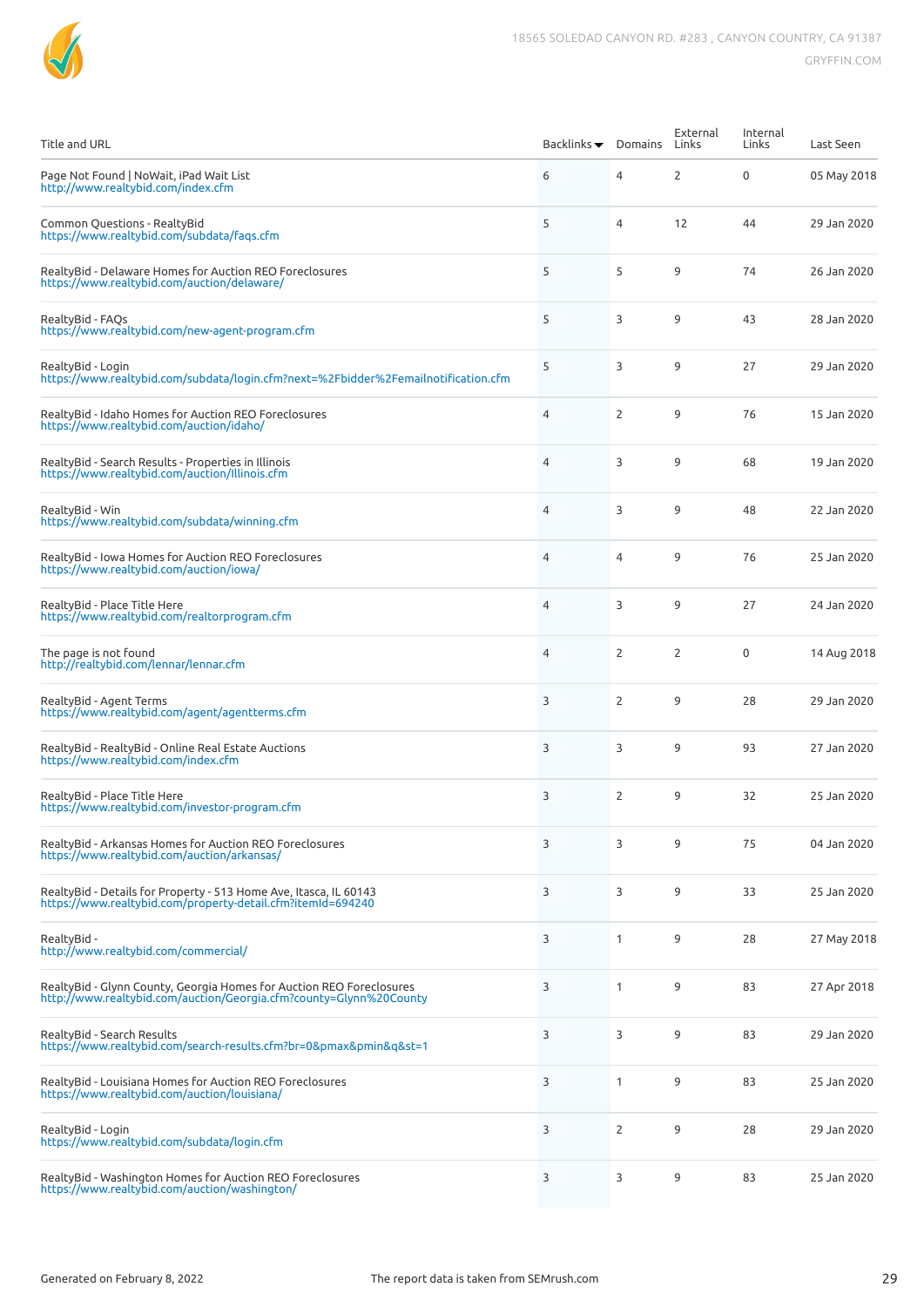

## **Backlinks: Referring IPs 1 - 100 (1,075)**

| IP/Country     | Domains $\blacktriangledown$ | Backlinks      | First Seen  | Last Seen   |
|----------------|------------------------------|----------------|-------------|-------------|
| 78.69.18.135   | 98                           | 162            | 20 Jan 2021 | 08 Feb 2022 |
| 52.44.68.15    | 15                           | 36             | 18 Apr 2021 | 07 Feb 2022 |
| 18.213.79.10   | 14                           | 41             | 18 Apr 2021 | 07 Feb 2022 |
| 44.195.240.242 | 14                           | 40             | 18 Apr 2021 | 08 Feb 2022 |
| 52.20.90.98    | 14                           | 30             | 20 Apr 2021 | 08 Feb 2022 |
| 54.147.35.56   | 14                           | 35             | 23 Apr 2021 | 07 Feb 2022 |
| 3.226.32.5     | 12                           | 40             | 20 Apr 2021 | 08 Feb 2022 |
| 34.224.197.177 | $\,8\,$                      | 175            | 18 Apr 2021 | 09 Jan 2022 |
| 54.243.47.7    | $\,8\,$                      | 182            | 18 Apr 2021 | 08 Jan 2022 |
| 18.205.112.244 | $\overline{7}$               | 37             | 30 Apr 2021 | 08 Jan 2022 |
| 18.214.152.28  | $\overline{7}$               | 44             | 26 Apr 2021 | 07 Dec 2021 |
| 34.199.64.63   | $\overline{7}$               | 134            | 19 Apr 2021 | 18 Nov 2021 |
| 34.231.199.110 | $\overline{7}$               | 13             | 19 Apr 2021 | 26 Nov 2021 |
| 44.193.255.243 | $\overline{7}$               | 132            | 18 Apr 2021 | 17 Nov 2021 |
| 52.22.170.131  | $\overline{7}$               | 33             | 20 Apr 2021 | 07 Jan 2022 |
| 34.88.35.225   | $\overline{7}$               | 52             | 18 Apr 2021 | 20 Dec 2021 |
| 54.167.134.128 | $\overline{7}$               | 24             | 23 Apr 2021 | 25 Oct 2021 |
| 54.173.0.104   | $\overline{7}$               | 66             | 21 Apr 2021 | 19 Dec 2021 |
| 54.198.93.51   | $\overline{7}$               | 39             | 20 Apr 2021 | 26 Oct 2021 |
| 34.226.27.253  | $\overline{7}$               | 41             | 18 Apr 2021 | 08 Jan 2022 |
| 34.194.209.172 | 6                            | 17             | 19 Apr 2021 | 19 Dec 2021 |
| 34.231.32.80   | 6                            | 19             | 21 Apr 2021 | 28 Oct 2021 |
| 52.201.174.8   | 5                            | 6              | 20 Apr 2021 | 21 Nov 2021 |
| 18.215.8.2     | 3                            | $\overline{4}$ | 29 Jun 2021 | 27 Nov 2021 |
| 52.2.225.116   | 3                            | 3              | 24 Jun 2021 | 13 Dec 2021 |
| 52.203.117.139 | 3                            | 5              | 13 May 2021 | 26 Nov 2021 |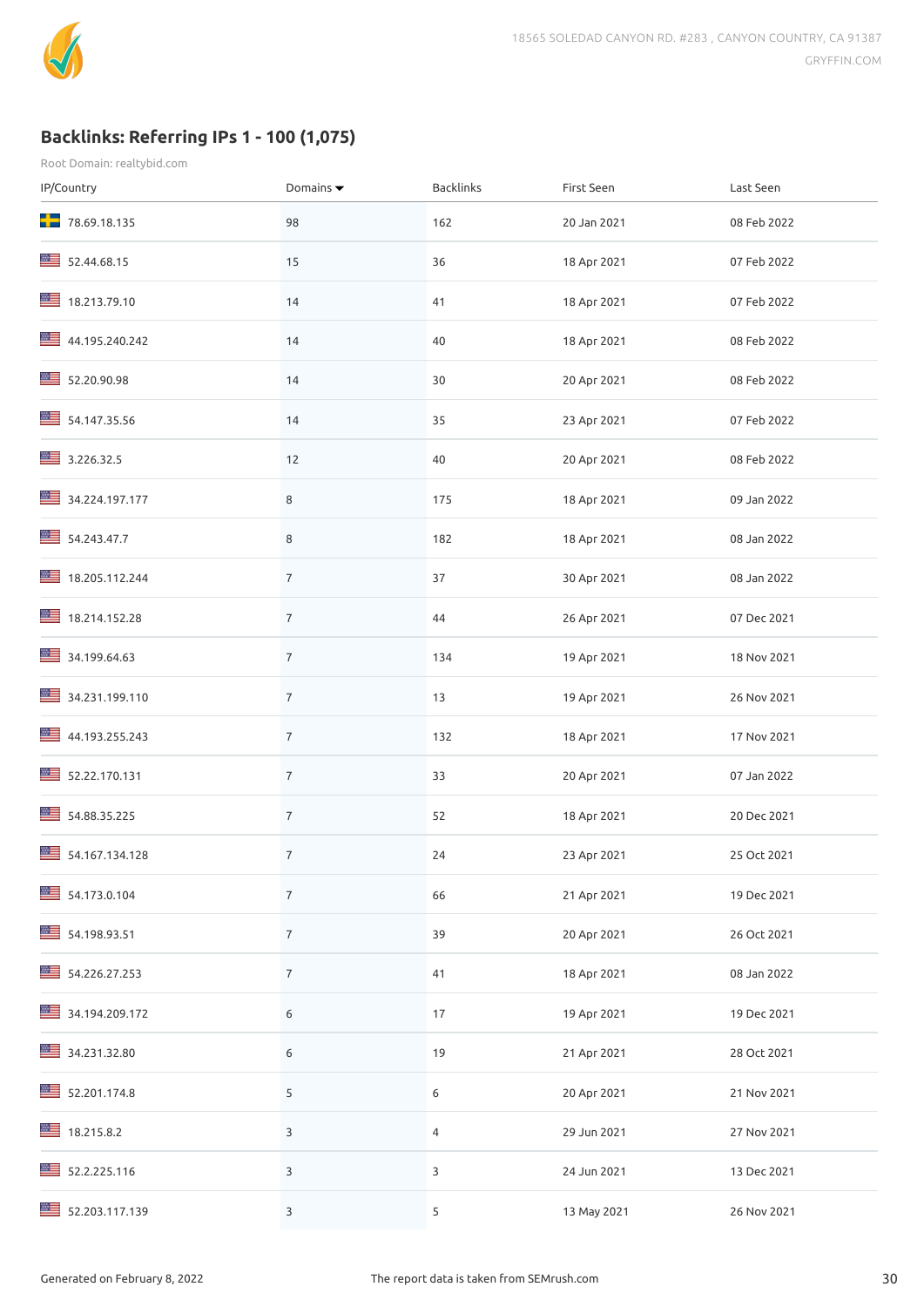

| IP/Country                   | Domains $\blacktriangledown$ | Backlinks      | First Seen  | Last Seen   |
|------------------------------|------------------------------|----------------|-------------|-------------|
| 34.145.240.25                | 3                            | 5              | 06 May 2021 | 22 Nov 2021 |
| 54.174.237.72                | $\mathbf{3}$                 | 3              | 08 May 2021 | 10 Jan 2022 |
| 54.225.177.244               | 3                            | 3              | 29 May 2021 | 10 Jan 2022 |
| 54.234.235.59                | 3                            | 4              | 05 May 2021 | 22 Nov 2021 |
| 142.250.188.33               | 3                            | 4              | 23 Sep 2021 | 14 Oct 2021 |
| ■ 142.251.33.193             | 3                            | 3              | 25 Sep 2021 | 18 Jan 2022 |
| 172.64.80.1                  | 3                            | 3              | 21 Sep 2021 | 01 Feb 2022 |
| 172.217.0.33                 | 3                            | 5              | 04 Jun 2021 | 05 Feb 2022 |
| 172.217.1.193                | 3                            | 6              | 28 May 2021 | 29 Jan 2022 |
| ■ 172.217.2.97               | 3                            | 3              | 03 May 2021 | 02 Feb 2022 |
| 172.217.13.65                | 3                            | 5              | 19 Jul 2021 | 09 Jan 2022 |
| 172.217.13.225               | 3                            | 8              | 28 Aug 2021 | 12 Jan 2022 |
| 172.217.15.65                | 3                            | 3              | 12 Sep 2021 | 11 Dec 2021 |
| 172.217.164.161              | 3                            | 3              | 15 Jan 2022 | 07 Feb 2022 |
| 3.218.85.164                 | $\overline{2}$               | $\overline{2}$ | 30 Oct 2021 | 05 Nov 2021 |
| 23.185.0.3                   | $\overline{2}$               | 8              | 04 May 2021 | 12 Jan 2022 |
| 23.235.201.164               | $\overline{2}$               | 12             | 04 May 2021 | 06 Feb 2022 |
| 34.199.201.156               | $\overline{2}$               | $\mathbf{2}$   | 19 Apr 2021 | 10 Jan 2022 |
| 34.202.211.161               | $\overline{2}$               | $\overline{2}$ | 13 Oct 2021 | 29 Nov 2021 |
| 34.227.141.75                | $\overline{2}$               | $\overline{2}$ | 10 May 2021 | 21 Nov 2021 |
| 45.33.35.74                  | $\overline{2}$               | 8              | 25 Nov 2021 | 16 Jan 2022 |
| 47.253.30.230                | $\mathbf{2}$                 | $\overline{7}$ | 03 May 2021 | 07 Feb 2022 |
| 52.55.33.9                   | $\overline{2}$               | $\mathbf{2}$   | 03 May 2021 | 09 Jan 2022 |
| $\big\{\big\}$ 52.60.165.183 | $\overline{2}$               | 5              | 18 Apr 2021 | 06 Feb 2022 |
| 52.71.192.254                | $\overline{2}$               | 8              | 01 Jun 2021 | 16 Nov 2021 |
| 54.146.62.83                 | $\overline{2}$               | 3              | 18 Jun 2021 | 15 Oct 2021 |
| 34.162.128.250               | $\overline{2}$               | $\overline{2}$ | 02 May 2021 | 07 Feb 2022 |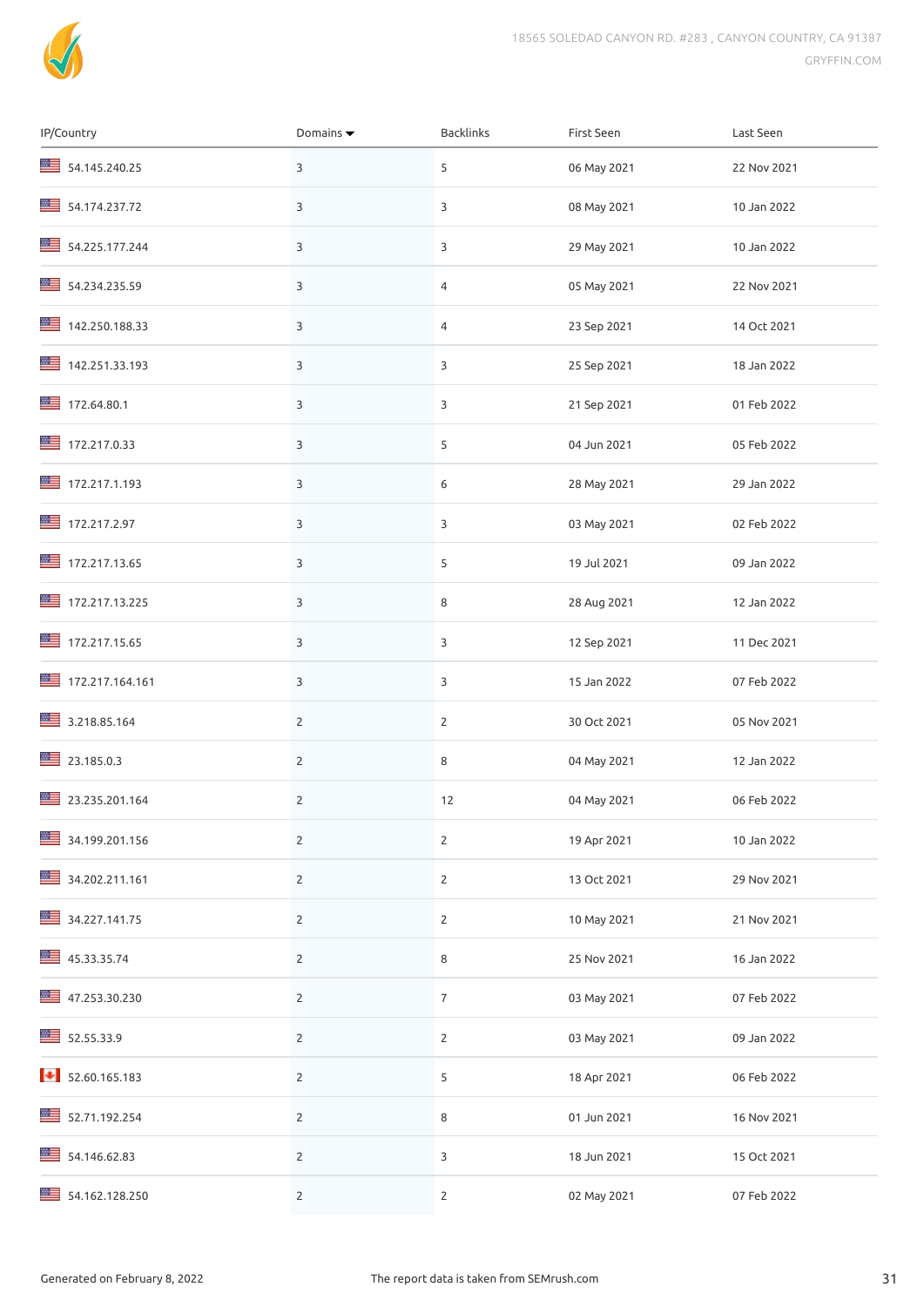

| IP/Country                   | Domains $\blacktriangledown$ | Backlinks      | First Seen  | Last Seen   |
|------------------------------|------------------------------|----------------|-------------|-------------|
| 64.72.78.165                 | $\overline{2}$               | 67             | 18 Apr 2021 | 07 Feb 2022 |
| 67.195.197.24                | $\overline{2}$               | 4              | 23 Apr 2021 | 06 Feb 2022 |
| 74.208.232.24                | $\overline{2}$               | 4              | 12 May 2021 | 26 Oct 2021 |
| $\blacksquare$ 78.110.50.123 | $\overline{2}$               | 8              | 18 Apr 2021 | 07 Feb 2022 |
| 104.18.140.190               | $\overline{2}$               | $\overline{2}$ | 19 Jul 2021 | 31 Jan 2022 |
| $\blacksquare$ 104.21.32.122 | $\mathbf{2}$                 | 96             | 23 Aug 2021 | 08 Feb 2022 |
|                              | $\overline{2}$               | $\overline{2}$ | 30 May 2021 | 12 Jan 2022 |
| 104.21.81.199                | $\overline{2}$               | 8              | 25 Aug 2021 | 02 Feb 2022 |
| $\blacksquare$ 104.21.83.139 | $\overline{2}$               | 254            | 20 Apr 2021 | 06 Jan 2022 |
| ■ 107.20.124.25              | $\overline{2}$               | $\overline{2}$ | 20 Apr 2021 | 27 Oct 2021 |
| ■ 108.61.72.123              | $\overline{2}$               | 8              | 01 Jun 2021 | 06 Feb 2022 |
| $\frac{1}{2}$ 134.209.81.148 | $\overline{2}$               | $\overline{2}$ | 08 Mar 2021 | 19 Jan 2022 |
| 37.117.34.31                 | $\overline{2}$               | $\overline{2}$ | 15 May 2021 | 01 Feb 2022 |
| ■ 138.68.249.234             | $\mathbf{2}$                 | 24             | 14 Sep 2021 | 31 Jan 2022 |
| 142.251.39.97                | $\mathbf{2}$                 | $\overline{2}$ | 30 Apr 2021 | 27 Jan 2022 |
| 142.251.45.1                 | $\mathbf{2}$                 | $\overline{2}$ | 21 Apr 2021 | 06 Feb 2022 |
| 151.101.1.195                | $\mathbf{2}$                 | 2              | 24 Apr 2021 | 28 Jan 2022 |
| 161.47.71.138                | $\overline{2}$               | 239            | 03 May 2021 | 08 Feb 2022 |
| 161.97.83.207                | $\overline{2}$               | 184            | 26 Jan 2022 | 08 Feb 2022 |
| 172.67.151.213               | $\mathbf{2}$                 | 90             | 01 Nov 2021 | 08 Feb 2022 |
| 172.217.15.97                | $\mathbf{2}$                 | $\mathbf{2}$   | 14 Oct 2021 | 05 Feb 2022 |
| 172.217.164.129              | $\overline{2}$               | 3              | 14 Oct 2021 | 28 Jan 2022 |
| 173.255.195.90               | $\overline{2}$               | 8              | 18 Apr 2021 | 07 Feb 2022 |
| ■ 198.71.232.3               | $\overline{2}$               | $\overline{2}$ | 15 Sep 2020 | 29 Jan 2022 |
| ■ 199.34.228.53              | $\overline{2}$               | 3              | 26 May 2021 | 04 Dec 2021 |
| ■ 199.60.103.30              | $\overline{2}$               | $\mathbf{2}$   | 24 Apr 2021 | 07 Feb 2022 |
| 208.82.16.68                 | $\mathbf{2}$                 | $\mathbf{2}$   | 19 Apr 2021 | 31 Jan 2022 |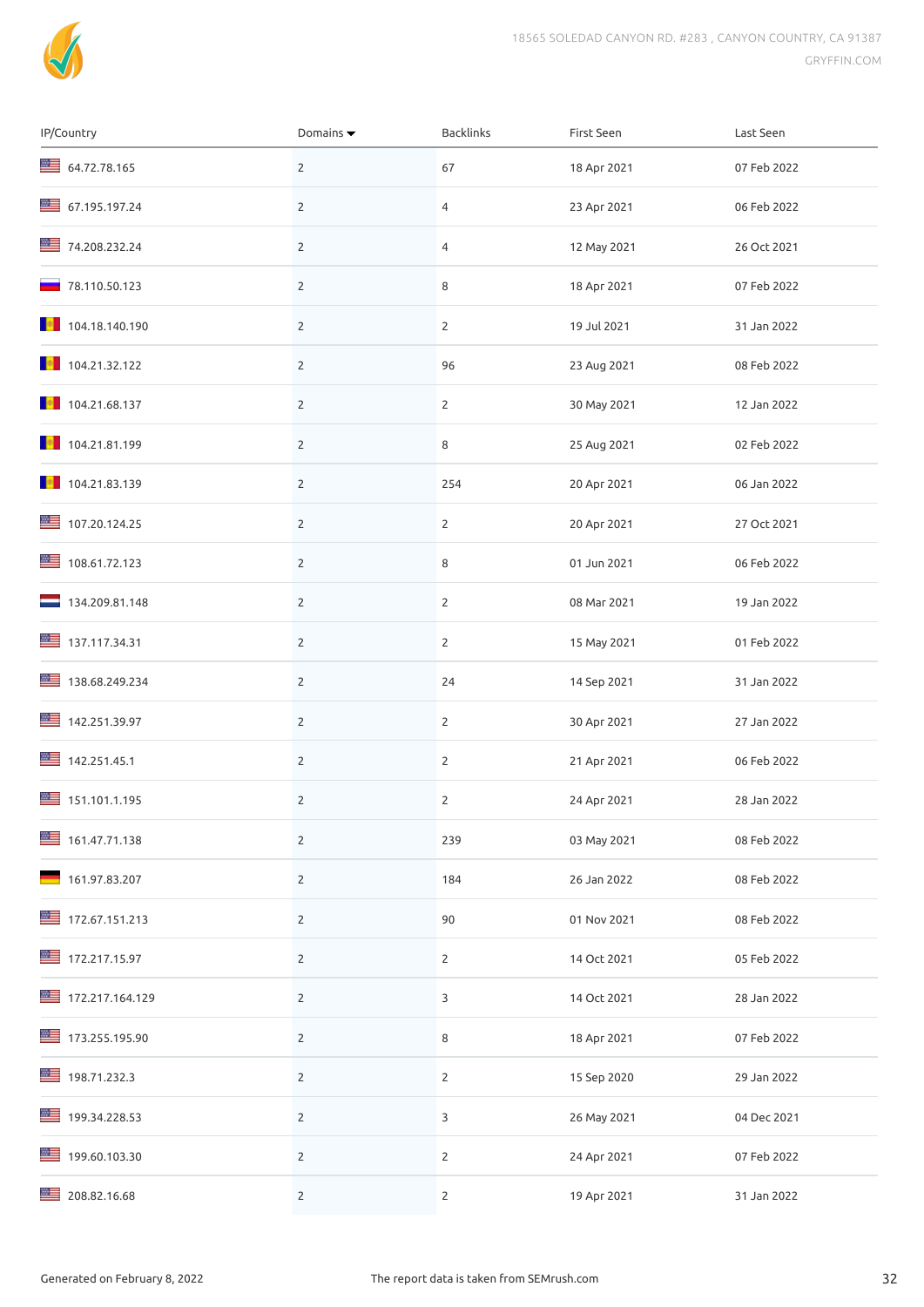

| IP/Country             | Domains $\blacktriangledown$ | Backlinks      | First Seen  | Last Seen   |
|------------------------|------------------------------|----------------|-------------|-------------|
| $\frac{1}{2}$ 3.1.7.77 | $\mathbf{1}$                 | $\mathbf{1}$   | 07 Nov 2021 | 26 Jan 2022 |
| 3.86.126.80            | $\mathbf{1}$                 | 3              | 14 Jan 2022 | 04 Feb 2022 |
| 3.135.3.135            | $\mathbf{1}$                 | 3              | 04 Jan 2022 | 24 Jan 2022 |
| 3.137.129.73           | $\mathbf{1}$                 | 9              | 02 Aug 2021 | 04 Dec 2021 |
| 3.143.14.125           | $\mathbf{1}$                 | $\overline{2}$ | 08 Sep 2021 | 08 Oct 2021 |
| 3.215.39.117           | $\mathbf{1}$                 | $\mathbf{2}$   | 20 Jul 2021 | 04 Sep 2021 |
| 3.231.231.254          | $\mathbf{1}$                 | $\mathbf{1}$   | 07 Jan 2022 | 07 Jan 2022 |
| 5.9.71.207             | $\mathbf{1}$                 | $\overline{2}$ | 23 Apr 2021 | 12 Oct 2021 |
| 5.189.182.128          | $\mathbf{1}$                 | $\mathbf{1}$   | 21 Jan 2022 | 07 Feb 2022 |
| 13.32.43.121           | $\mathbf 1$                  | $\mathbf{1}$   | 16 May 2021 | 04 Feb 2022 |
| 13.32.150.96           | $\mathbf{1}$                 | $\mathbf{1}$   | 05 Jun 2021 | 05 Oct 2021 |
| 13.86.177.67           | $\mathbf{1}$                 | $\overline{2}$ | 30 Jul 2021 | 29 Dec 2021 |
| 13.107.213.62          | $\mathbf{1}$                 | $\overline{2}$ | 19 Jun 2021 | 29 Sep 2021 |
| 13.107.246.62          | $\mathbf{1}$                 | 5              | 22 Jul 2021 | 25 Jan 2022 |
| 13.107.253.62          | $\mathbf{1}$                 | $\overline{2}$ | 02 Nov 2021 | 02 Nov 2021 |
| 18.66.175.55           | $\mathbf 1$                  | $\mathbf{1}$   | 24 Sep 2021 | 24 Sep 2021 |
| 18.67.76.31            | $\mathbf{1}$                 | $\mathbf{1}$   | 08 Oct 2021 | 21 Jan 2022 |
| 18.67.76.48            | $\mathbf{1}$                 | $\mathbf{1}$   | 03 Dec 2021 | 23 Jan 2022 |
| 18.202.74.132          | $\mathbf{1}$                 | $\mathbf{2}$   | 03 Aug 2021 | 18 Jan 2022 |
| 18.206.132.204         | $\mathbf{1}$                 | 3              | 14 Dec 2021 | 29 Jan 2022 |

## **Organic Search: Pages 1 - 100 (263)**

| US   realtybid.com                            |           |          |
|-----------------------------------------------|-----------|----------|
| URL                                           | Traffic % | Keywords |
| https://www.realtybid.com/                    | 73.74     | 310      |
| https://www.realtybid.com/auction/Florida.cfm | 4.91      | 26       |
| https://www.realtybid.com/auction/michigan/   | 2.51      | 44       |
| https://www.realtybid.com/auction/california/ | 2.35      | 80       |
| https://www.realtybid.com/auction/georgia/    | 2.05      | 41       |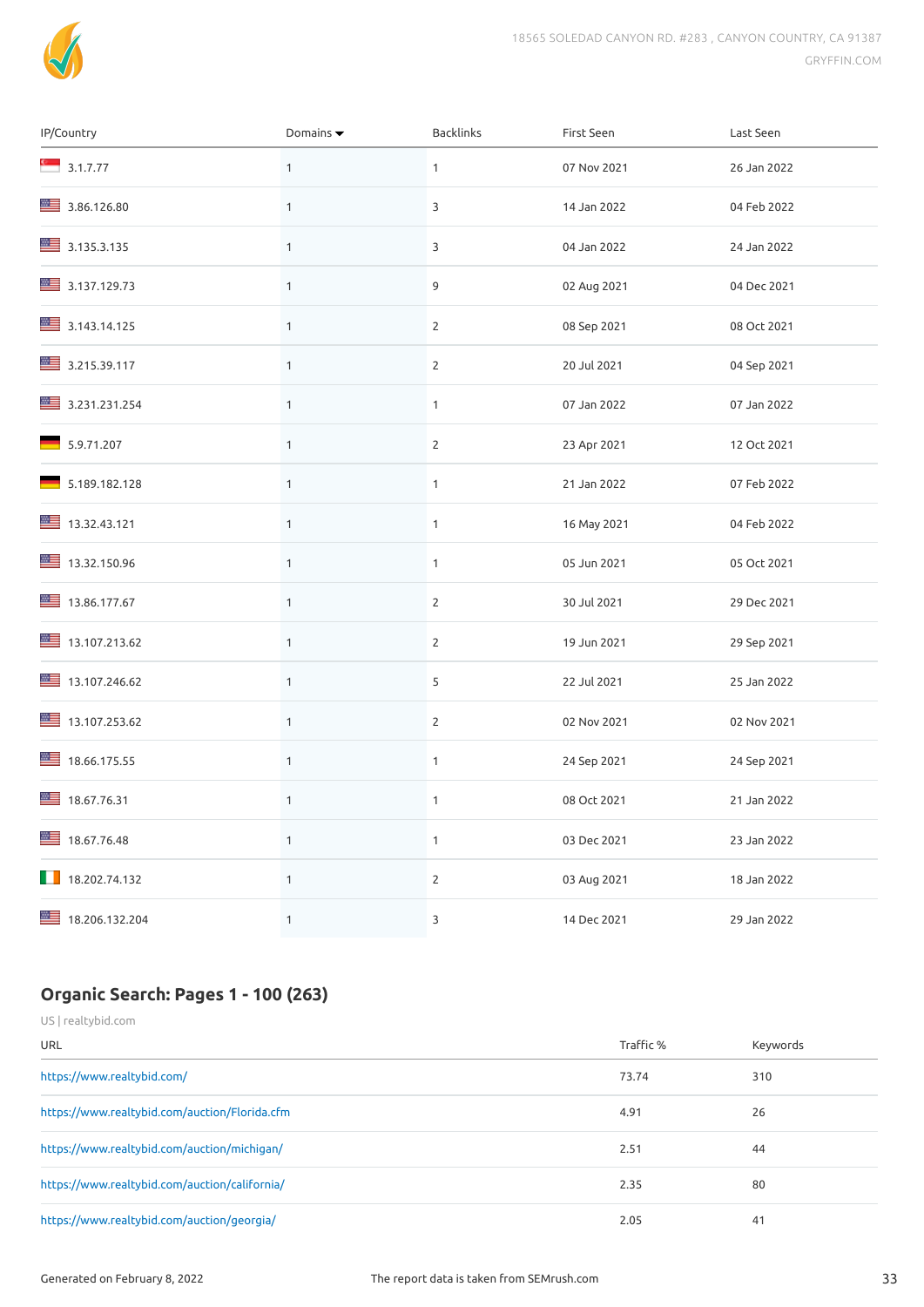

| URL                                                                                                                                                          | Traffic % | Keywords       |
|--------------------------------------------------------------------------------------------------------------------------------------------------------------|-----------|----------------|
| https://www.realtybid.com/auction/texas/                                                                                                                     | 2.05      | 43             |
| https://www.realtybid.com/auction/arkansas/                                                                                                                  | 1.30      | 13             |
| https://www.realtybid.com/auction/pennsylvania/                                                                                                              | 1.25      | 6              |
| https://www.realtybid.com/auction/northcarolina/index.cfm                                                                                                    | 1.20      | 1              |
| https://www.realtybid.com/auction/virginia/                                                                                                                  | 1.20      | 10             |
| https://www.realtybid.com/auction/illinois/                                                                                                                  | 0.80      | 25             |
| https://www.realtybid.com/login.cfm                                                                                                                          | 0.80      | 1              |
| https://www.realtybid.com/auction/arizona/                                                                                                                   | 0.60      | 26             |
| https://www.realtybid.com/auction/Alabama.cfm                                                                                                                | 0.60      | 16             |
| https://www.realtybid.com/auction/washington/                                                                                                                | 0.45      | 20             |
| https://www.realtybid.com/auction/minnesota/                                                                                                                 | 0.40      | 14             |
| https://www.realtybid.com/auction/nevada/                                                                                                                    | 0.35      | 14             |
| https://www.realtybid.com/auction/California.cfm?state=CA&county=Kings%20County                                                                              | 0.25      | 2              |
| https://www.realtybid.com/auction/colorado/                                                                                                                  | 0.25      | 13             |
| https://www.realtybid.com/auction/Connecticut.cfm                                                                                                            | 0.20      | 7              |
| https://www.realtybid.com/auction/California.cfm?type=re&state=CA&county=Orange%20County                                                                     | 0.20      | 14             |
| https://www.realtybid.com/investor-financing.cfm                                                                                                             | 0.20      | 2              |
| https://www.realtybid.com/auction/oregon/                                                                                                                    | 0.20      | 7              |
| https://www.realtybid.com/search-results.cfm?queryType=2&sp=1&refrefrefcity=Minneapolis&refcity=Nacogdocheso&city=Mentone&l<br>owprice=10000&highprice=20000 | 0.15      | 1              |
| https://www.realtybid.com/auction/tennessee/                                                                                                                 | 0.15      | 27             |
| https://www.realtybid.com/auction/indiana/                                                                                                                   | 0.15      | 7              |
| https://www.realtybid.com/auction/louisiana/                                                                                                                 | 0.15      | 11             |
| https://www.realtybid.com/auction/Oklahoma.cfm?state=OK&county=Tulsa%20County                                                                                | 0.15      | 9              |
| https://www.realtybid.com/auction/iowa/                                                                                                                      | 0.15      | 8              |
| https://allbidsmustbeplacedatwww.realtybid.com/property-detail.cfm?itemId=652655                                                                             | 0.10      | 1              |
| https://www.realtybid.com/subdata/professional_investors.cfm                                                                                                 | 0.10      | 1              |
| https://www.realtybid.com/subdata/faqs.cfm                                                                                                                   | 0.10      | $\mathbf{1}$   |
| https://www.realtybid.com/auction/alaska/                                                                                                                    | 0.10      | 10             |
| https://www.realtybid.com/subdata/samplelistingaddendum.cfm                                                                                                  | 0.10      | 3              |
| https://www.realtybid.com/subdata/outbid.cfm                                                                                                                 | 0.10      | $\overline{2}$ |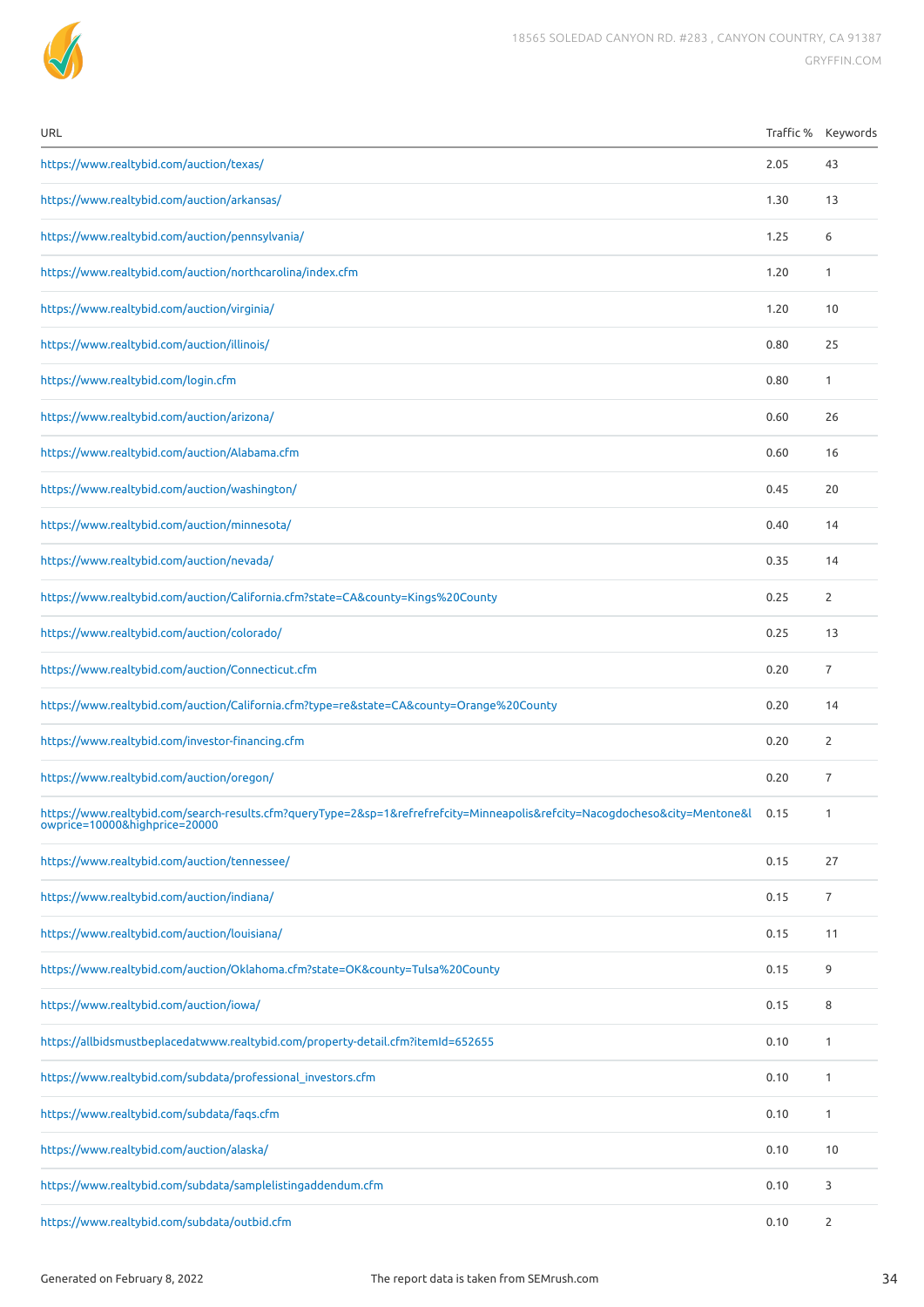

| URL                                                                                                                                             |             | Traffic % Keywords |
|-------------------------------------------------------------------------------------------------------------------------------------------------|-------------|--------------------|
| https://www.realtybid.com/auction/California.cfm?state=CA&county=Fresno%20County                                                                | 0.10        | 11                 |
| https://www.realtybid.com/auction/delaware/                                                                                                     | 0.05        | 3                  |
| https://www.realtybid.com/auction/kentucky/                                                                                                     | 0.05        | 8                  |
| https://www.realtybid.com/search-results.cfm?queryType=6&refrefcity=North%20Branch&bedrooms=3&refsp=81&city=Panama%20Cit                        | 0.05        | 1                  |
| https://www.realtybid.com/auction/missouri/                                                                                                     | 0.05        | 14                 |
| https://www.realtybid.com/auction/oklahoma/                                                                                                     | 0.05        | 19                 |
| https://images.realtybid.com/uploads/RealtyBid/upload.nfs/Disclosures/Indiana/INAddendum.pdf                                                    | 0.05        | $\overline{2}$     |
| https://www.realtybid.com/auction/Missouri.cfm?state=MO&county=Jackson%20County                                                                 | 0.05        | 5                  |
| https://www.realtybid.com/auction/Texas.cfm?state=TX&county=Galveston%20County                                                                  | 0.05        | 1                  |
| https://www.realtybid.com/search-results.cfm?page=15&&q=&br=&ba=&st=&s=&ss=&pmin=%20%20%20%20%20%20&pmax=%20%2<br>0%20%20%20%200&pt=&sts=       | 0.05        | 1                  |
| https://www.realtybid.com/property-detail.cfm?itemId=719153                                                                                     | < 0.01      | 1                  |
| https://www.realtybid.com/auction/Texas.cfm?state=TX&county=Kaufman%20County                                                                    | < 0.01      | 3                  |
| https://www.realtybid.com/property-detail.cfm?itemId=668975                                                                                     | < 0.01      | 1                  |
| https://www.realtybid.com/auction/Illinois.cfm?state=IL                                                                                         | < 0.01      | 2                  |
| https://www.realtybid.com/auction/Michigan.cfm?&property_type=22&refsp=41&county=Mecosta%20County&bedrooms=4&lowprice=<br>40000&highprice=50000 | ${}_{0.01}$ | 1                  |
| https://sheldongood.realtybid.com/auction/Oklahoma.cfm                                                                                          | < 0.01      | 1                  |
| https://www.realtybid.com/property-detail.cfm?itemID=669263                                                                                     | < 0.01      | 2                  |
| https://www.realtybid.com/bidpage/listing.cfm?item_id=678577&AP=0&AB=0                                                                          | < 0.01      | 1                  |
| https://www.realtybid.com/subdata/how_to_bid_individual.cfm                                                                                     | < 0.01      | 3                  |
| https://www.realtybid.com/auction/Michigan.cfm?state=MI&county=Hillsdale%20County                                                               | < 0.01      | 3                  |
| https://www.realtybid.com/auction/Ohio.cfm?state=OH&type=RE&County=Allen%20County                                                               | < 0.01      | 1                  |
| https://www.realtybid.com/bidpage/listing.cfm?item_id=666863&AP=0&AB=0                                                                          | < 0.01      | 1                  |
| https://www.realtybid.com/auction/Texas.cfm?state=TX&county=Collin%20County                                                                     | < 0.01      | 1                  |
| https://www.realtybid.com/property-detail.cfm?itemId=719119                                                                                     | < 0.01      | 1                  |
| https://www.realtybid.com/auction/Texas.cfm?&county=Harris%20County                                                                             | < 0.01      | 4                  |
| https://www.realtybid.com/auction/Tennessee.cfm?type=re&state=TN&county=Knox%20County                                                           | < 0.01      | 1                  |
| https://bulkreotape.realtybid.com/login.cfm                                                                                                     | < 0.01      | 1                  |
| https://www.realtybid.com/auction/Georgia.cfm?state=GA&county=Gwinnett%20County                                                                 | < 0.01      | 1                  |
| https://www.realtybid.com/property-detail.cfm?itemId=720090                                                                                     | < 0.01      | 2                  |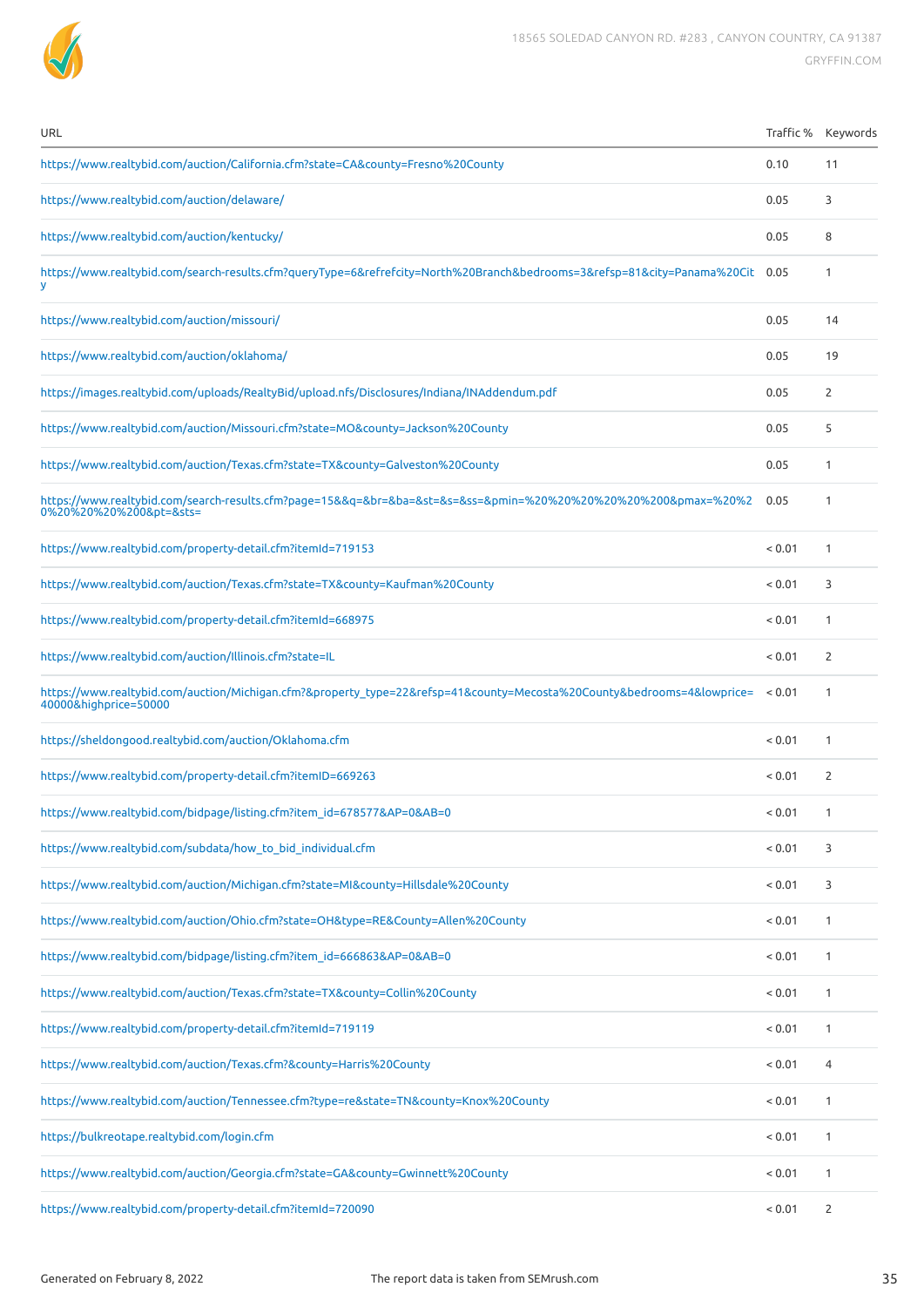

| URL                                                                                                                                                       |        | Traffic % Keywords |
|-----------------------------------------------------------------------------------------------------------------------------------------------------------|--------|--------------------|
| https://www.realtybid.com/auction/Florida.cfm?type=re&state=AL&county=Randolph%20County&city=Wedowee                                                      | < 0.01 | 1                  |
| https://images.realtybid.com/uploads/RealtyBid/upload.nfs/Disclosures/Kentucky/KYAddendum.pdf                                                             | < 0.01 | 3                  |
| https://www.realtybid.com/property-detail.cfm?itemId=658672                                                                                               | < 0.01 | 1                  |
| https://www.realtybid.com/search-results.cfm?queryType=6&refsp=1&refrefrefrefcity=Kellogg&orderby=v.max bid amt&city=Exeter                               | < 0.01 | 1                  |
| https://www.realtybid.com/auction/Texas.cfm?state=TX&city=San%20Antonio                                                                                   | < 0.01 | 1                  |
| https://www.realtybid.com/auction/Virginia.cfm?&county=Chesterfield%20County&city=Chesterfield&orderby=v.address line                                     | < 0.01 | 2                  |
| https://www.realtybid.com/auction/Virginia.cfm?state=VA&type=RE&County=Fauquier%20County                                                                  | < 0.01 | 1                  |
| https://www.realtybid.com/auction/Nevada.cfm?state=NV&county=Elko%20County                                                                                | < 0.01 | 1                  |
| https://web1.realtybid.com/property-detail.cfm?itemId=718115                                                                                              | < 0.01 | 1                  |
| https://www.realtybid.com/auction/NorthCarolina.cfm?type=re&state=NC&county=Davidson%20County                                                             | < 0.01 | 1                  |
| https://www.realtybid.com/auction/NewMexico.cfm?page=1&&q=New%20Mexico&br=&ba=&st=&s=0&ss=0&pmin=%20%20%20%20%<br>20%200&pmax=%20%20%20%20%20%20&pt=&sts= | < 0.01 | 1                  |
| https://www.realtybid.com/auction/Florida.cfm?&county=Brevard%20County&city=Cocoa&property type=22&orderby=v.address lin<br>e%20desc                      | < 0.01 | 6                  |
| https://www.realtybid.com/search-results.cfm?st=&q=&pmin=&pmax=&br=0                                                                                      | < 0.01 | 1                  |
| https://www.realtybid.com/auction/NorthCarolina.cfm?type=re&state=NC&county=Wake%20County                                                                 | < 0.01 | 1                  |
| https://images.realtybid.com/uploads/RealtyBid/upload.nfs/web docs/7 Rules%20&%20Regulations.pdf                                                          | < 0.01 | 1                  |
| https://www.realtybid.com/auction/alabama/                                                                                                                | < 0.01 | 1                  |
| https://www.realtybid.com/auction/Indiana.cfm?state=IN&county=Madison%20County                                                                            | < 0.01 | 7                  |
| https://www.realtybid.com/property-detail.cfm?itemId=724388                                                                                               | < 0.01 | 1                  |
| https://images.realtybid.com/uploads/RealtyBid/upload.nfs/web_docs/0615/613648_3.pdf                                                                      | < 0.01 | 3                  |
| https://www.realtybid.com/auction/Michigan.cfm?&refsp=61&county=Ottawa%20County&city=Grand%20Haven&orderby=v.max_bid_a<br>mt.                             | < 0.01 | 3                  |
| https://www.realtybid.com/property-detail.cfm?itemId=720880                                                                                               | < 0.01 | 1                  |
| https://www.realtybid.com/auction/Oregon.cfm?&county=Lane%20County                                                                                        | < 0.01 | 4                  |
| https://images.realtybid.com/uploads/RealtyBid/upload.nfs/Disclosures/Kentucky/JeffersonCoAffidavit.pdf                                                   | < 0.01 | 1                  |
| https://www.realtybid.com/news/housegamerealtybidvalcom.pdf?INITIAL_VIEW=100&POPUP_ENABLED=false                                                          | < 0.01 | 1                  |
| https://w.realtybid.com/property-detail.cfm?itemid=629915                                                                                                 | < 0.01 | 1                  |
| https://www.realtybid.com/subdata/cm_login.cfm                                                                                                            | < 0.01 | 1                  |
| https://www.realtybid.com/auction/Michigan.cfm?page=1&q=Michigan&st=1                                                                                     | < 0.01 | $\overline{2}$     |
| https://www.realtybid.com/search-results.cfm?st=1&q=&pmin=&pmax=&br=0                                                                                     | < 0.01 | 3                  |
|                                                                                                                                                           |        |                    |

[https://www.realtybid.com/search-results-xls.cfm?queryType=6&refrefrefrefcity=Fond%20Du%20Lac&orderby=v.max\\_bid\\_amt&lowpri](https://www.realtybid.com/search-results-xls.cfm?queryType=6&refrefrefrefcity=Fond%20Du%20Lac&orderby=v.max_bid_amt&lowprice=10000&highprice=20000&refsp=101&city=Cedar%20Bluff) < 0.01 1<br>ce=10000&highprice=20000&refsp=101&city=Cedar%20Bluff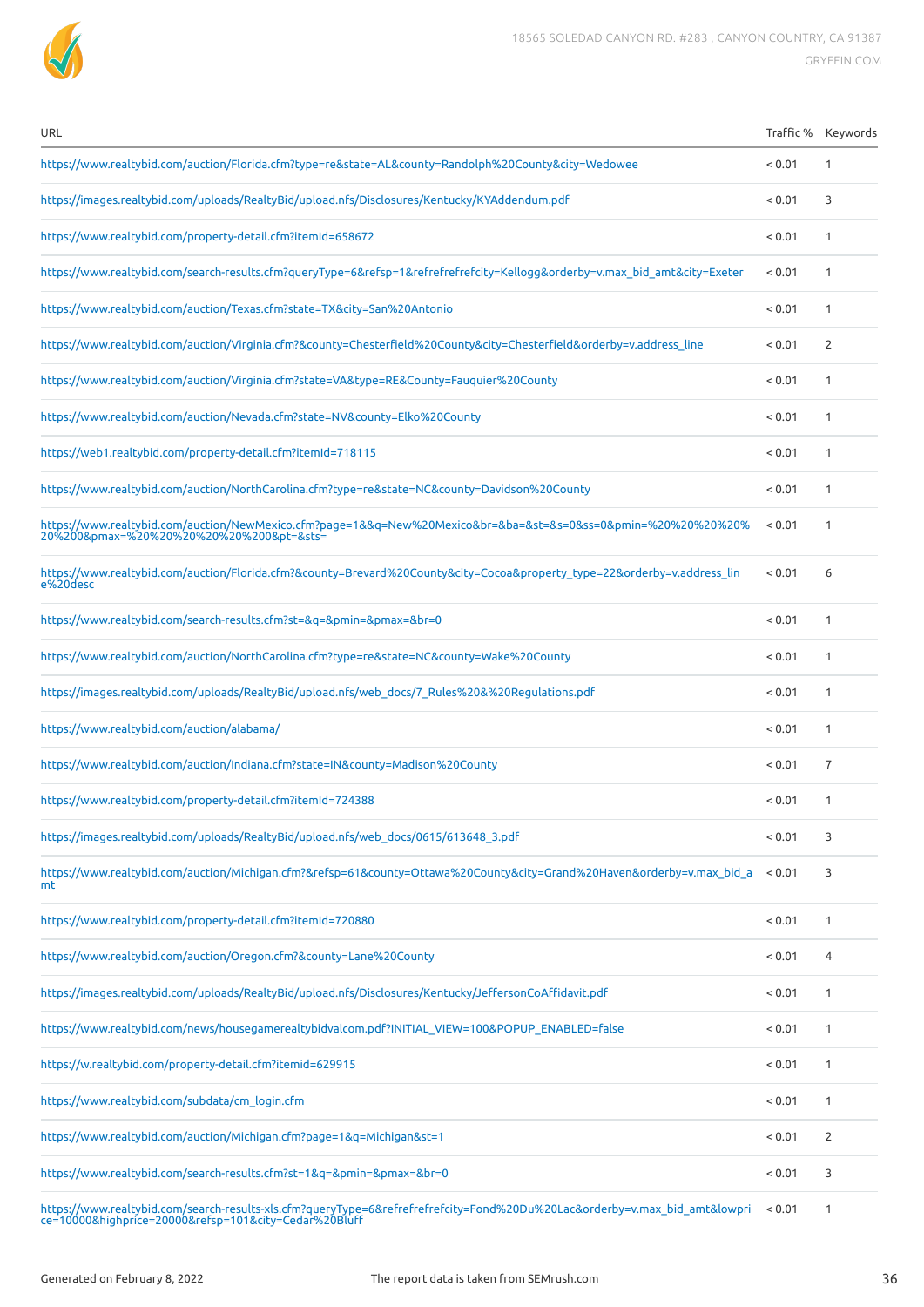

| URL | Traffic % Keywords |
|-----|--------------------|
|     |                    |

| https://www.realtybid.com/auction/Missouri.cfm?state=MO&county=Taney%20County                                                                                                                   | < 0.01 |   |
|-------------------------------------------------------------------------------------------------------------------------------------------------------------------------------------------------|--------|---|
| https://www.realtybid.com/subdata/builder program.cfm                                                                                                                                           | < 0.01 | 2 |
| https://www.realtybid.com/search-results.cfm?queryType=6&refsp=1&refreftype=&searchqrstr=yes&refcity=Becker&orderby=v.auction < 0.01<br>end date&lowprice=20000&highprice=30000&city=Tuscaloosa |        |   |
| https://www.realtybid.com/auction/kansas/                                                                                                                                                       | < 0.01 | 6 |
| https://www.realtybid.com/auction/arkansas/?page=1&&g=Arkansas&br=&ba=&st=&s=0&ss=0&pmin=0&pmax=0&pt=&sts=                                                                                      | < 0.01 | 3 |
| https://www.realtybid.com/search-results.cfm?page=2&&g=&br=0&ba=&st=&s=0&ss=0&pmin=0&pmax=0&pt=&sts=                                                                                            | < 0.01 | 1 |
| https://www.realtybid.com/search-results.cfm?queryType=6&refsp=1&refrefrefrefcity=Kellogg&orderby=v.max_bid_amt&city=Stockto<br>n.                                                              | < 0.01 |   |

## **Site Audit**

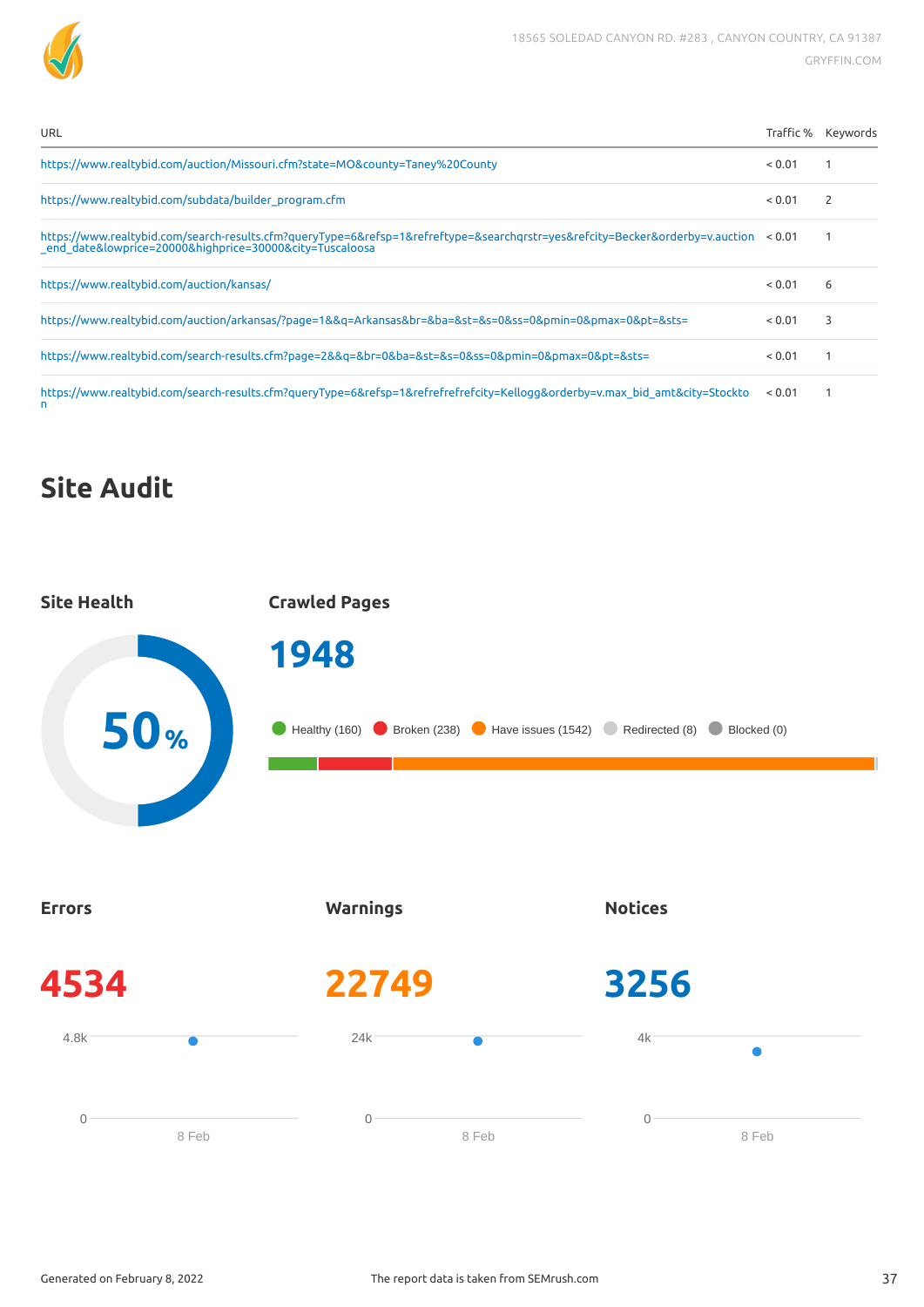

#### **Top Issues**

| errors<br>267 pages have slow load speed    | 1% of total issues |
|---------------------------------------------|--------------------|
|                                             |                    |
| errors<br>12 pages returned 4XX status code | 0% of total issues |
|                                             |                    |
| errors<br>9 pages don't have title tags     | 0% of total issues |
|                                             |                    |
|                                             |                    |

www.realtybid.com

#### **1332 pages have duplicate meta descriptions**

About this issue: Our crawler reports pages that have duplicate meta descriptions only if they are exact matches. A <meta description> tag is a short summary of a webpage's content that helps search engines understand what the page is about and can be shown to users in search results. Duplicate meta descriptions on different pages mean a lost opportunity to use more relevant keywords.

Also, duplicate meta descriptions make it difficult for search engines and users to differentiate between different webpages. It is better to have no meta description at all than to have a duplicate one. How to x: Provide a unique, relevant meta description for each of your webpages.

For information on how to create effective meta descriptions, please see this Google article: https://support.google.com/webmasters/answer/35624 .

#### **1322 issues with duplicate title tags**

About this issue: Our crawler reports pages that have duplicate title tags only if they are exact matches. Duplicate <title> tags make it difficult for search engines to determine which of a website's pages is relevant for a specific search query, and which one should be prioritized in search results. Pages with duplicate titles have a lower chance of ranking well and are at risk of being banned.

Moreover, identical <title> tags confuse users as to which webpage they should follow. How to x: Provide a unique and concise title for each of your pages that contains your most important keywords. For information on how to create effective titles, please see this Google article: https://support.google.com/webmasters/answer/35624.

**1332** <sup>0</sup>

**4534** <sup>0</sup>

## **1322** <sup>0</sup>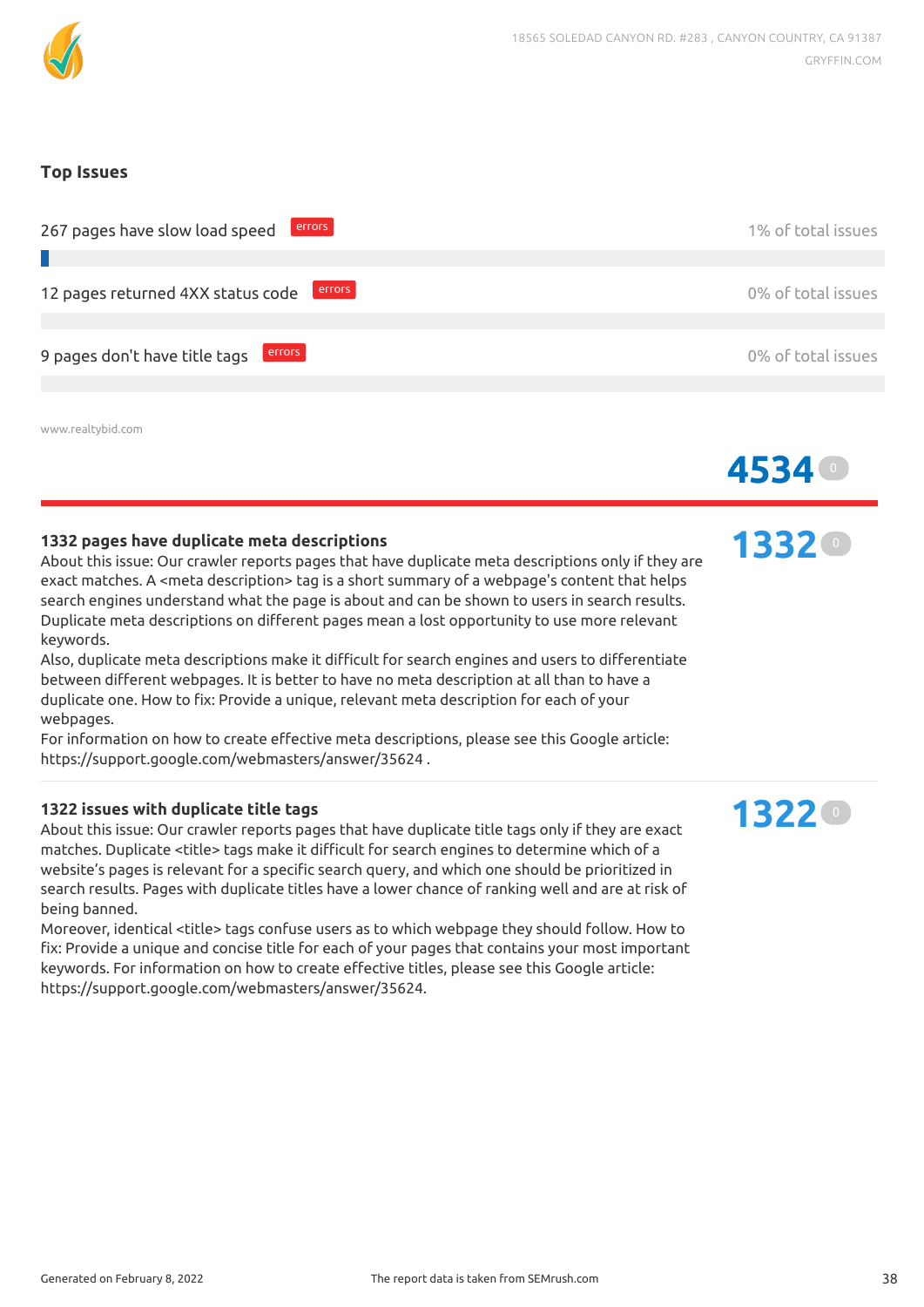

#### **1316 pages have duplicate content issues**

About this issue: Webpages are considered duplicates if their content is 85% identical. Having duplicate content may significantly affect your SEO performance. First of all, Google will typically show only one duplicate page, filtering other instances out of its index and search results, and this page may not be the one you want to rank.

In some cases, search engines may consider duplicate pages as an attempt to manipulate search engine rankings and, as a result, your website may be downgraded or even banned from search results. Moreover, duplicate pages may dilute your link profile. How to fix.

Here are a few ways to fix duplicate content issues: 1. Add a rel="canonical" link to one of your duplicate pages to inform search engines which page to show in search results. 2.

Use a 301 redirect from a duplicate page to the original one. 3. Use a rel="next" and a rel="prev" link attribute to fix pagination duplicates.

4. Instruct GoogleBot to handle URL parameters differently using Google Search Console. 5. Provide some unique content on the webpage. For more information, please read these articles: https://support.google.com/webmasters/answer/66359?hl=en and https://support.google.com/webmasters/answer/139066?hl=en.

#### **267 pages have slow load speed**

About this issue: Page (HTML) load speed is one of the most important ranking factors. The quicker your page loads, the higher the rankings it can receive. Moreover, fast-loading pages positively affect user experience and may increase your conversion rates.

Please note that "page load speed" usually refers to the amount of time it takes for a webpage to be fully rendered by a browser. However, crawler only measures the time it takes to load a webpage's HTML code - load times for images, JavaScript and CSS are not factored in. How to fix: The main factors that negatively affect your HTML page generation time are your server's performance and the density of your webpage's HTML code.

So, try to clean up your webpage's HTML code. If the problem is with your web server, you should think about moving to a better hosting service with more resources.

## **<sup>224</sup> pages couldn't be crawled 224** <sup>0</sup>

#### **28 internal images are broken**

About this issue: An internal broken image is an image that can't be displayed because it no longer exists, its URL is misspelled, or because the file path is not valid. Broken images may jeopardize your search rankings because they provide a poor user experience and signal to search engines that your page is low quality. How to fix: To fix a broken internal image, perform one of the following: 1.

If an image is no longer located in the same location, change its URL. 2. If an image was deleted or damaged, replace it with a new one.

3. If an image is no longer needed, simply remove it from your page's code.





**28** <sup>0</sup>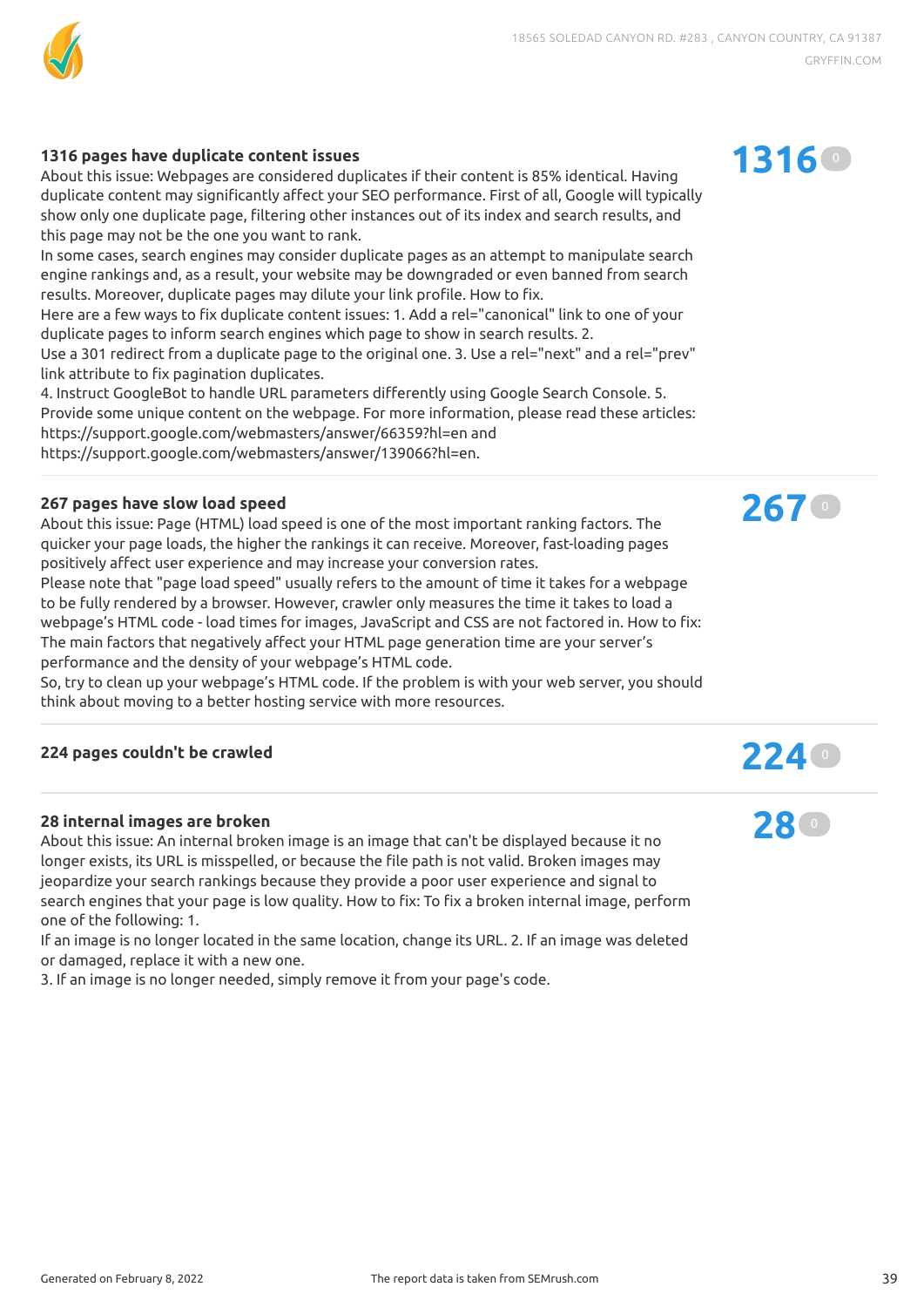

#### **12 pages returned 4XX status code**

About this issue: A 4xx error means that a webpage cannot be accessed. This is usually the result of broken links. These errors prevent users and search engine robots from accessing your webpages, and can negatively affect both user experience and search engine crawlability. This will in turn lead to a drop in traffic driven to your website. Please be aware that crawler may detect a working link as broken if your website blocks our crawler from accessing it. This usually happens due to the following reasons: 1.

DDoS protection system. 2. Overloaded or misconfigured server.

How to fix: If a webpage returns an error, remove all links leading to the error page or replace it with another resource. To identify all pages on your website that contain links to a 4xx page, click "View broken links" next to the error page. If the links reported as 4xx do work when accessed with a browser, you can try either of the following: 1.

Contact your web hosting support team. 2. Instruct search engine robots not to crawl your website too frequently by specifying the "crawl-delay" directive in your robots.txt.

#### **12 internal links are broken**

About this issue: Broken internal links lead users from one website to another and bring them to non-existent webpages. Multiple broken links negatively affect user experience and may worsen your search engine rankings because crawlers may think that your website is poorly maintained or coded. Please note that our crawler may detect a working link as broken.

Generally, this happens if the server hosting the website you're referring to blocks our crawler from accessing this website. How to fix: Please follow all links reported as broken. If a target webpage returns an error, remove the link leading to the error page or replace it with another resource.

If the links reported as broken do work when accessed with a browser, you should contact the website's owner and inform them about the issue.

#### **9 pages don't have title tags**

About this issue: A <title> tag is a key on-page SEO element. It appears in browsers and search results, and helps both search engines and users understand what your page is about. If a page is missing a title, or a <title> tag is empty, Google may consider it low quality. In case you promote this page in search results, you will miss chances to rank high and gain a

higher click-through rate. How to fix: Ensure that every page on your website has a unique and concise title containing your most important keywords. For information on how to create effective titles, please see this Google article:

https://support.google.com/webmasters/answer/35624.

#### **This page has no viewport tag**

About this issue: The viewport meta tag is an HTML tag that allows you to control a page's viewport size and scale on mobile devices. This tag is indispensable if you want to make your website accessible and optimized for mobile devices. For more information about the viewport meta tag, please see the Responsive Web Design Basics article:

https://developers.google.com/web/fundamentals/design-and-ux/responsive/.

How to fix: Set the viewport meta tag for each page, and then test your website on a mobile device to make sure everything works fine.

## **<sup>2</sup> pages couldn't be crawled (DNS resolution issues) 2** <sup>0</sup>









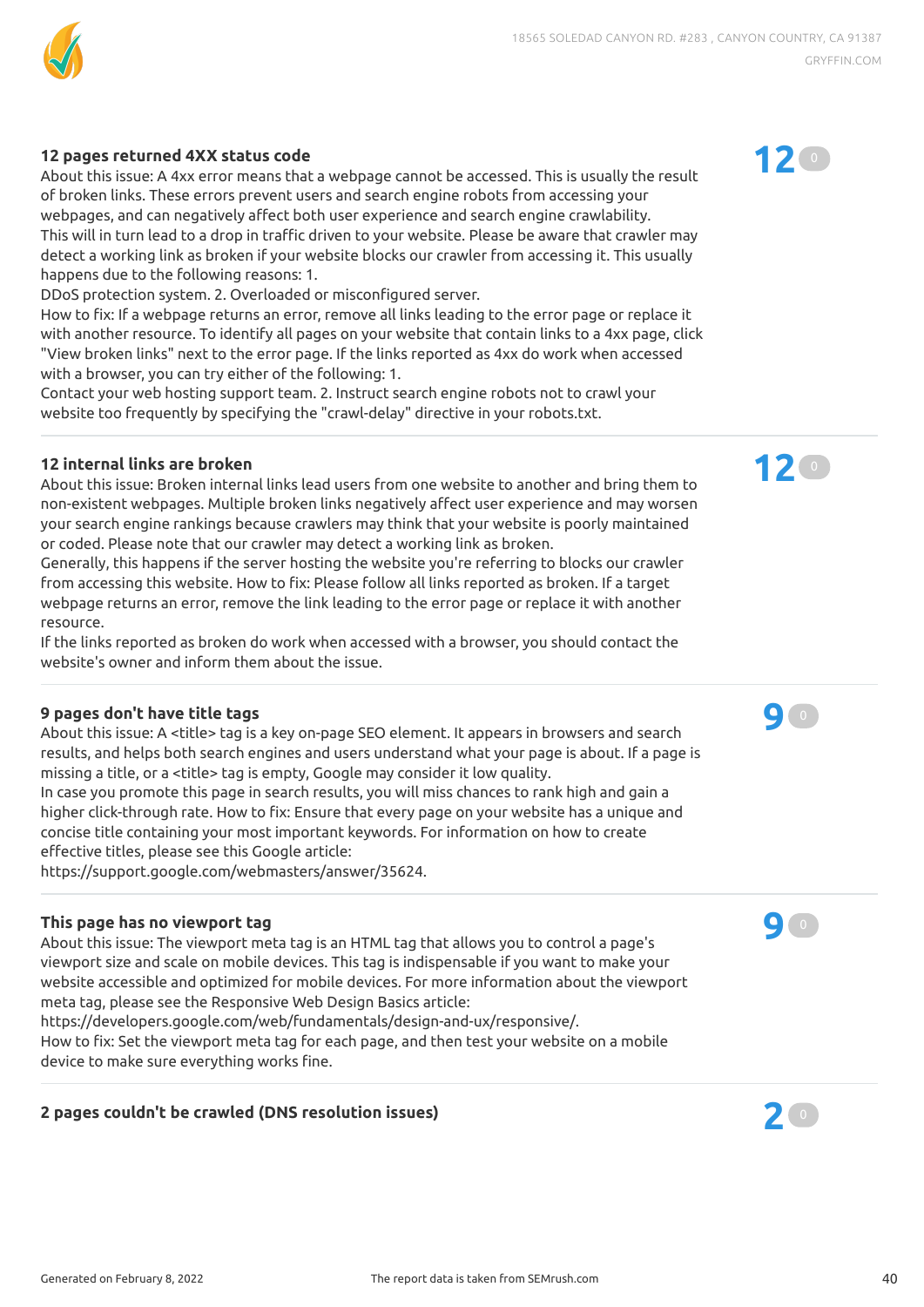

**1** <sup>0</sup>

#### **No redirect or canonical to HTTPS homepage from HTTP version**

About this issue: If you're running both HTTP and HTTPS versions of your homepage, it is very important to make sure that their coexistence doesn't impede your SEO. Search engines are not able to figure out which page to index and which one to prioritize in search results. As a result, you may experience a lot of problems, including pages competing with each other, traffic loss and poor placement in search results.

To avoid these issues, you must instruct search engines to only index the HTTPS version. How to x: Do either of the following: 1. Redirect your HTTP page to the HTTPS version via a 301 redirect.

2. Mark up your HTTPS version as the preferred one by adding a rel="canonical" to your HTTP pages.

| 0 pages returned 5XX status code                    |                                   |
|-----------------------------------------------------|-----------------------------------|
| 0 pages couldn't be crawled (incorrect URL formats) | $\mathbf{O}$ $\bullet$            |
| Robots.txt file has format errors                   | $\mathbf{O}$ $\mathbf{O}$         |
| 0 sitemap.xml files have format errors              | $\bigcap$ $\circ$                 |
| 0 incorrect pages found in sitemap.xml              | $\mathbf{O}$ $\mathbf{O}$         |
| 0 pages have a WWW resolve issue                    | $\begin{pmatrix} 0 \end{pmatrix}$ |
| 0 pages have too large HTML size                    | $\mathbf{0}$ $\bullet$            |
| 0 AMP pages have no canonical tag                   | $\mathbf{O}$ $\mathbf{O}$         |
| 0 issues with hreflang values                       | $\mathbf{0}$ $\mathbf{C}$         |
| 0 hreflang conflicts within page source code        | $\begin{pmatrix} 0 \end{pmatrix}$ |
| 0 issues with incorrect hreflang links              | $\begin{bmatrix} 0 \end{bmatrix}$ |
| 0 non-secure pages                                  | $\overline{0}$                    |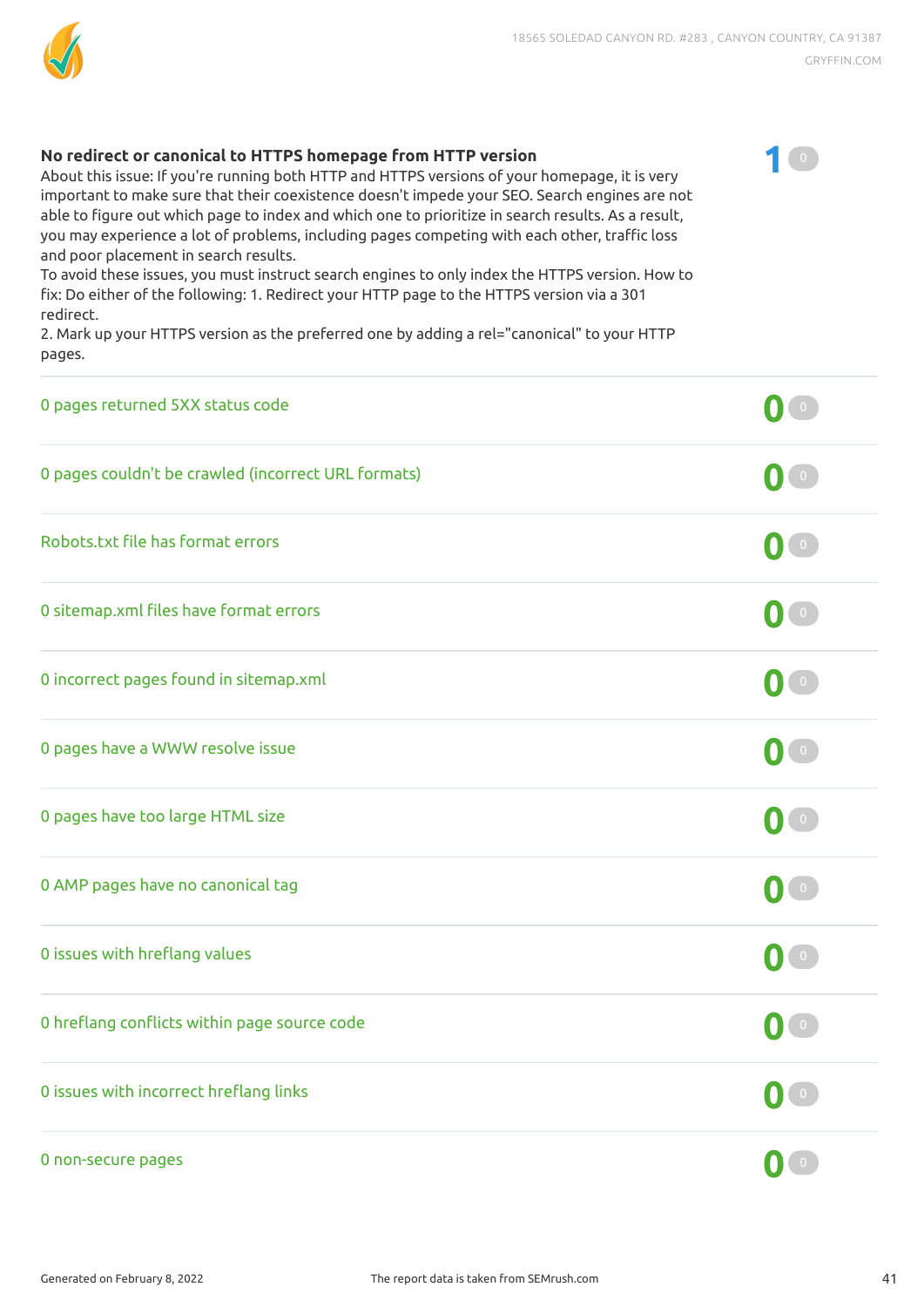

| 0 issues with expiring or expired certificate           |                                                             |
|---------------------------------------------------------|-------------------------------------------------------------|
| 0 issues with old security protocol                     | $\begin{pmatrix} 0 \end{pmatrix}$                           |
| 0 issues with incorrect certificate name                | $\mathbf{O}$ $\mathbf{I}$ $\circ$                           |
| 0 issues with mixed content                             | $\mathbf{0}$ $\mathbf{1}$                                   |
| 0 redirect chains and loops                             | $\langle 0 \rangle$                                         |
| 0 pages with a broken canonical link                    | $\left( 0\right)$                                           |
| 0 pages have multiple canonical URLs                    | $\mathbf{M}$ or                                             |
| 0 pages have a meta refresh tag                         | $\vert 0 \rangle$                                           |
| 0 issues with broken internal JavaScript and CSS files  | $\begin{pmatrix} 0 \end{pmatrix}$                           |
| 0 subdomains don't support secure encryption algorithms | $\overline{0}$                                              |
| 0 sitemap.xml files are too large                       |                                                             |
| 0 links couldn't be crawled (incorrect URL formats)     | $\mathbf{0}$ $\bullet$                                      |
| 0 structured data items are invalid                     | $\begin{pmatrix} 0 \end{pmatrix}$                           |
| 0 pages are missing the viewport width value            | $\left( \begin{matrix} 0 & 0 \\ 0 & 0 \end{matrix} \right)$ |

www.realtybid.com

<sup>0</sup>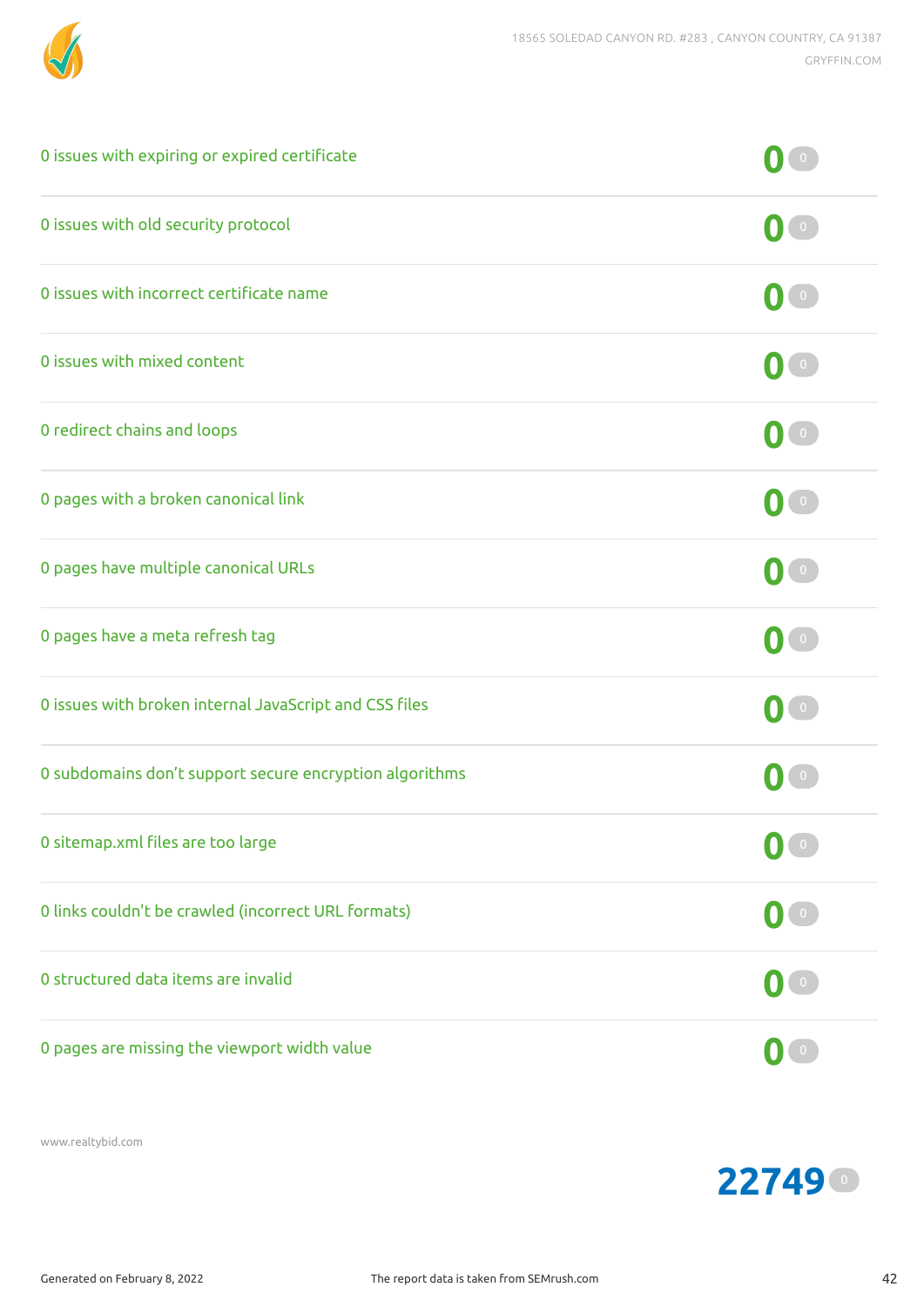

#### **6950 issues with unminied JavaScript and CSS les**

About this issue: Minification is the process of removing unnecessary lines, white space and comments from the source code. Minifying JavaScript and CSS files makes their size smaller, thereby decreasing your page load time, providing a better user experience and improving your search engine rankings. For more information, please see this Google article https://developers.google.com/web/fundamentals/performance/optimizing-content-efficiency. How to fix: Minify your JavaScript and CSS files. If your webpage uses CSS and JS files that are hosted on an external site, contact the website owner and ask them to minify their files. If this issue doesn't affect your page load time, simply ignore it.

#### **5776 images don't have alt attributes**

About this issue: Alt attributes within <img> tags are used by search engines to understand the contents of your images. If you neglect alt attributes, you may miss the chance to get a better placement in search results because alt attributes allow you to rank in image search results. Not using alt attributes also negatively affects the experience of visually impaired users and those who have disabled images in their browsers.

For more information, please see these articles: Using ALT attributes smartly: https://webmasters.googleblog.com/2007/12/using-alt-attributes-smartly.html and Google Image Publishing Guidelines: https://support.google.com/webmasters/answer/114016?hl=en. How to fix: Specify a relevant alternative attribute inside an <img> tag for each image on your website, e.g., "<img src="mylogo.png" alt="This is my company logo">".

#### **4451 issues with uncompressed JavaScript and CSS les**

About this issue: This issue is triggered if compression is not enabled in the HTTP response. Compressing JavaScript and CSS files significantly reduces their size as well as the overall size of your webpage, thus improving your page load time. Uncompressed JavaScript and CSS files make your page load slower, which negatively affects user experience and may worsen your search engine rankings.

If your webpage uses uncompressed CSS and JS files that are hosted on an external site, you should make sure they do not affect your page's load time. For more information, please see this Google article https://developers.google.com/web/fundamentals/performance/optimizingcontent-efficiency. How to fix: Enable compression for your JavaScript and CSS files on your server.

If your webpage uses uncompressed CSS and JS files that are hosted on an external site, contact the website owner and ask them to enable compression on their server. If this issue doesn't affect your page load time, simply ignore it.

#### **1341 pages don't have doctype declared**

About this issue: A webpage's doctype instructs web browsers which version of HTML or XHTML is being used. Declaring a doctype is extremely important in order for a page's content to load properly. If no doctype is specified, this may lead to various problems, such as messed up page content or slow page load speed, and, as a result, negatively affect user experience. How to fix: Specify a doctype for each of your pages by adding a <!Doctype> element (e.g., " <!Doctype HTML5>") to the very top of every webpage source, right before the <html> tag.

#### **1341 uncompressed pages**

About this issue: This issue is triggered if the Content-Encoding entity is not present in the response header. Page compression is essential to the process of optimizing your website. Using uncompressed pages leads to a slower page load time, resulting in a poor user experience and a lower search engine ranking.

How to fix: Enable compression on your webpages for faster load time.

## **5776** <sup>0</sup>



## **1341** <sup>0</sup>

## **1341** <sup>0</sup>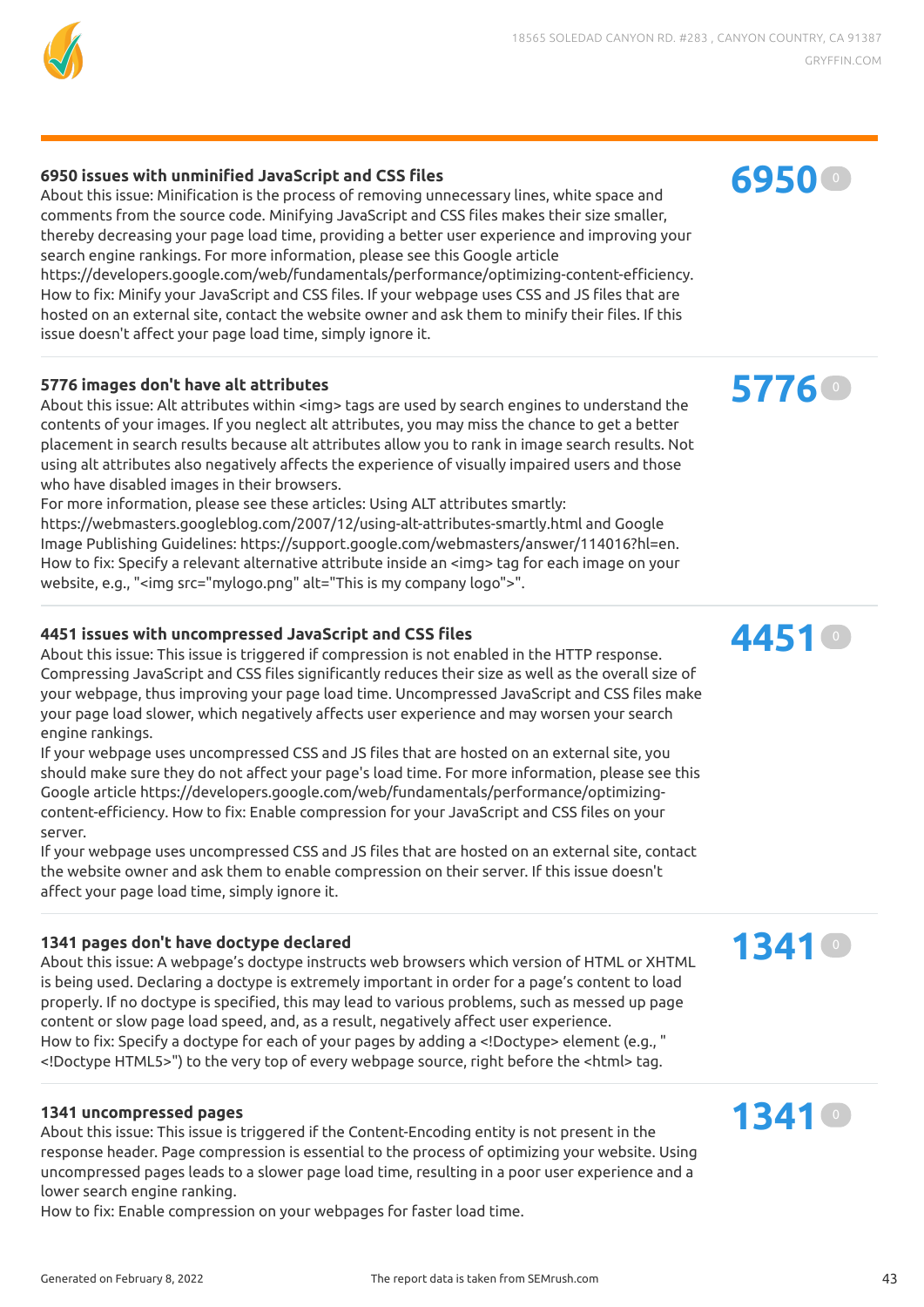

**1135** <sup>0</sup>

**196** <sup>0</sup>

**65** <sup>0</sup>

**53** <sup>0</sup>

**25** <sup>0</sup>

#### **1135 pages have low text-HTML ratio**

About this issue: Your text to HTML ratio indicates the amount of actual text you have on your webpage compared to the amount of code. This issue is triggered when your text to HTML is 10% or less. Search engines have begun focusing on pages that contain more content.

That's why a higher text to HTML ratio means your page has a better chance of getting a good position in search results. Less code increases your page's load speed and also helps your rankings. It also helps search engine robots crawl your website faster.

How to fix: Split your webpage's text content and code into separate files and compare their size. If the size of your code file exceeds the size of the text file, review your page's HTML code and consider optimizing its structure and removing embedded scripts and styles.

## **<sup>956</sup> HTTP URLs in sitemap.xml for HTTPS site 956** <sup>0</sup>

## **<sup>395</sup> pages have too many parameters in their URLs 395** <sup>0</sup>

#### **196 pages have too much text within the title tags**

About this issue: Most search engines truncate titles containing more than 70 characters. Incomplete and shortened titles look unappealing to users and won't entice them to click on your page. For more information, please see this Google article: https://support.google.com/webmasters/answer/35624. How to fix: Try to rewrite your page titles to be 70 characters or less.

#### **65 URLs with a temporary redirect**

About this issue: Temporary redirects (i.e., a 302 and a 307 redirect) mean that a page has been temporarily moved to a new location. Search engines will continue to index the redirected page, and no link juice or traffic is passed to the new page, which is why temporary redirects can damage your search rankings if used by mistake. How to fix: Review all URLs to make sure the use of 302 and 307 redirects is justified.

If so, don't forget to remove them when they are no longer needed. However, if you permanently move any page, replace a 302/307 redirect with a 301/308 one.

#### **53 pages don't have an h1 heading**

About this issue: While less important than <title> tags, h1 headings still help define your page's topic for search engines and users. If an <h1> tag is empty or missing, search engines may place your page lower than they would otherwise. Besides, a lack of an <h1> tag breaks your page's heading hierarchy, which is not SEO friendly.

How to fix: Provide a concise, relevant h1 heading for each of your page.

#### **25 pages have a low word count**

About this issue: This issue is triggered if the number of words on your webpage is less than 200. The amount of text placed on your webpage is a quality signal to search engines. Search engines prefer to provide as much information to users as possible, so pages with longer content tend to be placed higher in search results, as opposed to those with lower word counts. For more information, please view this video: https://www.youtube.com/watch?v=w3-obcXkyA4. How to fix: Improve your on-page content and be sure to include more than 200 meaningful

## **<sup>24</sup> links on HTTPS pages leads to HTTP page 24** <sup>0</sup>



words.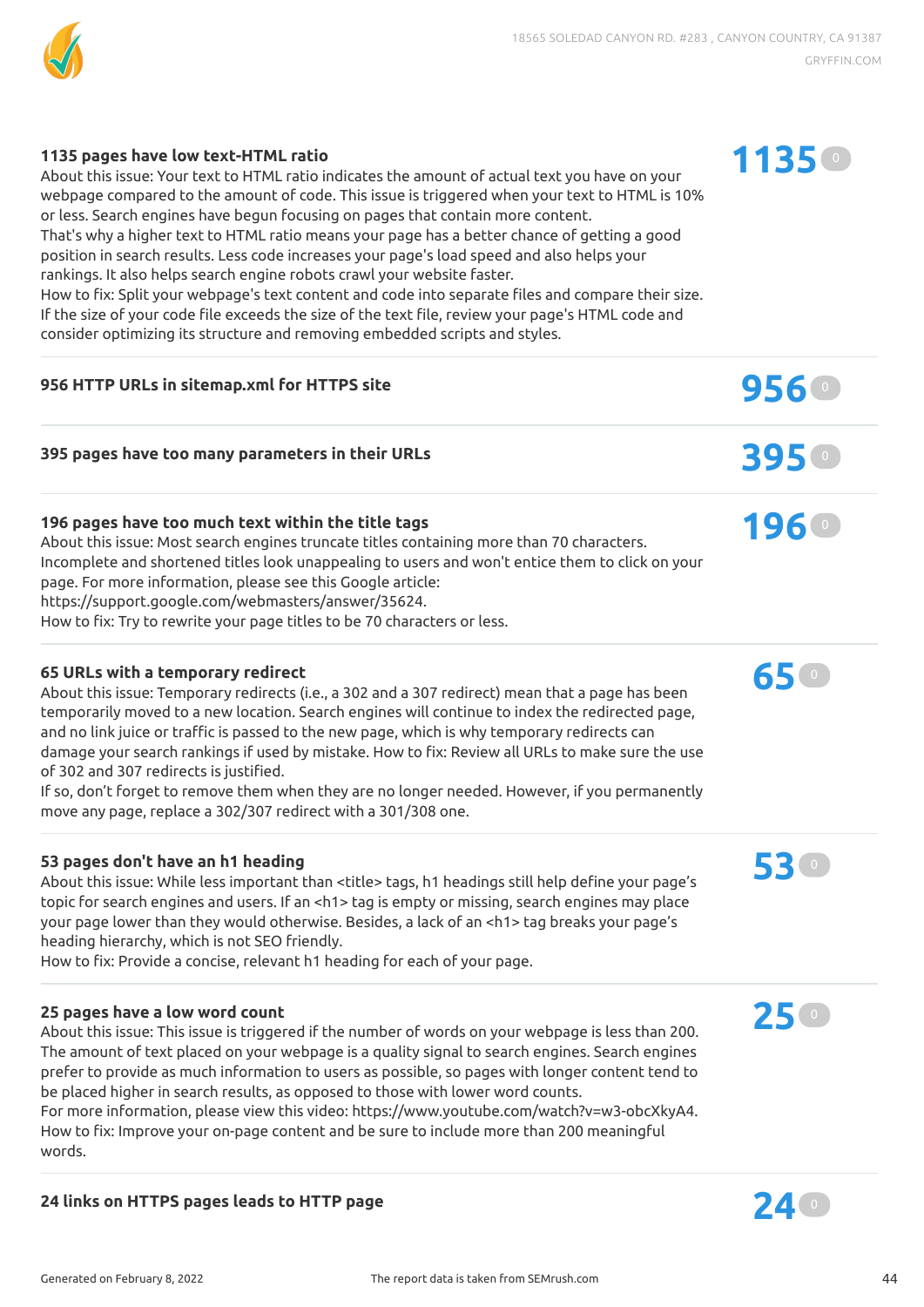

#### **22 pages have underscores in the URL**

About this issue: When it comes to URL structure, using underscores as word separators is not recommended because search engines may not interpret them correctly and may consider them to be a part of a word. Using hyphens instead of underscores makes it easier for search engines to understand what your page is about. Although using underscores doesn't have a huge impact on webpage visibility, it decreases your page's chances of appearing in search results, as opposed to when hyphens are used.

For more information, please see this Google article:

https://support.google.com/webmasters/answer/76329?hl=en. How to fix: Replace underscores with hyphens. However, if your page ranks well, we do not recommend that you do this.

#### **9 pages don't have meta descriptions**

About this issue: Though meta descriptions don't have a direct influence on rankings, they are used by search engines to display your page's description in search results. A good description helps users know what your page is about and encourages them to click on it. If your page's meta description tag is missing, search engines will usually display its first sentence, which may be irrelevant and unappealing to users.

For more information, please see these article: Create good titles and snippets in Search Results: https://support.google.com/webmasters/answer/35624. How to fix: In order to gain a higher click-through rate, you should ensure that all of your webpages have meta descriptions that contain relevant keywords.

#### **9 pages have no hreang and lang attributes**

About this issue: This issue is reported if your page has neither lang nor hreflang attribute. When running a multilingual website, you should make sure that you're doing it correctly. First, you should use a hreflang attribute to indicate to Google which pages should be shown to visitors based on their location.

That way, you can rest assured that your users will always land on the correct language version of your website. You should also declare a language for your webpage's content (i.e., lang attribute). Otherwise, your web text might not be recognized by search engines. It also may not appear in search results, or may be displayed incorrectly. How to fix: Perform the following: 1. Add a lang attribute to the <html> tag, e.g., "<html lang="en">". 2. Add a hreflang attribute to your page's <head> tag, e.g., <link rel="alternate" href="http://example.com/" hreflang="en"/>.

#### **Sitemap.xml not indicated in robots.txt**

About this issue: If you have both a sitemap.xml and a robots.txt file on your website, it is a good practice to place a link to your sitemap.xml in your robots.txt, which will allow search engines to better understand what content they should crawl. How to fix: Specify the location of your sitemap.xml in your robots.txt. To check if Googlebot can index your sitemap.xml file, use the Sitemaps report in Google Search Console: https://search.google.com/search-console/notverified?original\_url=/search-console/sitemaps&original\_resource\_id.





**9** <sup>0</sup>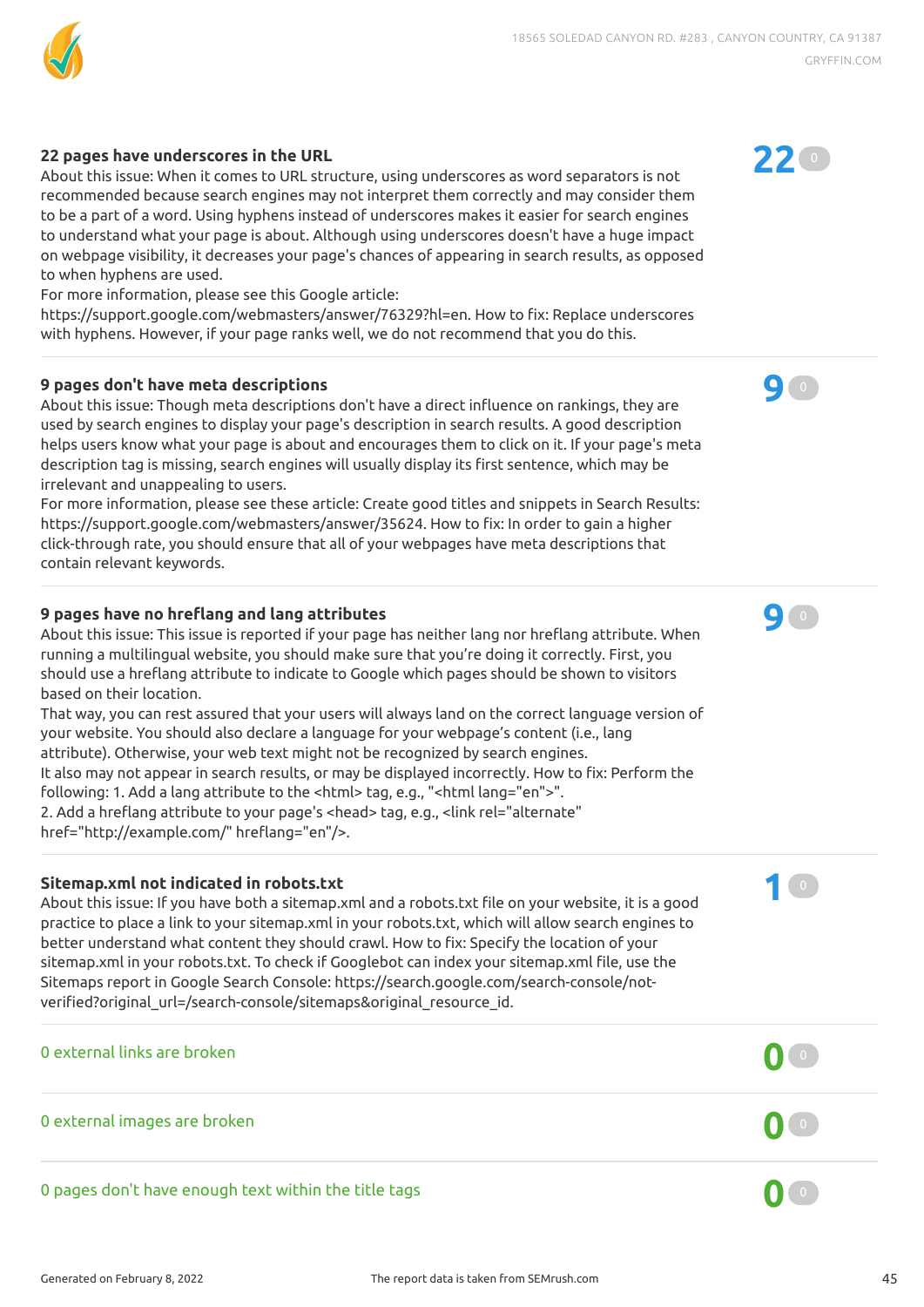

| 0 pages have duplicate H1 and title tags                       |                                   |
|----------------------------------------------------------------|-----------------------------------|
| 0 pages have too many on-page links                            | $\mathbf{0}$ $\mathbf{0}$         |
| 0 pages don't have character encoding declared                 | $\mathbf{0}$ $\mathbf{C}$         |
| 0 pages have incompatible plugin content                       | $\begin{pmatrix} 0 \end{pmatrix}$ |
| 0 pages contain frames                                         | $\mathbf{0}$ $\mathbf{0}$         |
| 0 outgoing internal links contain nofollow attribute           | $\mathbf{0}$ $\mathbf{I}$ $\circ$ |
| Sitemap.xml not found                                          | $\begin{pmatrix} 0 \end{pmatrix}$ |
| Homepage does not use HTTPS encryption                         | $\mathbf{O}$ $\mathbf{O}$         |
| 0 subdomains don't support SNI                                 | $\mathbf{M}$ o                    |
| 0 issues with blocked internal resources in robots.txt         | $\overline{0}$                    |
| 0 issues with uncached JavaScript and CSS files                | $\mathbf{0}$ $\circ$              |
| 0 pages have a JavaScript and CSS total size that is too large | $\begin{pmatrix} 0 \end{pmatrix}$ |
| 0 pages use too many JavaScript and CSS files                  | $\mathbf{O}(\mathbf{0})$          |
| 0 link URLs are too long                                       | $\mathbf{0}$ $\bullet$            |

## **Site Audit: Crawl Budget Waste**

www.realtybid.com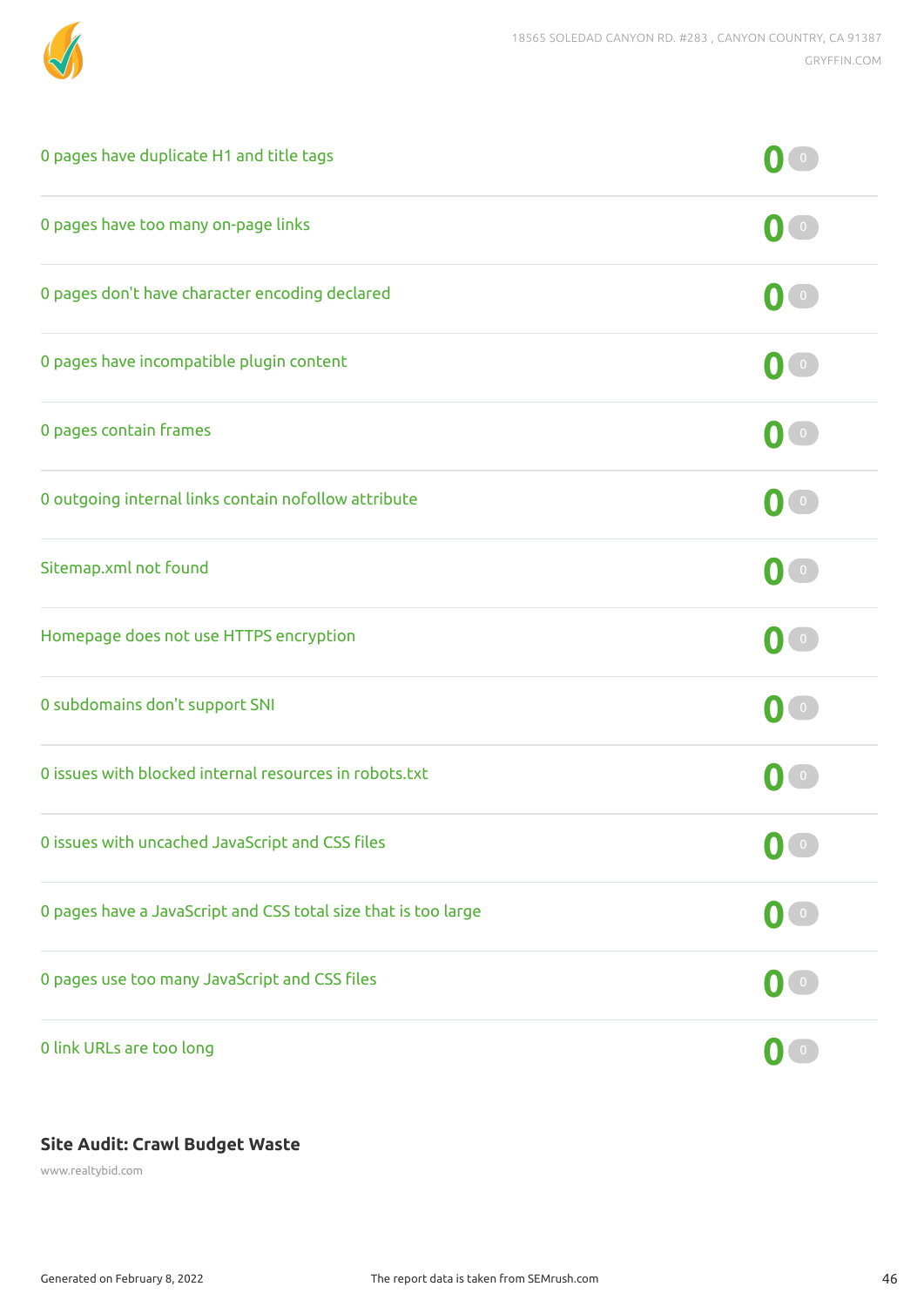

## **1603** CRAWLED PAGES HAVE ISSUES



## **Site Audit: Pages Crawl Depth**

www.realtybid.com

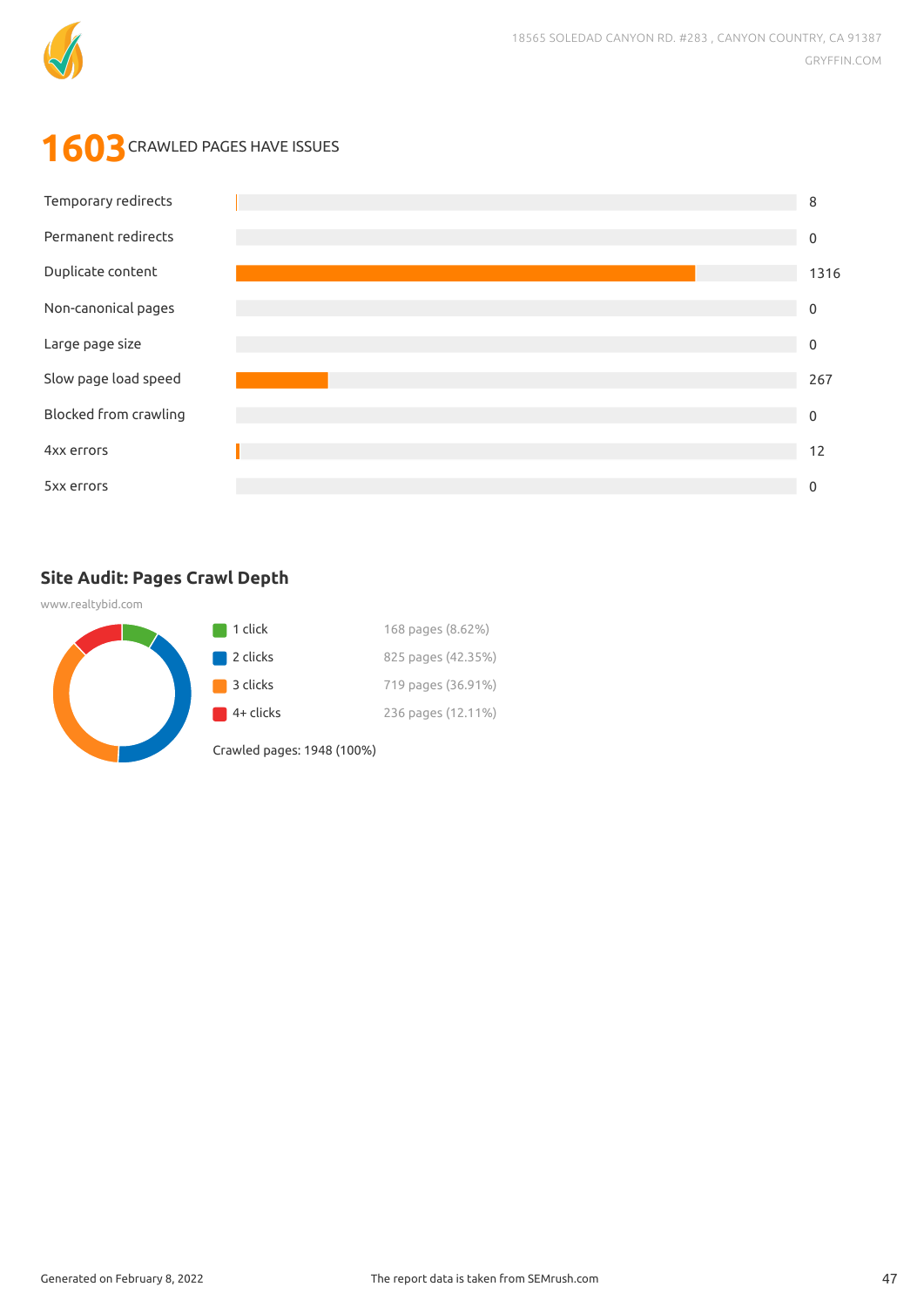

#### **Site Audit: HTTP Status Code**



Crawled pages: 1948 (100%)

**Site Audit: Canonicalization**

www.realtybid.com **C** canonical to other page 0 pages self-canonical 0 pages **STEP** without rel="canonical" 1948 pages (100.00%) Crawled pages: 1948 (100%)

### **Site Audit: Pages Markup**

www.realtybid.com

| Schema.org<br>(Microdata) | 0 pages (0%)     |
|---------------------------|------------------|
| Schema.org<br>(JSON-LD)   | 0 pages (0%)     |
| Open Graph                | 0 pages (0%)     |
| <b>Twitter Cards</b>      | 0 pages (0%)     |
| Microformats              | 0 pages (0%)     |
| No markups                | 1700 pages (87%) |

Crawled pages: 1948 (100%)

### **Site Audit: Sitemap vs. Crawled Pages**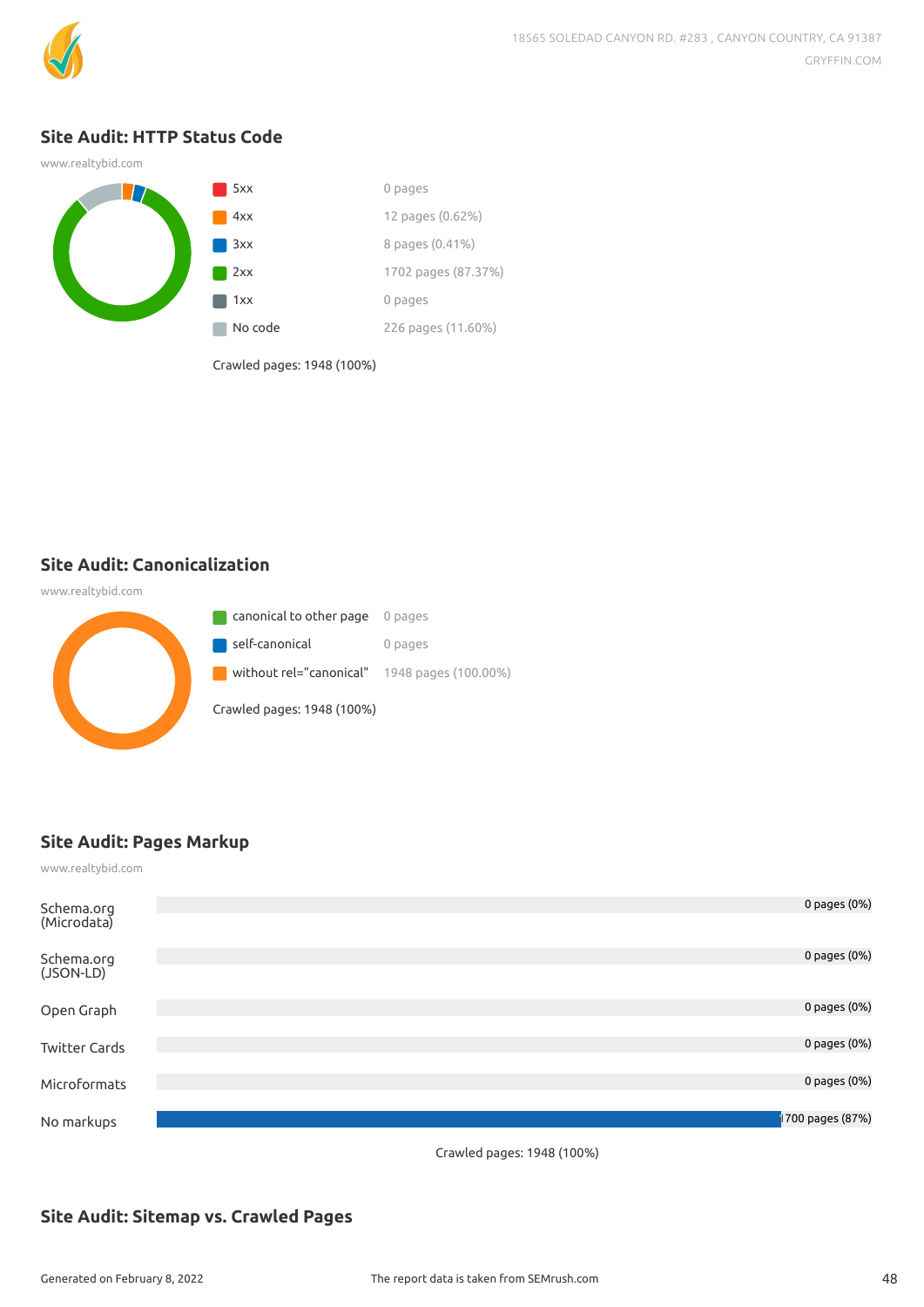

www.realtybid.com



## **Core Web Vitals**

#### **Site Audit: Core Web Vitals Analyzed Pages**

www.realtybid.com URL Status Status Communications of the Status Status Communications of the CLS of the CLS of the CLS of the CLS <https://realtybid.com/auction/ohio/> Poor 6.36s 240ms 0.234 <https://realtybid.com/> Poor 9.75s 37ms 0.231 <https://www.realtybid.com/auction/colorado/> Poor 4.04s 414ms 0.221 <https://www.realtybid.com/auction/alaska/> example and the community of the Poor and 4.68s 346ms 0.221 <https://www.realtybid.com/auction/vermont/> Poor 5.01s 342ms 0.221 <https://realtybid.com/bidder-overview.cfm> example and the example of the example of the example of the example of the example of the example of the example of the example of the example of the example of the example of the <https://www.realtybid.com/auction/westvirginia/> Poor 2.246 2.246 and 2.246 and 2.246 and 2.246 and 2.246 and 2.246 and 2.246 and 2.246 and 2.246 and 2.246 and 2.246 and 2.246 and 2.246 and 2.246 and 2.246 and 2.246 and 2.2 <https://www.realtybid.com/> Poor 7.82s 297ms 0.312 <https://www.realtybid.com/auction/wyoming/> To Improve 3.89s 423ms 0.247 <https://www.realtybid.com/auction/southdakota/> To Improve 3.87s 385ms 0.247

#### **Site Audit: Largest Contentful Paint (LCP)**

| www.realtybid.com |            |              |                                                 |                  |
|-------------------|------------|--------------|-------------------------------------------------|------------------|
|                   | Good       |              | Top Improvements                                | Affected Pages ▼ |
|                   | To Improve | $2(20.00\%)$ | Remove Unused JavaScript                        | 10               |
|                   | Poor       | $8(80.00\%)$ | Ensure text remains visible during webfont load | 10               |
|                   | n/a        |              |                                                 |                  |
|                   |            |              | Enable Text Compression                         | 10               |